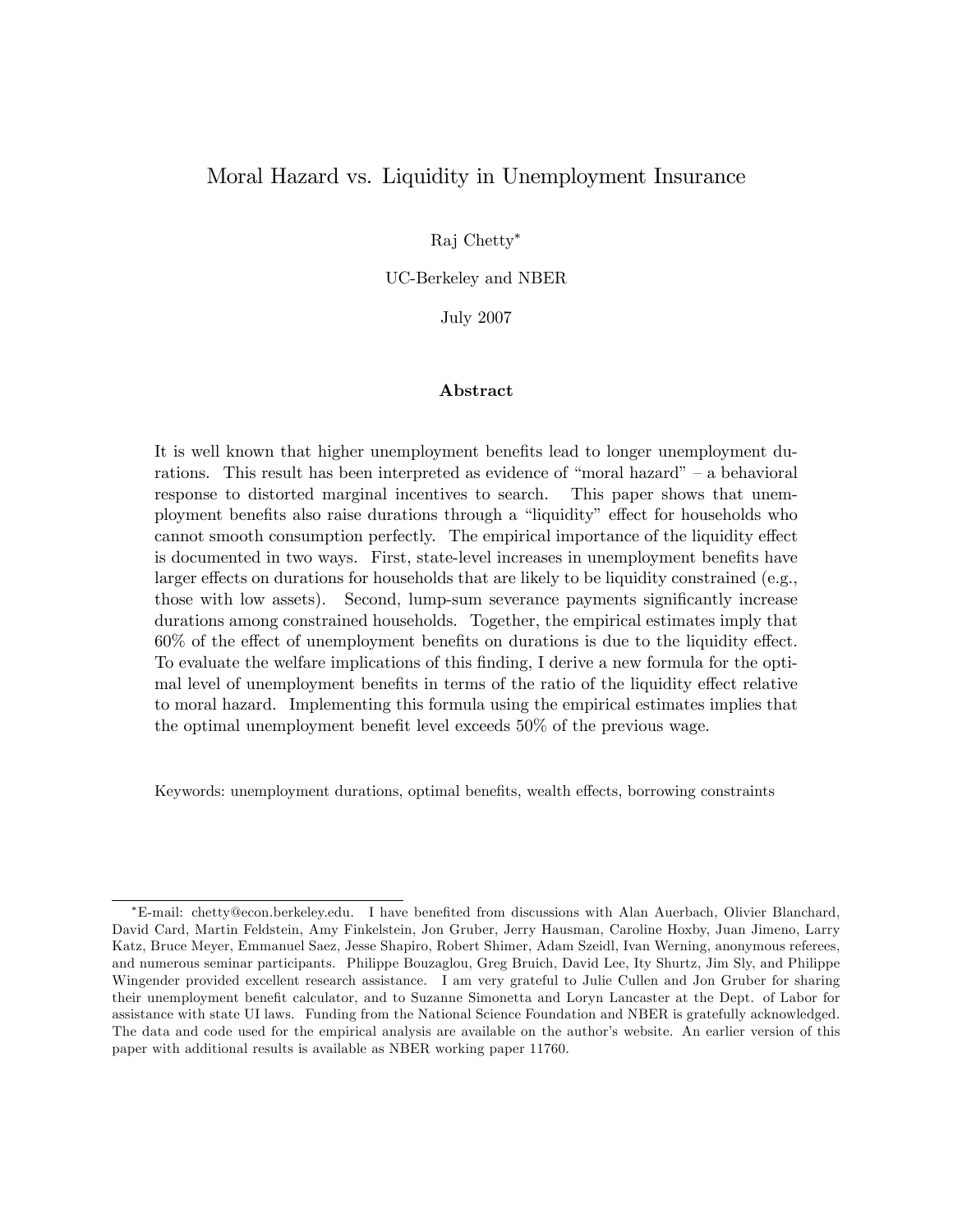# 1 Introduction

One of the best known empirical results in public Önance is that social insurance programs such as unemployment insurance (UI) reduce labor supply. For example, Moffitt  $(1985)$ , Meyer  $(1990)$ , and others have shown that a  $10\%$  increase in unemployment benefits raises average unemployment durations by 4-8% in the U.S. This finding has traditionally been interpreted as evidence of moral hazard caused by a *substitution* effect: UI distorts the relative price of leisure and consumption, reducing the marginal incentive to work. For instance, Krueger and Meyer (2002) remark that behavioral responses to UI and other social insurance programs are large because they "lead to short-run variation in wages with mostly a substitution effect." Similarly, Gruber (2005) notes that "UI has a significant moral hazard cost in terms of subsidizing unproductive leisure."

This paper questions whether the link between unemployment benefits and durations is purely due to moral hazard. The analysis is motivated by evidence that many unemployed individuals have limited liquidity and exhibit excess sensitivity of consumption to cash-on-hand (Gruber 1997, Browning and Crossley 2001, Bloemen and Stancanelli 2005). Indeed, nearly half of job losers in the United States report zero liquid wealth at the time of job loss, suggesting that many households may be unable to smooth transitory income shocks relative to permanent income.

Using a simple job search model, I show that when an individual cannot smooth consumption perfectly, unemployment benefits affect search intensity through a "liquidity" effect in addition to the moral hazard channel emphasized in earlier work. Intuitively, UI benefits increase cash-on-hand and consumption while unemployed for an agent who cannot smooth perfectly. Such an agent faces less pressure to find a new job quickly, leading to a longer duration. Hence, unemployment benefits raise durations purely through moral hazard for unconstrained individuals, but through both liquidity and moral hazard effects for constrained individuals.

The distinction between liquidity and moral hazard is of interest because the two effects lead to divergent views about optimal policy. The substitution effect is a socially suboptimal response to the creation of a wedge between private and social marginal costs. In contrast, the liquidity effect is a response to the correction of a market failure (incomplete credit and risk-sharing markets). Building on this logic, I develop a new test for the optimal unemployment benefit level  $-$  similar in spirit to the recent tests proposed by Chetty  $(2006a)$  and Shimer and Werning  $(2007)$  – based on the ratio of the liquidity and moral hazard effects. The formula uses revealed preference to calculate the value of insurance: if an agent chooses a longer duration primarily because he has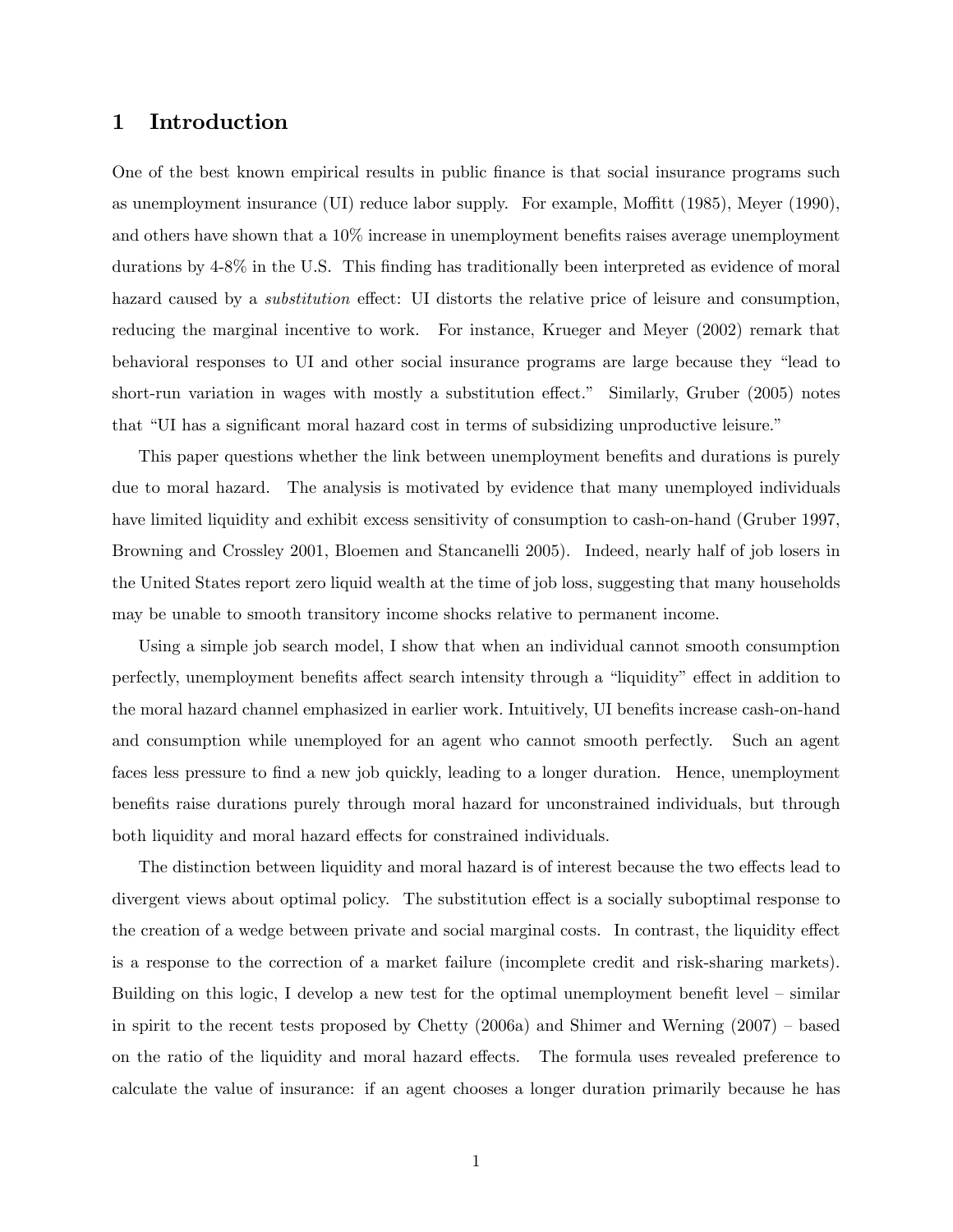more cash-on-hand (as opposed to distorted incentives), we infer that UI benefits bring the agent closer to the social optimum. Relative to existing approaches to optimal benefits, the formula proposed here has two advantages: (1) it requires data only on unemployment durations and (2) it does not rely on state-independence or a specific parametric form of utility.

I estimate the importance of moral hazard vs. liquidity in UI empirically using two complementary strategies. I first estimate the effect of UI benefits on durations separately for liquidity constrained and unconstrained households, exploiting differential changes in UI benefit levels across states in the U.S. for identification. Since households' ability to smooth consumption is unobserved, I proxy for it using three measures: asset holdings, single vs. dual-earner status, and an indicator for having to make a mortgage payment. I find that a  $10\%$  increase in UI benefits raises unemployment durations by  $7-10\%$  in the constrained groups. In contrast, changes in UI benefits have much smaller effects on durations in the unconstrained groups, indicating that the moral hazard effect is relatively small among these groups. These results suggest that liquidity effects could be quite important in the benefits-duration link. However, they do not directly establish that benefits raise the durations of constrained agents by increasing liquidity unless one assumes that the substitution elasticities are similar across constrained and unconstrained groups.

This limitation leads to the second empirical strategy, in which I estimate the fraction of the total benefit elasticity accounted for by the liquidity effect. I exploit variation across job losers in the receipt of lump-sum severance payments, which have a liquidity effect but no moral hazard effect. Using a survey of job losers from Mathematica that has information on severance pay and unemployment durations, I find that individuals who received severance pay (worth about \$4000 on average) have substantially longer durations. An obvious concern is that this finding may reflect correlation rather than causality because severance pay is not randomly assigned. Two pieces of evidence support the causality of severance pay. First, the estimated effect of severance pay is not affected by controls for demographics, income, job tenure, industry, and occupation in a Cox hazard model. Second, severance payments have a large effect on durations among constrained (low asset) households, but have no effect on durations among unconstrained households. These Öndings, though not conclusive given the lack of randomized variation in cash grants, suggest that UI has a substantial liquidity effect.

Combining the point estimates from the two empirical approaches, I find that roughly 60% of the effect of benefits on durations is due to the liquidity effect. Using this estimate, I implement the test for optimal benefits derived from the search model, and find that the marginal welfare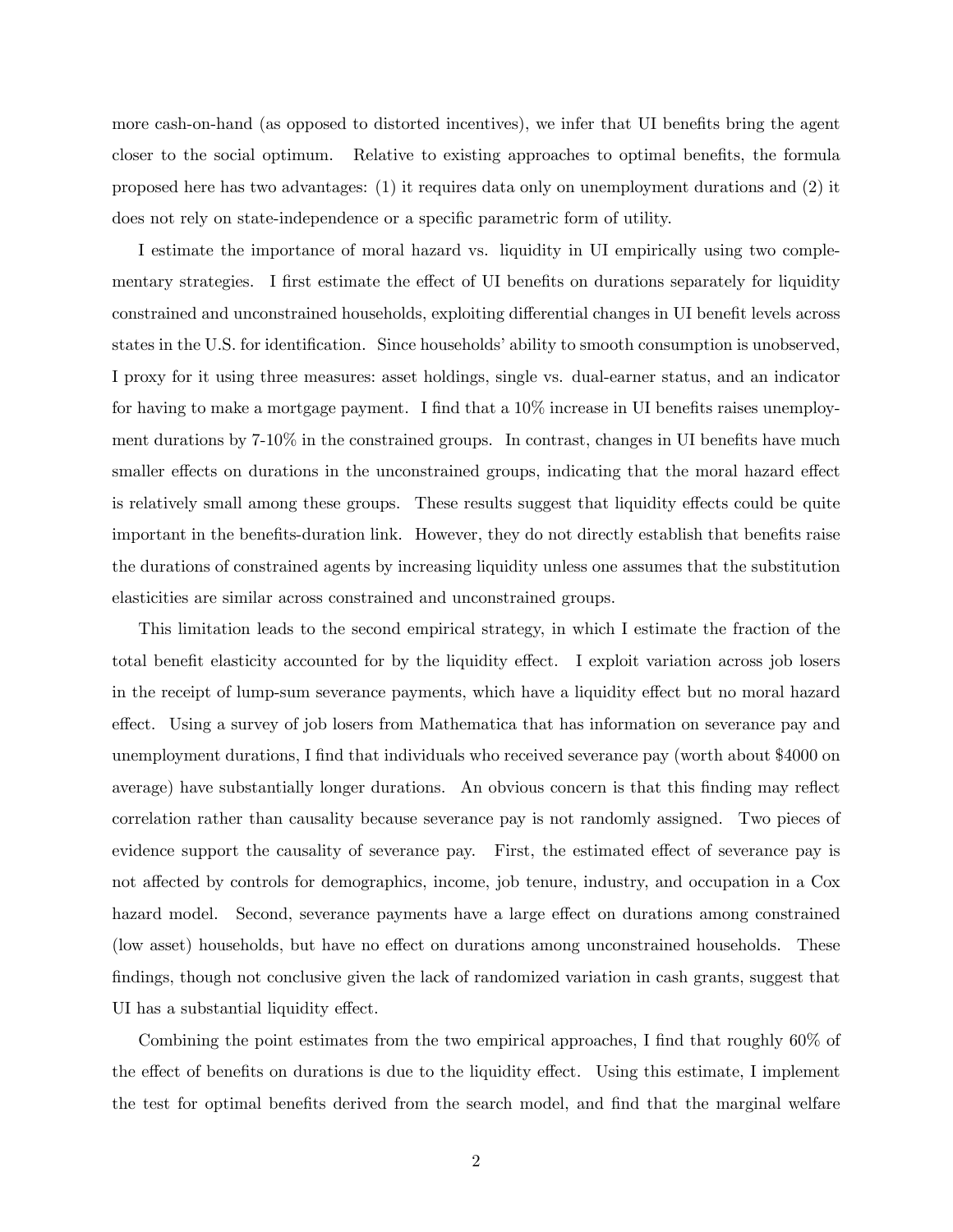gain of raising the unemployment benefit level is small but positive. This implies that the optimal wage replacement rate for UI exceeds current benefit levels, which are approximately  $50\%$  of preunemployment wages. Although this calculation ignores important factors such as temporary layoffs and general equilibrium effects, it at least points toward a substantial role for policies that enhance households ability to smooth income shocks.

In addition to the empirical literature on unemployment insurance, this paper relates to and builds on several other strands of the literature in macroeconomics and public Önance. First, several studies have used consumption data to investigate the importance of liquidity constraints (see e.g., Zeldes 1989; Johnson, Parker, and Souleles 2006). This paper presents analogous evidence from the labor market, showing that labor supply is "excessively sensitive" to transitory income because of limited liquidity. Second, several studies have explored the effects of incomplete insurance and credit markets for job search behavior and UI using simulations of calibrated search models (Hansen and Imrohoglu 1992; Acemoglu and Shimer 2000). The analysis here can be viewed as the empirical counterpart of such studies, in which the extent to which agents can smooth shocks is estimated empirically rather than simulated from a calibrated model. The estimates could be used to better calibrate dynamic models of household behavior in subsequent work.

Finally, the conceptual distinction between moral hazard and liquidity effects applies to other private and social insurance programs. The "revealed preference" approach to calculating the value of insurance proposed here can be adapted to other contexts. For example, one can calculate the value of a health insurance program by estimating the extent to which an agent's medical expenditures would differ if he were paid a lump-sum cash benefit rather than an indemnity benefit that covers health expenses. A key feature of this approach is that it does not require data on the outcomes of insurance provision, such as consumption, job match quality, or health. Though this approach relies on the assumption that agents' choices reveal their true preferences, it provides a parsimonious method of identifying policies that are optimal from a libertarian perspective.

The remainder of the paper proceeds as follows. The search model and test for optimal benefits are presented in the next section. Section 3 discusses the evidence on heterogeneous effects of unemployment benefits on durations. Section 4 examines the effect of severance payments on durations. The test for optimal benefits is implemented in section 5. Section 6 concludes.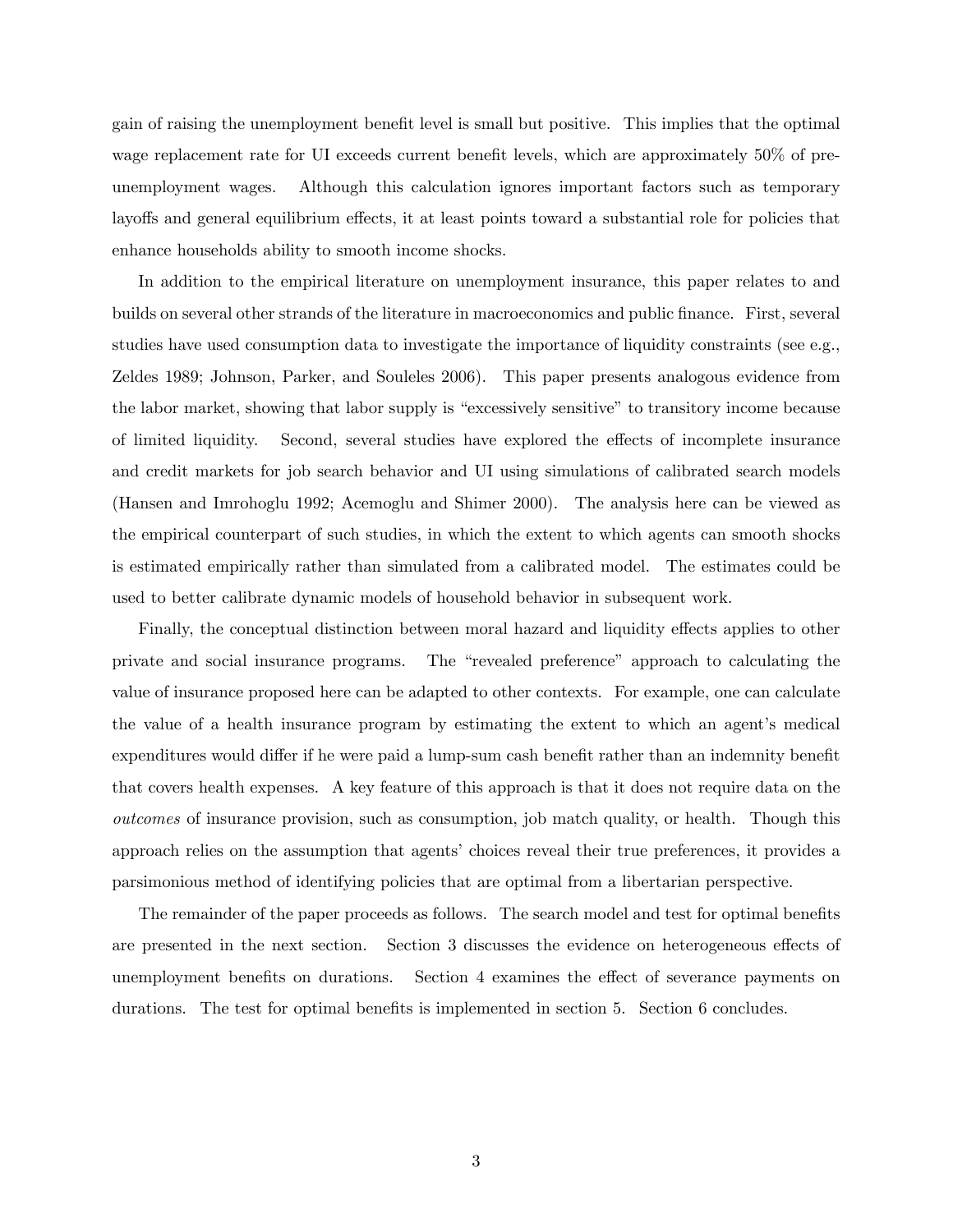## 2 Theory

I analyze a simple job search model that is closely related to the models studied by Lentz and Tranaes (2005) and Card, Chetty, and Weber (2007). I use this framework to distinguish the moral hazard and liquidity effects of UI and derive a test for the optimal benefit level in terms of these effects. I begin by characterizing the agent's job search behavior, and then turn to the government's problem of choosing the optimal benefit level.

## 2.1 A Job Search Model

Consider a discrete-time setting where the agent lives for T periods  $\{0, ..., T-1\}$ . Let  $\delta$  denote the agent's time discount rate and  $r$  denote the interest rate. Suppose the agent becomes unemployed at  $t = 0$ . An agent who enters a period t without a job first chooses search intensity  $s_t$ . Normalize  $s_t$  to equal the probability of finding a job in the current period. Let  $\psi(s_t)$  denote the cost of search effort, which is strictly increasing and convex. If search is successful, the agent begins working immediately in period t itself at a fixed pre-tax wage  $w_t$ .<sup>1</sup> Assume that all jobs last indefinitely once found, and that the wage schedule  $\{w_t\}$  is deterministic, eliminating reservation-wage choices.

If the worker is unemployed in period t, he receives an unemployment benefit  $b_t < w_t$ . If the worker is employed in period t, he pays a tax  $\tau$  that is used to finance the unemployment benefit. Let  $c_t^e$  denote the agent's consumption in period t if a job is found in that period. If the agent fails to find a job in period t, he sets consumption to  $c_t^u$ . The agent then enters period  $t+1$  unemployed and the problem repeats.

Let  $v(c_t)$  denote flow utility if employed in period t and  $u(c_t) - \psi(s_t)$  denote flow utility if unemployed. Assume that  $u$  and  $v$  are strictly concave. Note that this state-dependent utility specification permits arbitrary complementarities between consumption and labor.

*Optimal Search*. The value function for an individual who finds a job at the beginning of period t, conditional on beginning the period with assets  $A_t$  is

$$
V_t(A_t) = \max_{A_{t+1} \ge L} v(A_t - A_{t+1}/(1+r) + w_t - \tau) + \frac{1}{1+\delta} V_{t+1}(A_{t+1}),\tag{1}
$$

where  $L$  is a lower bound on assets that may or may not be binding. The value function for an

<sup>&</sup>lt;sup>1</sup>A more conventional timing assumption in search models without savings is that search in period t leads to a job that begins in period  $t + 1$ . Assuming that search in period t leads to a job in period t itself simplifies the analytic expressions for  $\frac{\partial s_t}{\partial A_t}$ , as in Lentz and Tranaes (2005).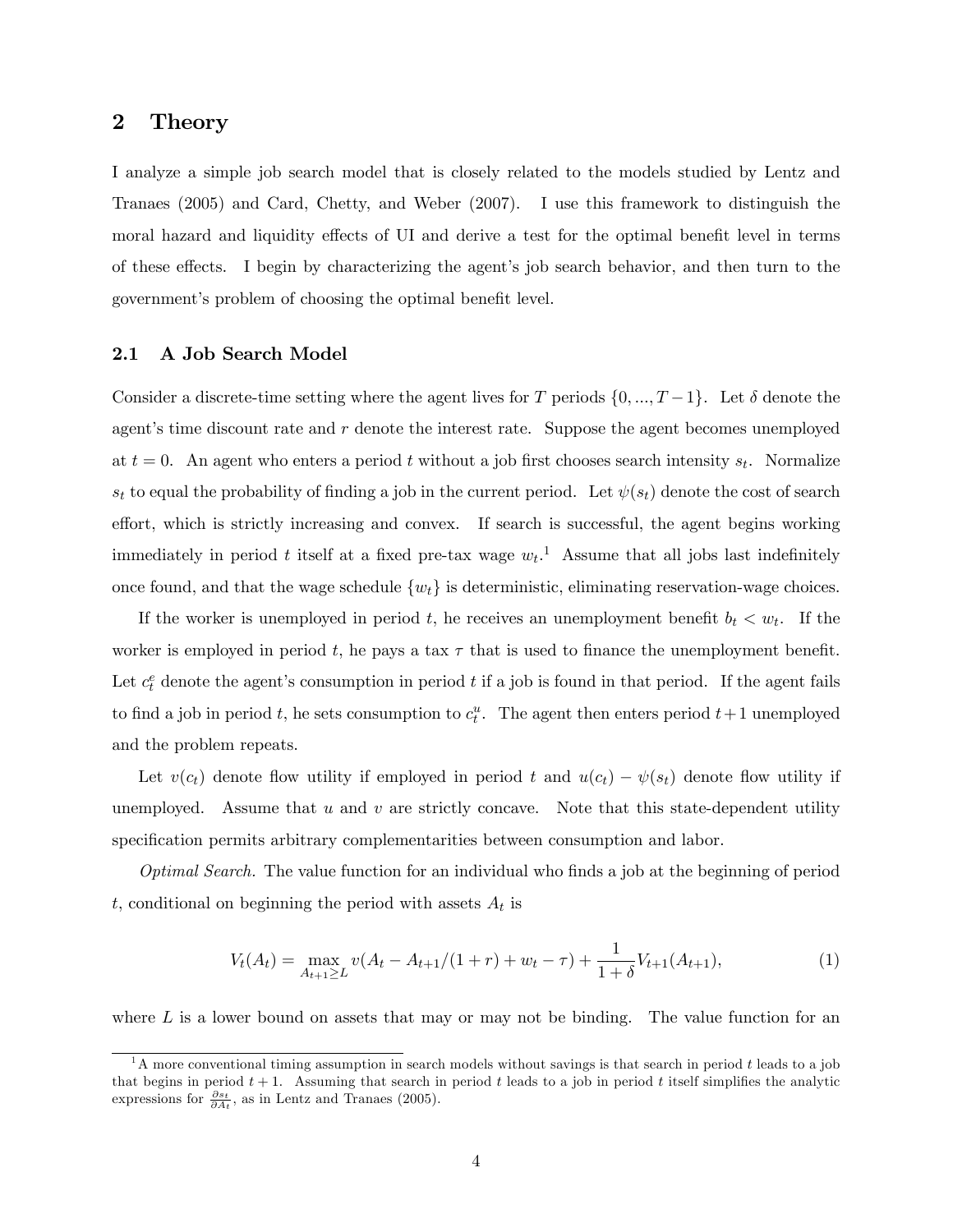individual who fails to find a job at the beginning of period  $t$  and remains unemployed is:

$$
U_t(A_t) = \max_{A_{t+1} \ge L} u(A_t - A_{t+1}/(1+r) + b_t) + \frac{1}{1+\delta} J_{t+1}(A_{t+1})
$$
\n(2)

where

$$
J_t(A_t) = \max_{s_t} s_t V_t(A_t) + (1 - s_t) U_t(A_t) - \psi(s_t)
$$
\n(3)

is the value of entering period t without a job with assets  $A_t$ . It is easy to show that  $V_t$  is concave because there is no uncertainty following re-employment; however, the function  $U_t$  could be convex. Lentz and Tranaes (2005) show that this problem can be addressed by introducing a wealth lottery prior to the choice of  $s_t$ , although they note that in simulations of the model with plausible parameters, non-concavity never arises. I simply assume here that  $U_t$  is concave in the parameter space of interest.

An unemployed agent chooses  $s_t$  to maximize expected utility at the beginning of period t, given by (3). Optimal search intensity is determined by the Örst-order condition

$$
\psi'(s_t^*) = V_t(A_t) - U_t(A_t). \tag{4}
$$

Intuitively,  $s_t$  is chosen to equate the marginal cost of search effort with its marginal value, which is given by the difference between the optimized values of employment and unemployment.

### 2.2 Moral Hazard and Liquidity Effects

To understand how changes in the unemployment benefit level affect search intensity, observe that

$$
\partial s_t^* / \partial b_t = -u'(c_t^u) / \psi''(s_t^*)
$$

Next, consider the effects of a \$1 increase in assets  $A_t$  and a \$1 increase in the period t wage  $w_t$ :

$$
\partial s_t^* / \partial A_t = \{ v'(c_t^e) - u'(c_t^u) \} / \psi''(s_t^*) \le 0 \tag{5}
$$

$$
\partial s_t^* / \partial w_t = v'(c_t^e) / \psi''(s_t^*) > 0 \tag{6}
$$

The effect of a cash grant on search intensity depends on the difference in marginal utilities between employed and unemployed states. If agents can smooth perfectly, they set  $v'(c_t^e) = u'(c_t^u)$ , and  $\partial s_t^* / \partial A_t = 0$  because a cash grant raises  $V_t(A_t)$  and  $U_t(A_t)$  by the same amount. In contrast, if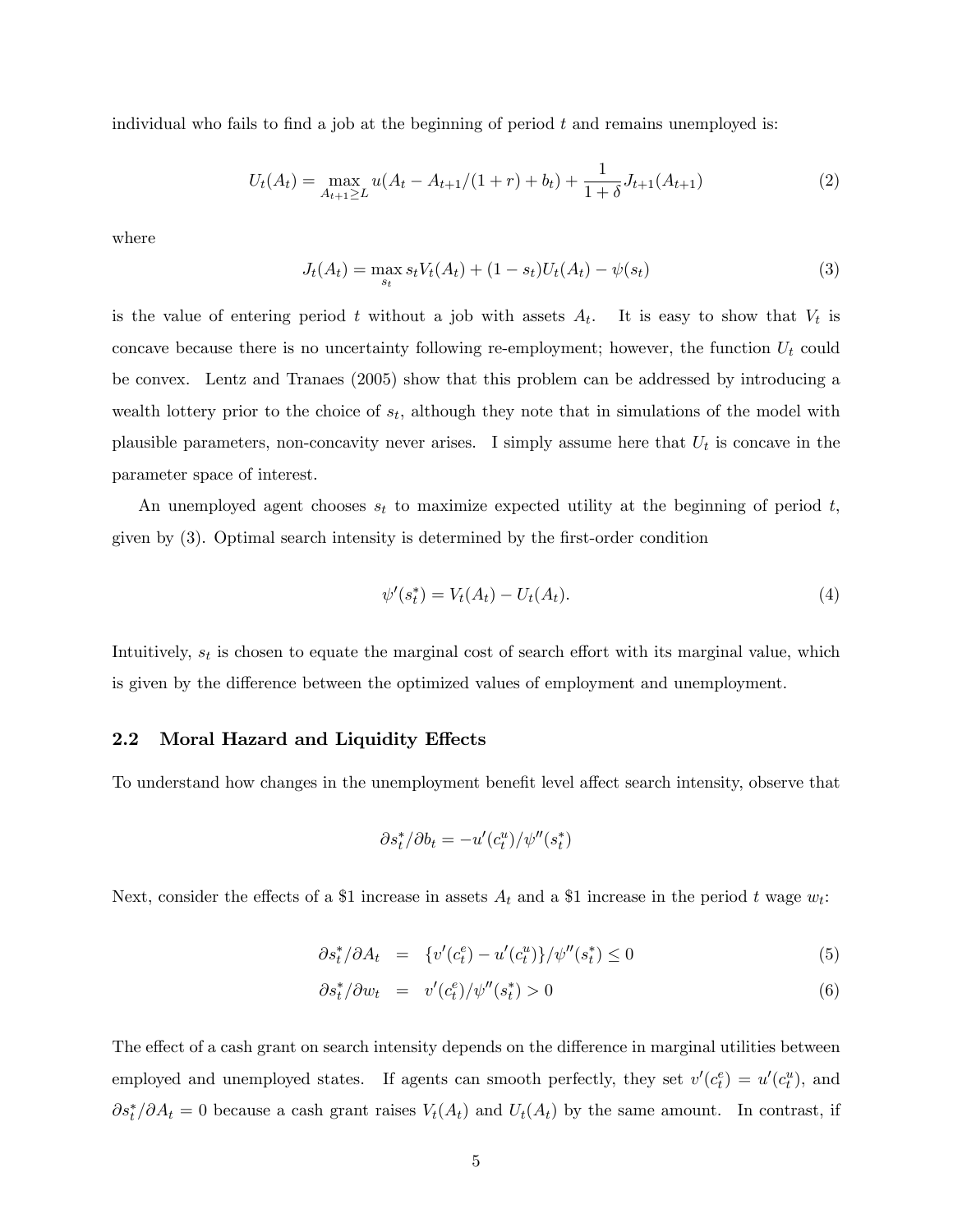individuals face borrowing constraints, have incomplete insurance contracts, or voluntarily reduce  $c_t^u$  to maintain a buffer stock of savings,  $v'(c_t^e) - u'(c_t^u) < 0$  and  $\partial s_t^* / \partial A_t$  can be large.<sup>2</sup> The effect of an increase in  $w_t$  is proportional to  $v'(c_t^e)$  because a higher wage increases the marginal return to search to the extent that it raises the value of being employed. Putting together (5) and (6) yields the decomposition

$$
\partial s_t^* / \partial b_t = \partial s_t^* / \partial A_t - \partial s_t^* / \partial w_t. \tag{7}
$$

Equation  $(7)$  shows that an increase in the unemployment benefit level lowers search intensity through two separate channels. The first channel is the *liquidity* effect  $(\partial s_t^* / \partial A_t)$ : a higher benefit increases the agent's cash-on-hand, allowing the agent to maintain a higher level of consumption while unemployed and reducing the pressure to find a new job quickly.<sup>3</sup> The second channel is the moral hazard effect  $(-\partial w_t^*/\partial A_t)$ : a higher benefit effectively lowers the agent's net wage  $(w_t - \tau - b)$ , reducing the incentive to search though a substitution effect. $4$ 

As discussed in the introduction, the prevailing view has been that individuals take longer to find a job when receiving higher UI benefits solely because they perceive a lower private return to work. Equation (7) shows that this interpretation is valid only if agents are able to smooth perfectly. The fraction of the UI-duration link due to moral hazard is thus an open empirical question.

## 2.3 A New Test for the Optimal Benefit Level

The magnitudes of the moral hazard and liquidity effects are of interest because of their normative implications. In particular, the welfare gain of raising the UI benefit level can be written in terms of these effects. To simplify the exposition, I begin by establishing this result for the case where  $T = 1$ , a static search model.

Static Case. When  $T = 1$ , the social planner's problem is to maximize the agent's expected

<sup>&</sup>lt;sup>2</sup>An optimizing agent will never have  $v'(c_t^e) - u'(c_t^u) > 0$  because  $b_t < w_t$  and re-employment is an absorbing state.  $3$ The liquidity effect is the effect of a wealth grant while unemployed. The liquidity effect does not equal the

conventional wealth effect (i.e., an increase permanent income) if the agent cannot smooth consumption perfectly. Indeed, there are models where the wealth effect is zero but the liquidity effect is positive because of liquidity constraints (see e.g. Shimer and Werning 2007).

<sup>&</sup>lt;sup>4</sup>This decomposition parallels the Slutsky decomposition of an uncompensated elasticity into a price effect (the "moral hazard" effect here) and the income effect (the "liquidity" effect). I show below that the moral hazard effect reduces the welfare gain from UI, much as a distortionary tax creates a deadweight burden proportional to the price effect.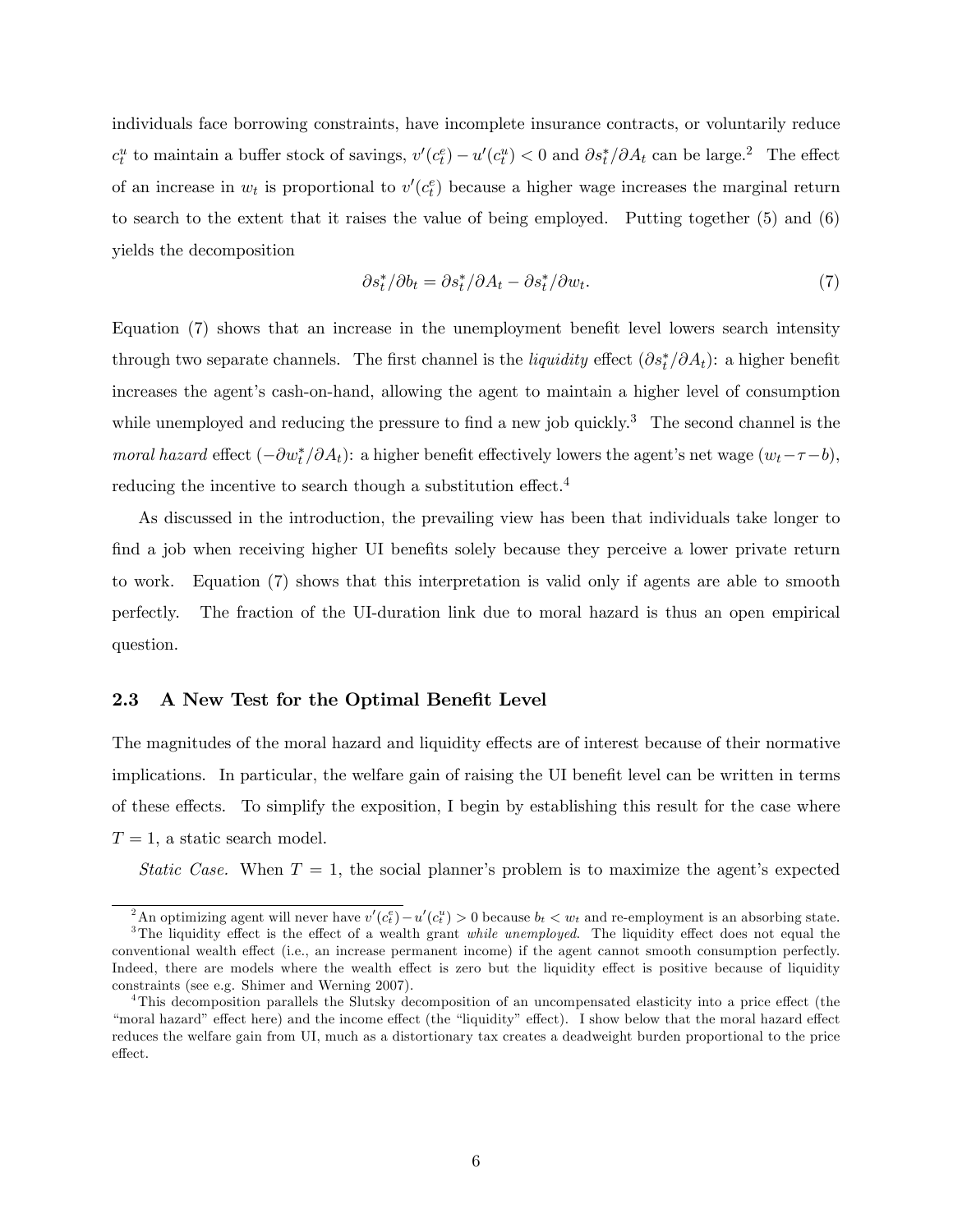utility in period 0 subject to the balanced-budget constraint for the UI system:

$$
\max_{b_0} \widetilde{W}(b_0) = \{ (1 - s_0^*(b_0))u(A_0 + b_0) + s_0^*(b_0)v(A_0 + w_0 - \tau) - \psi(s_0^*(b_0))
$$
  
s.t.  $b_0(1 - s_0^*(b_0)) = s_0^*(b_0)\tau$ 

The welfare gain from increasing  $b_0$  by \$1 is

$$
\frac{\partial \widetilde{W}}{\partial b_0} = (1 - s_0^*)u'(c_0^u) - s_0^*v'(c_0^e)\frac{d\tau}{db_0}
$$

Noting that  $\frac{d\tau}{db_0} = \frac{1-s_0^*}{s_0^*} - \frac{1}{(s_0^*)}$  $\frac{1}{(s_0^*)^2} b_0 \frac{\partial s_0^*}{\partial b_0}$ , it follows that

$$
\frac{\partial W}{\partial b_0} = (1 - s_0^*)[u'(c_0^u) - v'(c_0^e)] - \frac{\partial s_0^*}{\partial b_0} \frac{b_0}{s_0^*} v'(c_0^e).
$$

To obtain a money metric for the welfare gain, define  $\frac{\partial W}{\partial b_0}$  as the ratio of the welfare gain from raising benefits to the welfare gain of increasing the wage rate by \$1.

$$
\frac{\partial W}{\partial b_0}=\frac{\partial \widetilde{W}}{\partial b_0}/s_0^*v'(c_0^e)=\frac{1-s_0^*}{s_0^*}\{\frac{u'(c_0^u)-v'(c_0^e)}{v'(c_0^e)}-\frac{\varepsilon_{1-s,b}}{s_0^*}\}
$$

where  $\varepsilon_{1-s,b} = \frac{b_0}{s_0^*}$  $\frac{\partial s_0^*}{\partial b_0}$  is the elasticity of the probability of being unemployed with respect to the benefit level. Using equations  $(5)$  and  $(6)$ , this expression can be written as

$$
\frac{\partial W}{\partial b_0} = \frac{1 - s_0^*}{s_0^*} \left\{ \frac{-\partial s_0^*/\partial A_0}{\partial s_0^*/\partial w_0} - \frac{\varepsilon_{1-s,b}}{s_0^*} \right\} \tag{8}
$$

This formula shows that the marginal welfare gain from provision of UI benefits can be calculated by comparing the liquidity and moral hazard effects of UI. I provide intuition for this result after showing that it holds in the general case under some approximations.

General Case. When  $T > 1$ , one can choose a different benefit level  $b_t$  in each period. I restrict attention to the optimal policy among the set of policies that have constant benefits:  $b_t = b$  $\forall t$ . I also assume for simplicity that the wage rate is constant over time:  $w_t = w \ \forall t$ . The social planner's problem is to choose the UI benefit level that maximizes the agent's expected utility while balancing the budget:

$$
\max J_0(b, \tau) \text{ s.t. } Db = (T - D)\tau
$$
\n(9)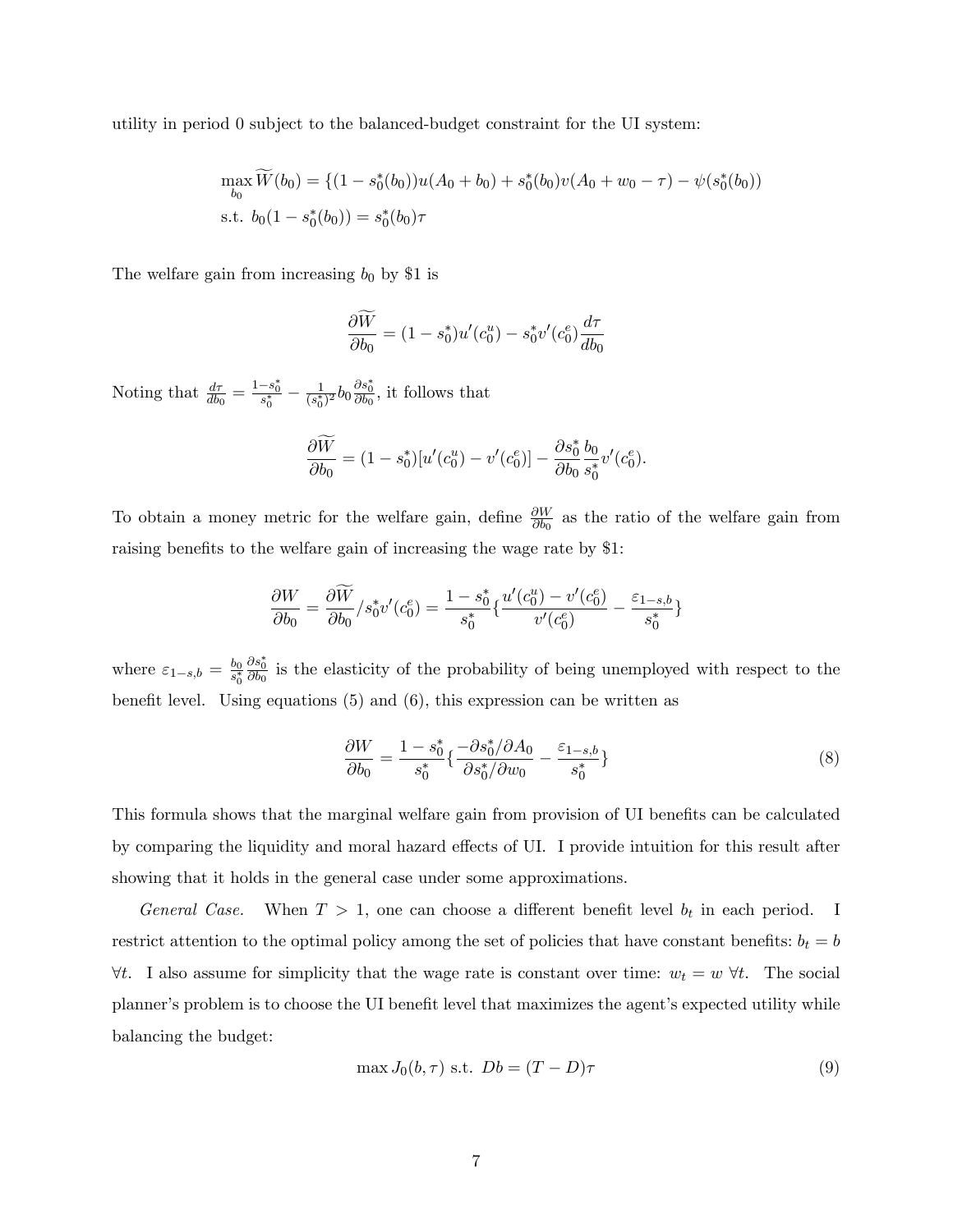where  $D =$  $\sum_{i=1}^{T-1}$  $t=0$  $\prod^t$  $\prod_{j=0} (1 - s_j)$  is the agent's expected unemployment duration.<sup>5</sup> As above, one can define a money-metric for the welfare gain from UI by comparing the effect of a \$1 increase in  $b$ with a \$1 increase in the wage rate w on the agent's expected utility:  $\frac{\partial W}{\partial b} \equiv \frac{\partial J_0}{\partial b} / \frac{\partial J_0}{\partial w}$ . However, there are two complications in deriving an expression for  $\frac{\partial W}{\partial b}$  analogous to (8) when  $T > 1$ .

First, the benefit level b affects income in subsequent periods, and not just the first period. As a result, the effect of a cash grant in the first period cannot be directly compared with the effect of a benefit increase to identify the liquidity effect, since the timing of receipt of income may matter when agents cannot smooth consumption. To address this issue, suppose the agent receives an annuity payment of \$a in every period  $t = 0, ..., T - 1$ . With the introduction of this annuity, it is straightforward to obtain an analog of the decomposition in (7), as shown in Appendix A:

$$
\frac{\partial s_0^*}{\partial b} = \frac{\partial s_0^*}{\partial a} - \frac{\partial s_0^*}{\partial w}.\tag{10}
$$

Equation  $(10)$  shows that for a permanent increase in the benefit level, the liquidity effect corresponds to the effect of an increase in annuity income in all periods, while the moral hazard effect is given by the effect of a wage increase in all periods.

The second complication when  $T > 1$  is that the wage and asset effects needed to compute the effect of the tax increase on welfare depend on the entire path of marginal utilities after reemployment. In particular, let  $Ev'(c_{t,j}^e)$  denote the unconditional average marginal utility of consumption while employed over the agent's lifetime (see the appendix for a formal definition). Let  $Ev'(c_{0,j}^e)$  denote the average marginal utility of consumption while employed conditional on finding a job in period 0. In addition to the components of interest for calculating the welfare gain, the expressions for  $\frac{\partial s_0}{\partial w}$  and  $\frac{\partial s_0}{\partial a}$  are affected by a new parameter  $\rho = \frac{E v'(c_{t,j}^e) - E v'(c_{0,j}^e)}{E v'(c_{t,j}^e)}$  $\frac{t,j}{\mathrm{E}v'(c_{t,j}^e)}$ . The parameter  $\rho$  is the percentage difference in the marginal utility of an extra dollar while working if one finds a job after a spell of unemployment rather than immediately in period 0. If one assumes  $\rho = 0$ , one overestimates  $\frac{\partial W}{\partial b}$ . This upward bias arises because part of the liquidity effect is due to the difference in marginal utilities upon re-employment at different dates rather than the difference

 $5$ Note that benefits and taxes are not discounted by the interest rate in the budget constraint in  $(9)$ . This is intended to capture the fact that UI budgets are balanced period-by-period rather than intertemporally in practice. In the stylized single-agent model considered here, period-by-period balancing is impossible because taxes are always collected after benefits are paid out. However, in a more plausible model with agents who have heterogeneous, uniformly distributed layoff dates but are otherwise identical, the planner can meet the constraint of equating benefits paid and taxes collected in each period. The problem specified in (9) can be viewed as a characterization of the optimal policy in this environment.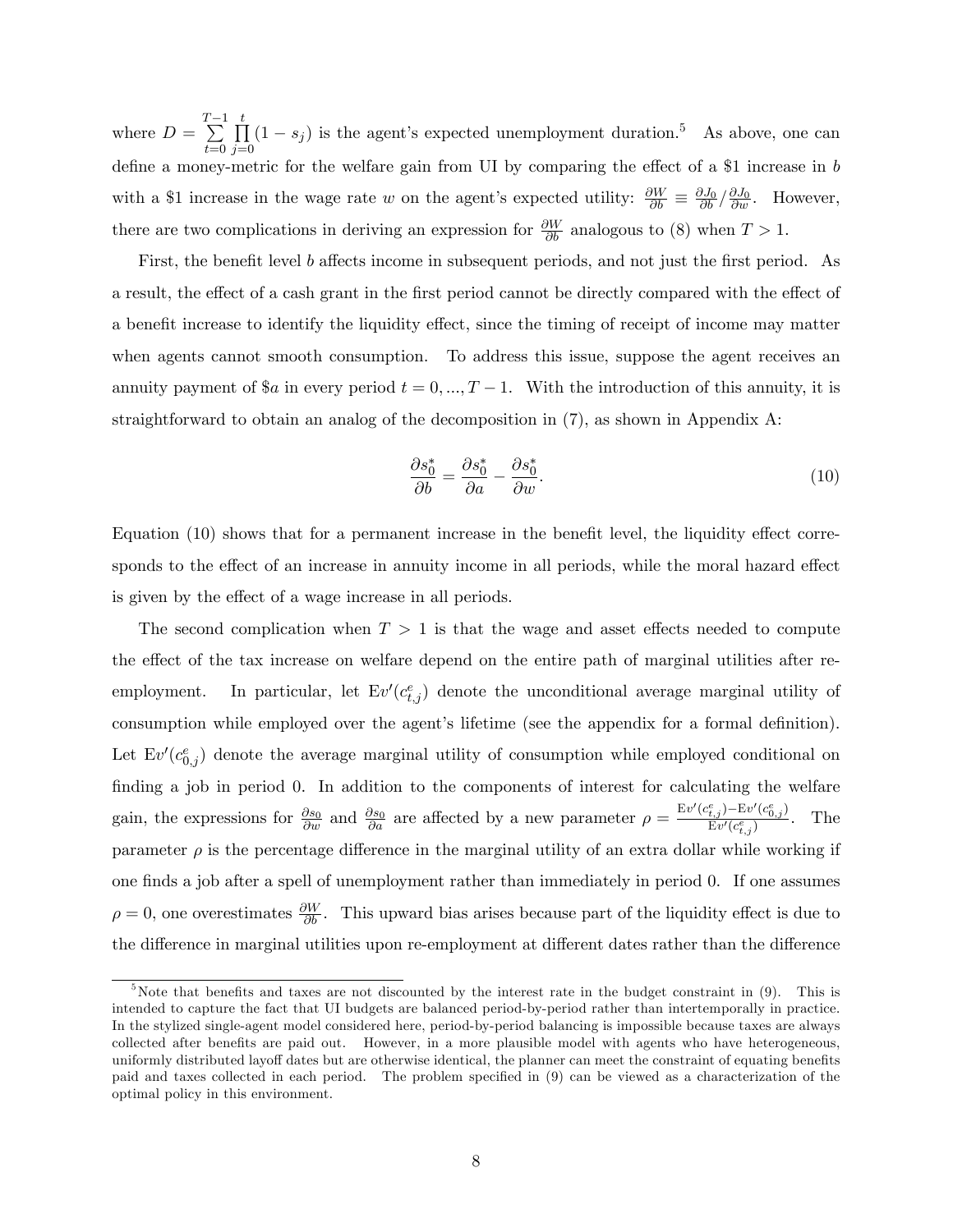in marginal utilities between the employed and unemployed states, which is the transfer of interest for the UI system.

In the appendix, I provide a simple calibration argument which shows that  $\rho$  is likely to be small in practice. Intuitively,  $\rho$  is determined by the extent to which the length of the preceding unemployment spell affects an agent's average level of subsequent consumption *after* starting a new job. Since lost income during unemployment is typically small relative to lifetime wealth,  $\rho$  is negligible for plausible values of the coefficient of relative risk aversion. I therefore proceed with the approximation that  $\rho = 0.6$  This leads to the following simple expression for the welfare gain of raising UI benefits in the general case (see Appendix  $A$ ):

$$
\frac{\partial W}{\partial b} = \frac{1 - \sigma}{\sigma} \left\{ \frac{-\partial s_0^* / \partial a}{\partial s_0^* / \partial w} - \frac{\varepsilon_{D,b}}{\sigma} \right\} \tag{11}
$$

where  $\sigma = \frac{T-D}{T}$  denotes the fraction of his life that the agent spends employed and  $\varepsilon_{D,b} = \frac{b}{L}$  $\overline{D}$  $\frac{\partial D}{\partial b}$  is the elasticity of unemployment durations with respect to benefits. The elasticity  $\varepsilon_{d,b}$  includes both the moral hazard and liquidity effects of UI, and can be computed from an estimate of  $\partial s_0^*/\partial b$ . Equation  $(11)$  parallels  $(8)$  for the static case, except that the parameters reflect derivatives with respect to permanent changes in annuity income and the UI benefit level rather than changes in period 1 only. Note that the formula still depends on the effects of b and a on  $s_0^*$ , i.e. search intensity at the beginning of the spell, an issue taken into account in empirical implementation. The optimal benefit level  $b^*$  satisfies  $\frac{\partial W}{\partial b}(b^*)=0$ .

Discussion. An important implication of  $(11)$  is that the optimal benefit level does not necessarily fall with  $\varepsilon_{D,b}$ , as is commonly thought. It matters whether a higher value of  $\varepsilon_{D,b}$  comes from a larger liquidity  $(-\partial s_0^*/\partial a)$  or moral hazard  $(\partial s_0^*/\partial w)$  component. If the elasticity is large because of the liquidity effect, UI is essentially reducing the need for agents to rush back to work because they have insufficient ability to smooth consumption; if the elasticity is large because of the moral hazard effect, UI is subsidizing unproductive leisure. In this sense, the test provides a new method of quantifying the extent to which the full insurance benchmark is violated. The agent's capacity to smooth marginal utilities is assessed by examining the effect of transitory income shocks

 $6$ The key point is that consumption reverts to the annuitized value of permanent-income after re-employment. If human capital depreciates rapidly over the unemployment spell – a possibility ruled out by assumption in the present model – the resulting decline in permanent income could make  $\rho$  larger. In this case, one can apply equation (22) in Appendix A, which provides an exact formula for  $\frac{\partial W}{\partial b}$  that includes the  $\rho$  term. An estimate of  $\rho$  could in principle be obtained using consumption data or data on the responsiveness of search intensity to benefits and cash grants that vary over the spell.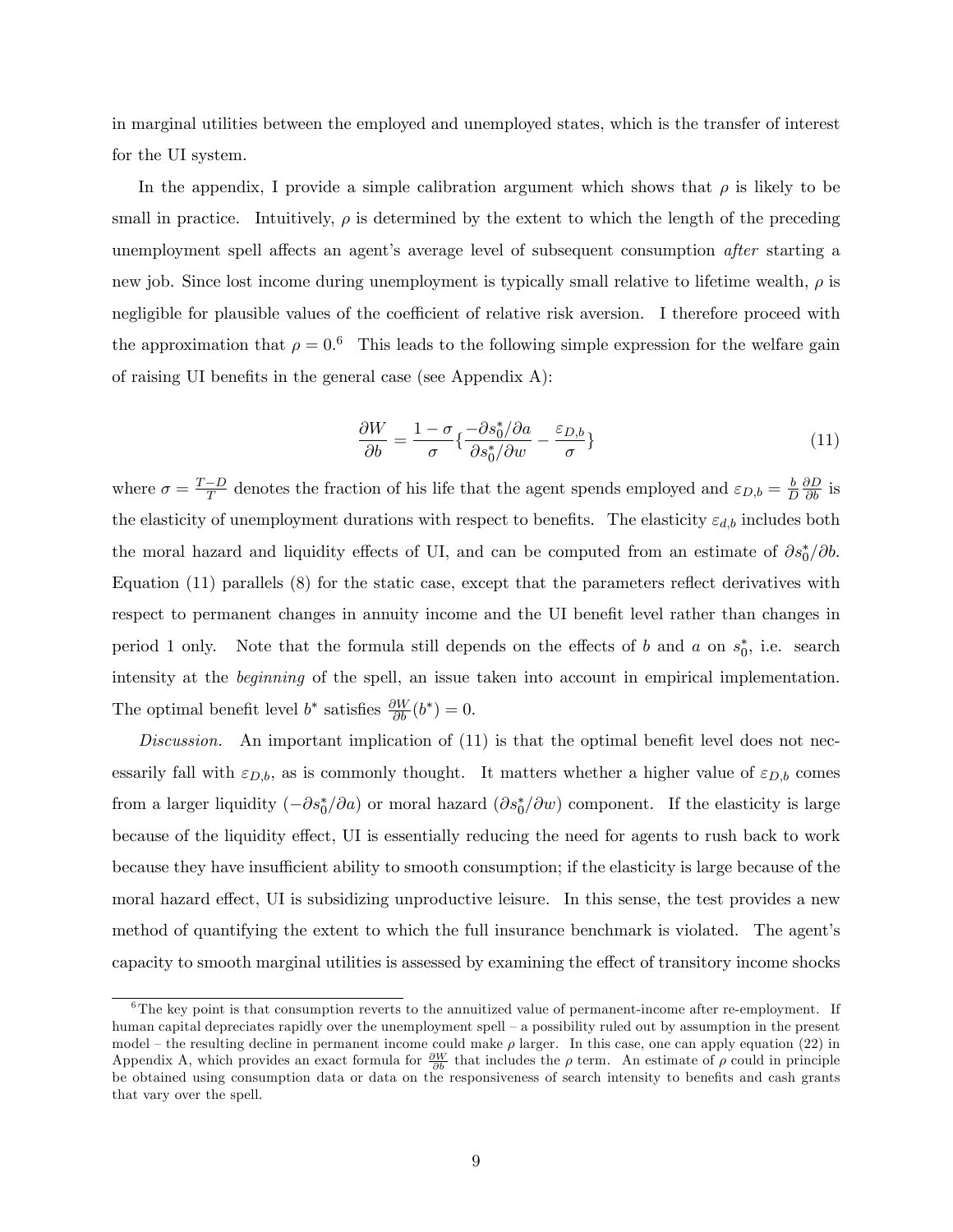on the consumption of leisure instead of goods as in earlier studies (Cochrane 1991, Gruber 1997).

More generally, the key idea underlying the test is to measure the value of insurance using revealed preference. The effect of a lump-sum cash grant on the unemployment duration reveals the extent to which the insurance benefit permits the agent to attain a more socially desirable allocation. For example, suppose the agent spends an extra week searching when the benefit level is raised by  $10\%$ . If a lump-sum grant equivalent to the increase in the UI benefit has no effect on the duration of search, we infer that the agent is taking more time to find a job purely because of the price subsidy for doing so. In this case, UI does not provide any benefit and simply creates inefficiency by taxing work, leading to  $\frac{\partial W}{\partial b} < 0$ . In contrast, if the agent raises his duration substantially even when he receives a non-distortionary cash grant, we infer that the UI benefit permits him to make a more (socially) optimal choice, i.e. the choice he would make when incentives are not distorted and markets are more complete. In this case,  $\frac{\partial W}{\partial b}$  is larger.

The test proposed here offers an alternative to the consumption-based test for optimal benefits of Baily (1978) and Chetty (2006a) and the reservation-wage test of Shimer and Werning (2007). The three tests each identify a different "sufficient statistic" that fully encodes the marginal value of insurance. One advantage of the liquidity vs. moral hazard test is that it only requires data on unemployment durations, which are typically more precise and widely available than data on consumption or reservation wages. In addition, this method does not rely on state-independence or a specific parametrization of the utility function.

The cost of this parsimonious approach is the assumption that an agent's actions reveal what maximizes his utility. To see why this may be a concern, suppose the provision of UI benefits has no effect on subsequent job match quality. Under the revealed preference test, this finding would have no bearing on the optimal benefit level  $-$  it does not matter if the worker rationally chooses to use the money to consume more leisure or search for a better match. However, one may believe that workers have time-inconsistent preferences that lead them to suboptimally reduce search effort when they have more liquidity. In such an environment, where the preferences revealed by choice are not those that the social planner wishes to maximize, data on outcomes are needed to calculate the benefits of insurance. In view of this limitation, the revealed preference test should be interpreted as a *libertarian* benchmark. The test identifies the benefit level that is best from the perspective of correcting market failures without intervening in individual choice.

In the remainder of the paper, I implement (11) by estimating  $\frac{\partial s_0^*}{\partial b}$  and  $\frac{\partial s_0^*}{\partial a}$  empirically and using the identity in (10) to calculate  $\frac{\partial s_0^*}{\partial w}$ .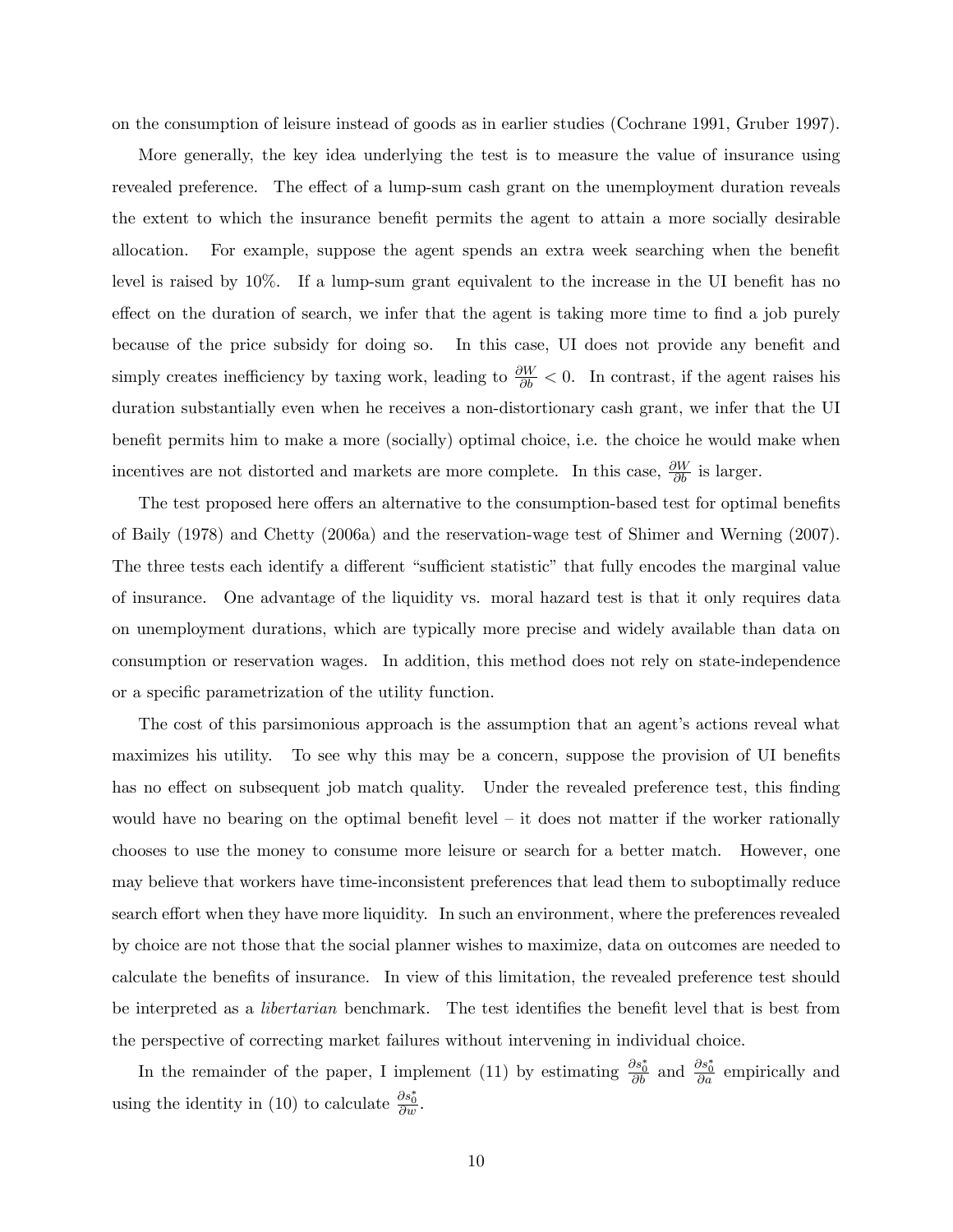# 3 Empirical Analysis I: The Role of Constraints

## 3.1 Estimation Strategy

The model suggests a natural first step in evaluating the empirical relevance of liquidity effects: compare the effect of UI benefits on durations for "unconstrained" individuals  $-$  who are able to smooth marginal utilities perfectly and have  $\Delta = u'(c_t^u) - v'(c_t^e) = 0$  – and "constrained" individuals – who have  $\Delta > 0$ . For unconstrained individuals, the benefit-duration elasticity reflects the pure moral hazard effect of UI. For constrained individuals, the elasticity reflects the sum of the moral hazard and liquidity effects. Comparing the elasticity estimates gives an indication of the importance of liquidity relative to moral hazard. For instance, if the effects of benefits on durations were much stronger in the unconstrained group, it would be unlikely that liquidity effects are large.

To implement this heterogeneity analysis, I divide individuals into unconstrained and constrained groups and estimate benefit-duration elasticities for each group using cross-state and time variation in unemployment benefit levels. The ideal definition of the constrained group would be the set of households whose consumption is sensitive to transitory income shocks. Unfortunately, there is no panel dataset that contains high-frequency information on both household consumption and labor supply in the U.S. I therefore use proxies which identify households that are likely to be able to smooth intertemporally using savings and borrowing. Since unemployment shocks are small relative to lifetime wealth, such individuals should have  $\Delta \simeq 0$ .<sup>7</sup>

The proxy I focus on in this paper is liquid wealth net of unsecured debt, which I term "net wealth." Browning and Crossley (2001), Bloemen and Stancanelli (2005), and Sullivan (2007) report evidence from various panel datasets showing that households with little or no financial assets prior to job loss suffer consumption drops during unemployment that are mitigated by provision of UI benefits. In contrast, households with higher assets exhibit little sensitivity of consumption to unemployment or UI benefit levels. These findings suggest the use of net wealth as a proxy for being unconstrained.

I also consider two secondary proxies: spousal work status and mortgage status prior to job loss. Browning and Crossley find larger consumption drops and higher sensitivity to UI among single-earner households. Their interpretation of this finding is that those with a second income source are more likely to be able to borrow since at least one person is employed.<sup>8</sup> The mortgage

 $^7$ An alternative strategy, which I do not pursue here because of data limitations, is to distinguish households by their ability to smooth consumption across states through risk-sharing mechanisms.

 $8A$  countervailing effect is that households with a single earner may be able to maintain their prior standard of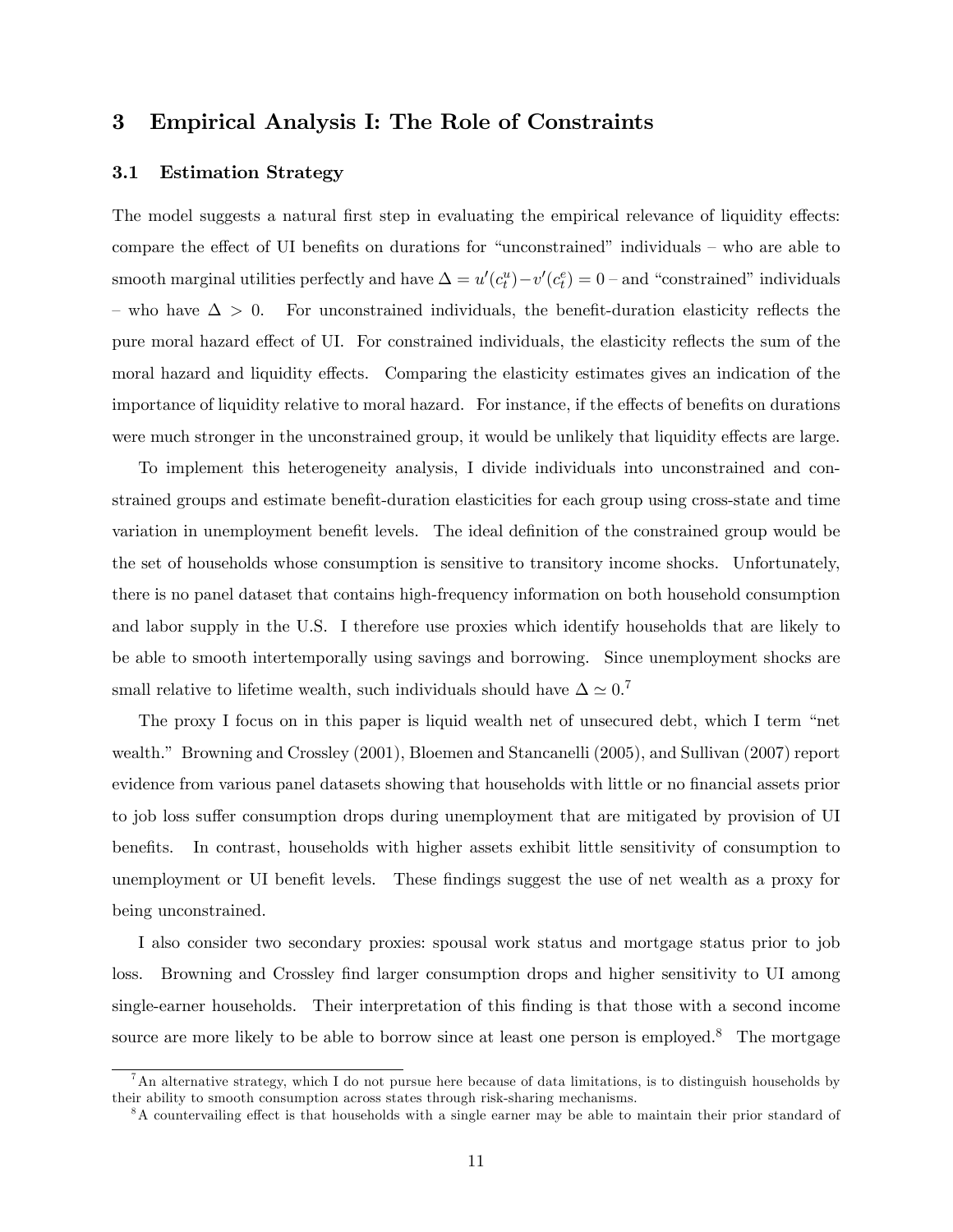proxy is motivated by Gruberís (1998) Önding that fewer than 5% of the unemployed sell their homes during a spell, whereas renters move much more frequently. Consequently, an individual making mortgage payments before job loss effectively has less ability to smooth the remainder of his consumption (Chetty and Szeidl 2007), and is more likely to be constrained than a renter.

Although these proxies predict being constrained on average, they are imperfect predictors for two reasons. First, some households classified as unconstrained are presumably misallocated to the constrained group and vice-versa. Second, no household truly has  $\Delta = 0$  because insurance markets are likely to be incomplete, and intertemporal smoothing itself cannot fully eliminate consumption fluctuations. There is probably a small liquidity effect even among the groups classified as unconstrained. Since I attribute the entire response among the group classified as unconstrained to moral hazard, both of these misclassification errors lead to underestimation of the liquidity effect relative to moral hazard.

## 3.2 Data

I use data from the Survey of Income and Program Participation (SIPP) panels spanning 1985- 2000. Each panel of the SIPP follows households for a period of two to four years. Relative to other widely used datasets for the U.S. such as the CPS and PSID, the main benefits of the SIPP are the availability of asset data, high-frequency information on employment status, and large sample size. At each interview, households are asked questions about their activities during the past four months, including weekly labor force status. Unemployed individuals are asked whether they received unemployment benefits in each month.

Starting from the universe of job separations in the pooled SIPP panels, I restrict attention to prime-age males who (a) report searching for a job, (b) are not on temporary layoff, (c) have at least three months of work history in the survey (so that pre-unemployment wages can be computed), and (d) took up UI benefits within one month after job loss.<sup>9</sup> Details on the sample construction and SIPP database are given in Appendix B. The restrictions leave 4,560 unemployment spells in the core analysis sample. Asset data are generally collected only once in each panel, so pre-

living more easily if the other earner can enter the labor force to make up for the lost income. Browning and Crossley's findings suggest that this effect is dominated by the added intertemporal smoothing capacity of dual earners, so that on net households with two earners are less constrained.

<sup>9</sup>Restricting the sample to those who take up UI could lead to selection bias because the takeup decision is endogenous to the benefit level (Anderson and Meyer 1997). I find that the elasticity of takeup with respect to the benefit level is similar across the constrained and unconstrained groups, suggesting that endogeneity is unlikely to be responsible for the heterogeneous effects estimated below.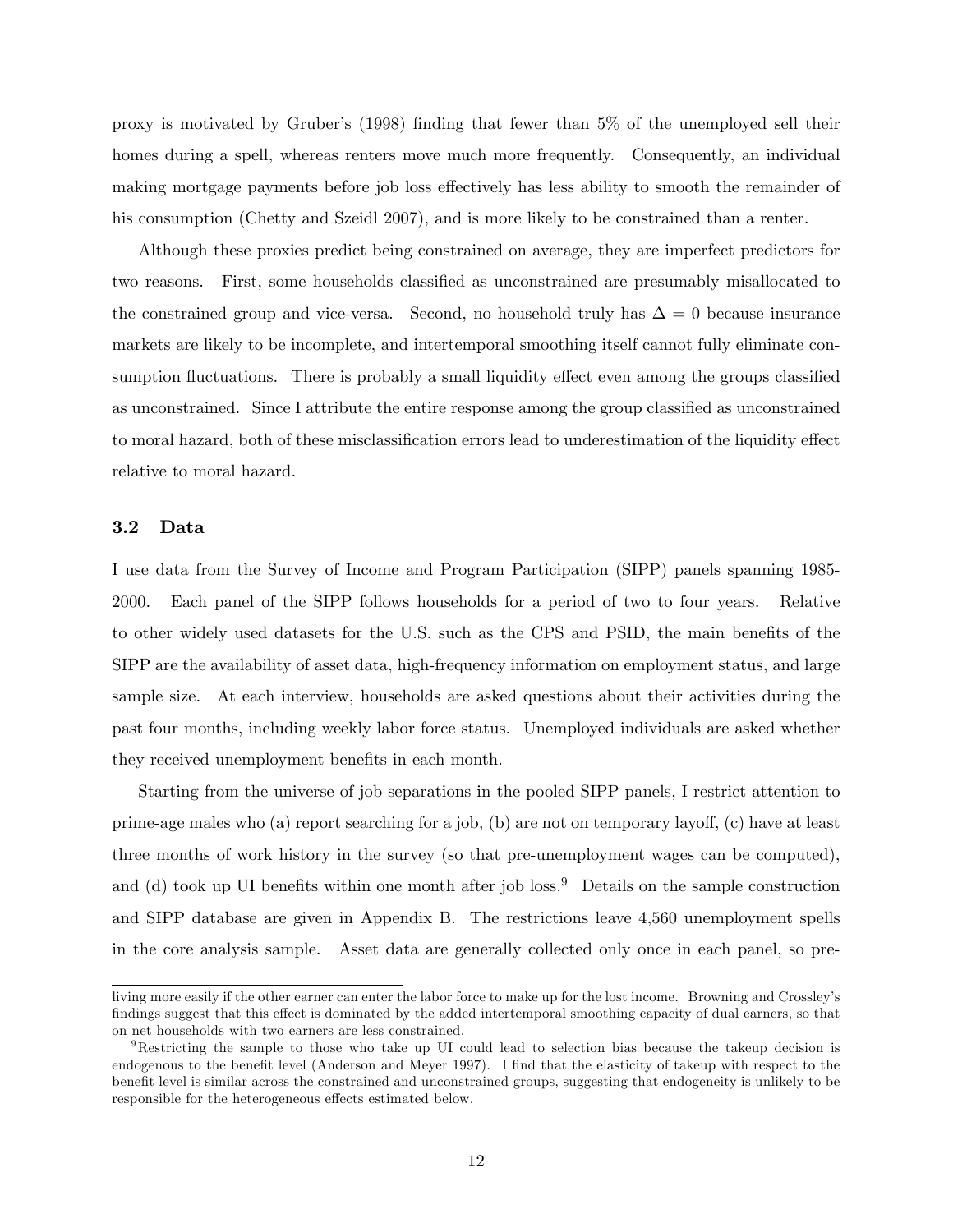unemployment asset data is available for approximately half of these observations.

The first column of Table 1 gives summary statistics for the core sample. Monetary values are in real 1990 dollars in this and all subsequent tables. The median UI recipient is a high school graduate and has pre-UI gross annual earnings of \$20,726. Perhaps the most striking statistic is pre-unemployment wealth: median liquid wealth net of unsecured debt is only \$128, suggesting that many unemployed individuals may not be in a position to smooth consumption while unemployed.

Information on UI laws was obtained from the Employment and Training Administration (various years) and supplemented with information directly from individual states. Unfortunately, measurement error and inadequate information about pre-unemployment wages for many claimants make it difficult to predict each claimant's benefit level precisely. I therefore use three independent methods to proxy for each claimant's (unobserved) actual UI benefits. First, I use average benefits for each state/year pair obtained from the Department of Labor in lieu of each individualís actual UI benefit amount. Second, I proxy for the actual benefit using maximum weekly benefit amounts, which are the primary source of variation in benefit levels across states, since most states replace  $50\%$  of a claimant's wages up to a maximum benefit level. Third, I simulate each individual's weekly UI benefit using a two-stage procedure. In the first stage, I predict each claimant's preunemployment annual income using education, age, occupation, and other demographics. In the second stage, I predict each claimant's unemployment benefits using a simulation program that assigns each claimant a benefit based on the predicted wage, state, and year of claim. See Appendix B for further details on the motivation for and implementation of this two-stage procedure.

### 3.3 Results

#### 3.3.1 Graphical Evidence and Non-Parametric Tests

I begin by providing graphical evidence on the effect of unemployment benefits on durations in constrained and unconstrained groups. First consider the asset proxy for constraints. I divide households into four quartiles based on their net liquid wealth. Table 1 shows summary statistics for each of the four quartiles. Households in the lower net liquid wealth quartiles are poorer and less educated, but the differences between the four groups are not very large. As a result, UI benefit levels are fairly constant across the groups. In particular, the replacement rate  $-\theta$  defined as each individual's simulated unemployment benefit divided by his predicted wage  $-$  is close to  $50\%$  on average in all four quartiles. This similarity of benefit and income levels suggests that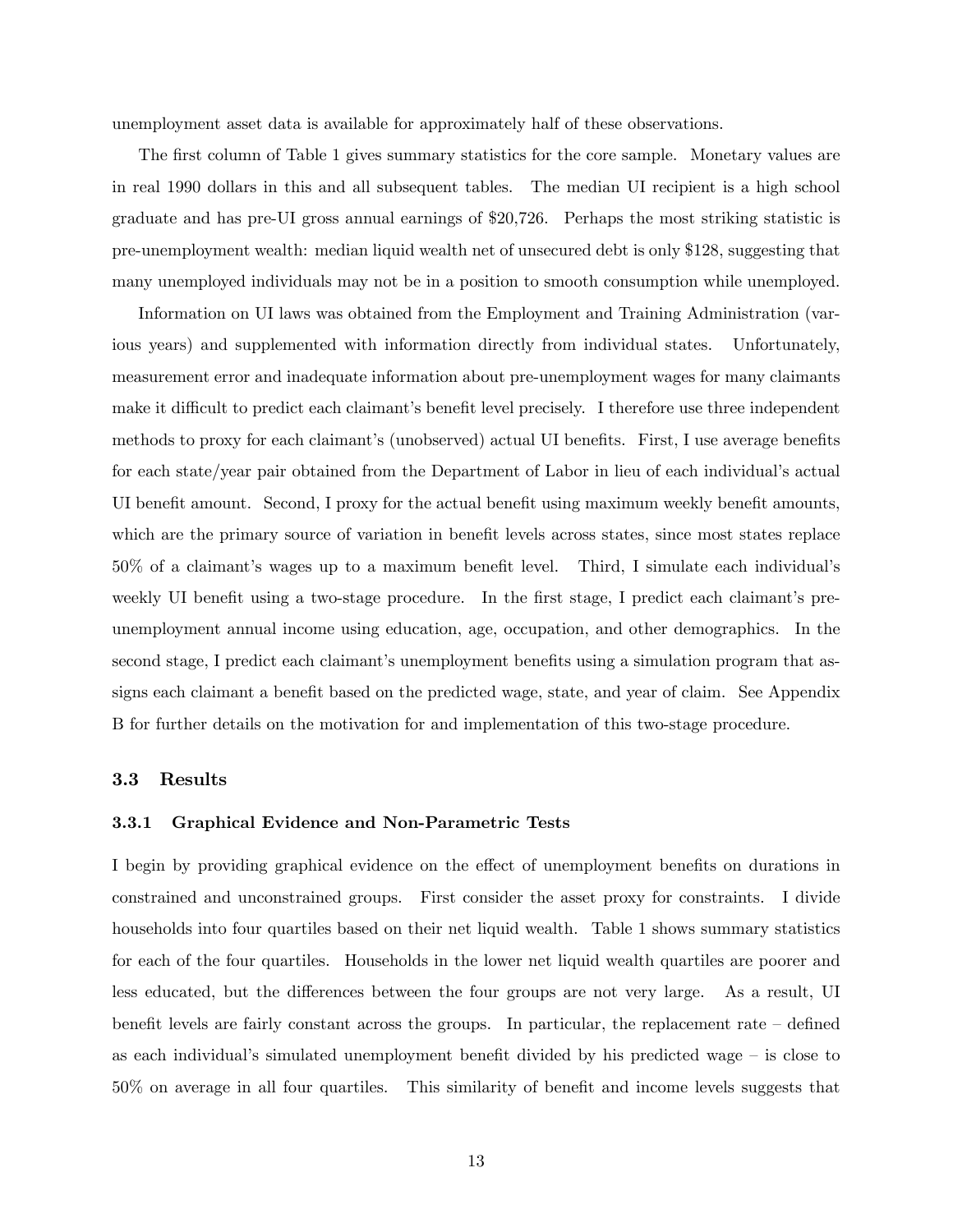differences in benefit-duration elasticities across the quartiles are unlikely to be driven purely by differences in the levels around which the elasticities are estimated.

Figures 1a-d show the effect of UI benefits on job-finding rates for households in the each of the four quartiles of the net wealth distribution. Since ex-post asset levels are endogenous to duration of unemployment, households for whom asset data are available only after job loss are excluded when constructing these figures. Including these households turns out to have little effect on the results, as we will see below in the regression analysis. I construct the figures by first dividing the full sample of UI claimants into two categories: those that are in (state, year) pairs that have average weekly benefit amounts above the sample median and those below the median. I then plot Kaplan-Meier survival curves for these two groups using the households in the relevant net wealth quartile. Note that the differences in average individual replacement rates between the low and high-benefit are fairly similar in the four quartiles.

These and all subsequent survival curves plotted using the SIPP data are adjusted for the "seam" effect" in panel surveys. Individuals are interviewed at 4 month intervals in the SIPP and tend to repeat answers about weekly job status in the past four months. Consequently, a disproportionately large number of transitions in labor force status are reported on the "seam" between interviews, leading to artifical spikes in the hazard rate at 4 and 8 months. These spikes are smoothed out by fitting a Cox model with a time-varying indicator for being on a seam between interviews, and then recovering the baseline hazards to construct a seam-adjusted Kaplan-Meier curve. The resulting survival curves give the probability of remaining unemployed after  $t$  weeks for an individual who never crosses an interview seam. The results are similar if the raw data is used without adjusting for the seam effect.

Figure 1a shows that higher UI benefits lead to much lower job-finding rates for individuals in the lowest wealth quartile. For example,  $15$  weeks after job loss,  $55\%$  of individuals in low-benefit state/years are still unemployed, compared with  $68\%$  of individuals in high-benefit state/years. A nonparametric Wilcoxon test rejects the null hypothesis that the survival curves are identical with  $p < 0.01$ .<sup>10</sup> Figure 1b constructs the same survival curves for the second wealth quartile. UI benefits have a smaller effect on durations in this group. At  $15$  weeks,  $63\%$  of individuals in the low-benefit group are still unemployed, vs.  $70\%$  in the high benefit group. Equality of the survival curves is rejected with  $p = 0.04$ . Figures 1c and 1d show that effect of UI on durations

 $10$ The non-parametric test is conducted on the raw data because adjusting for the seam effect requires a parametric assumption about the hazard rate.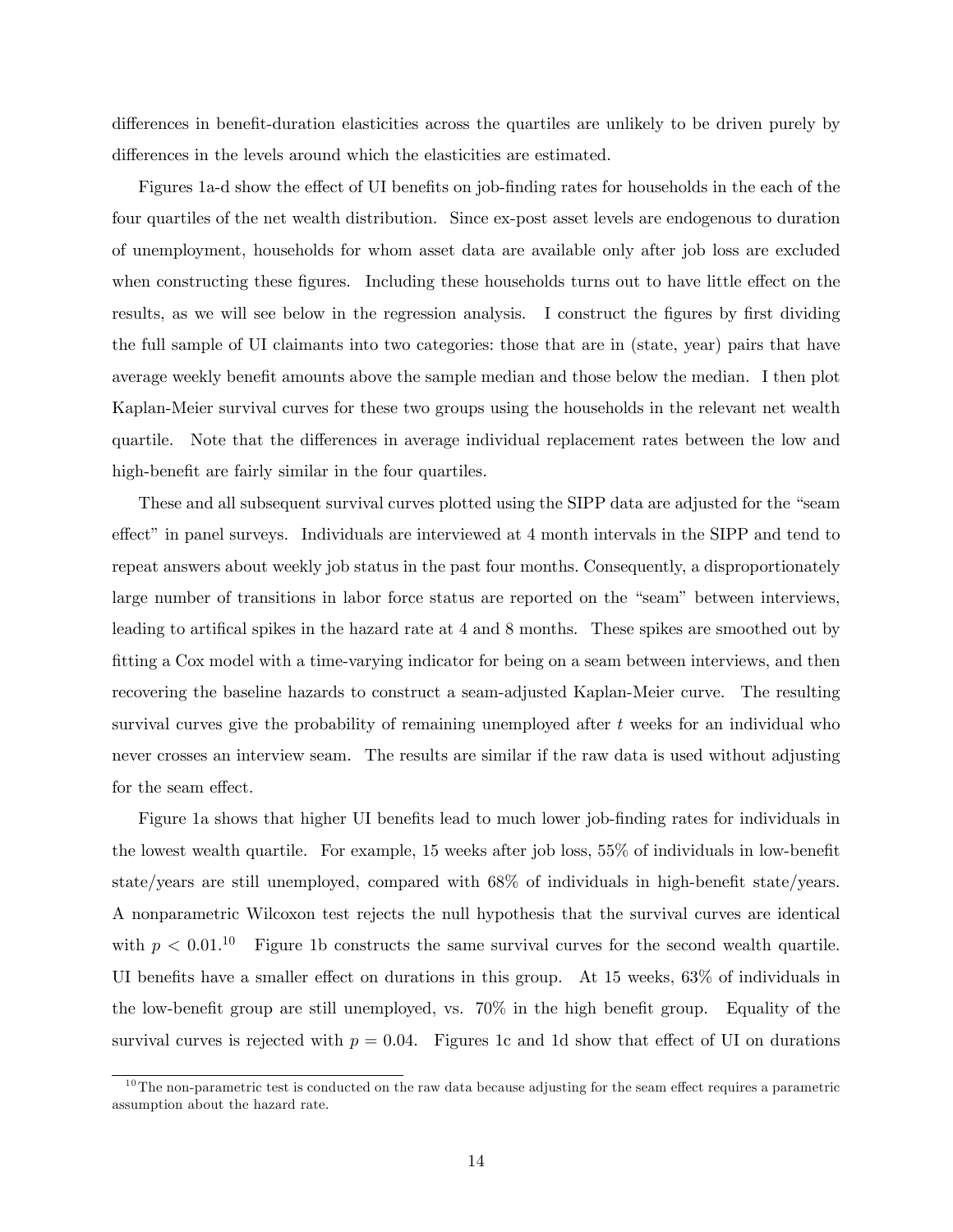virtually disappears in the third and fourth quartiles of the wealth distribution. Not surprisingly, the equality of the survival curves is not rejected in these two groups. The fact that UI has little effect on durations in the unconstrained groups suggests that it induces little moral hazard among these households.

The secondary proxies confirm these results. Figure 2a shows that UI benefits have a clear, statistically significant effect on job finding rates among households that are paying off mortgages prior to job loss. In contrast, Figure 2b shows that the effect is smaller for households that are not paying off mortgages and are hence less constrained.<sup>11</sup> Results are similar for the spousal work proxy: UI benefits have a much larger effect on job finding hazards for single-earner families than dual-earner families (see Figure 2 in the working paper).

The preceding results show that the *interaction* effect of UI benefits and wealth (or other proxies) on durations is negative. An alternative approach to evaluating the importance of liquidity is to study the direct effect of the cross-sectional variation in wealth on durations, testing in particular if durations are an increasing and concave function of wealth. I focus on the variation in UI benefits because changes in UI laws are credibly exogenous to individuals' preferences. In contrast, conditional on demographics and income, cross-sectional variation in wealth holdings arises from heterogeneity in tastes for savings, confounding the effect of wealth on duration in the cross-section. For example, UI claimants with higher assets are also likely to have lower discount rates or higher anticipated expenses (e.g., college tuition payments), and hence may be reluctant to deplete their assets to finance a longer spell of unemployment.<sup>12</sup> In practice, I find no robust relationship between assets and unemployment durations in the cross-section (as indicated by the mean durations by quartile reported in Table 1), suggesting that the use of exogenous variation such as UI benefits is quite important. The same issue also motivates my focus on severance pay as a source of variation in wealth to identify the liquidity effect in section 4.

## 3.3.2 Hazard Model Estimates

I evaluate the robustness of the graphical results by estimating a set of Cox hazard models in Table 2. Let  $h_{i,t}$  denote the unemployment exit hazard rate for individual i in week t of an unemployment

 $11$ In contrast with the other proxies, the constrained types in this specification (homeowners with mortgages) have higher income, education, and wealth than the unconstrained types, who are primarily renters. This makes it somewhat less likely that the differences in the benefit elasticity of duration across constrained and unconstrained groups is spuriously driven by other differences across the groups such as income or education.

 $12$  More generally, wealthier individuals may have unobserved characteristics (e.g. skills, job search technologies) that lead to different durations for reasons unrelated to their wealth.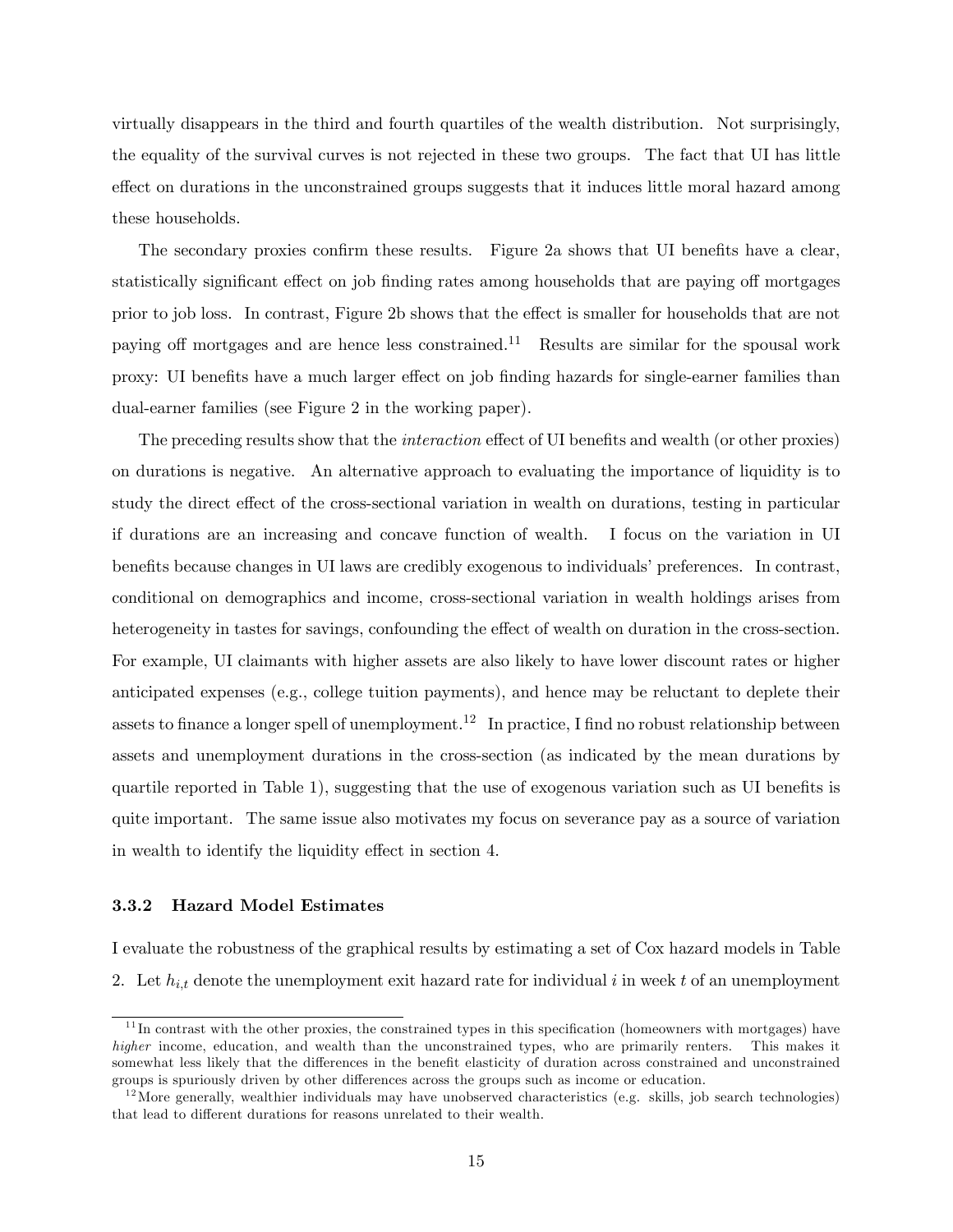spell,  $\alpha_t$  the "baseline" hazard rate in week t,  $b_i$  the unemployment benefit level for individual i, and  $X_{i,t}$  a set of controls. Throughout, I censor durations at 50 weeks to reduce the influence of outliers and focus on search behavior in the year after job loss.

Since the formula in  $(11)$  calls for estimates of the effect of UI benefits on search behavior at the beginning of the spell, I estimate hazard models of the following form:

$$
\log h_{i,t} = \alpha_t + \beta_1 \log b_i + \beta_2 t \times \log b_i + \beta_3 X_{i,t}
$$
\n(12)

Here, the coefficient  $\beta_1$  gives the elasticity of the hazard rate with respect to UI benefits at the beginning of the spell  $(t = 0)$  because the interaction term  $t \times \log b_i$  captures any time-varying effect of UI benefits on hazards. Note that the search model does not make a clear prediction about the sign of  $\beta_2$ . The effect of UI benefits could diminish over time  $(\beta_2 < 0)$  because the number of weeks for which benefits remain available is falling. But  $\beta_2$  could also be positive because households are increasingly constrained and thus more sensitive to cash-on-hand late in the spell. In practice, there is no robust, statistically significant pattern in the  $\beta_2$  coefficients across the quartiles, and I therefore do not report them in Table 2 in the interest of space.<sup>13</sup>

I first estimate (12) on the full sample to identify the unconditional effect of UI on the hazard rate. In this specification, as in most others, I use the average UI benefit level in the individual's (state,year) pair to proxy for  $b_i$  in light of the measurement-error issues discussed above. This specification includes the following controls: state, year, industry, and occupation fixed effects; a 10 piece log-linear spline for the claimant's pre-unemployment wage; linear controls for total (illiquid+liquid) wealth, age, education; and dummies for marital status, and being on the seam between interviews to adjust for the seam effect. Standard errors in this and all subsequent specifications are clustered by state. The estimate in column 1 of Table 2 indicates that a  $10\%$ increase in the UI benefit rate reduces the hazard rate by  $5.3\%$  in the pooled sample, consistent with the estimates of prior studies. The estimate of  $\beta_2 = 0.001$  (s.e.  $= 0.008$ ), indicating that there is no detectable variation in the UI benefit effect over the spell.

To examine the heterogeneity of the UI effect, I estimate separate coefficients for each of the four quartiles of the net wealth distribution. These specifications include all households for which asset data are available either before or after the spell. Consistent with the graphical evidence,

<sup>&</sup>lt;sup>13</sup>The only stable pattern across the specifications is that  $\beta_2$  is slightly negative in the highest wealth quartile (around  $-0.03$ ). This could be because households that are intially unconstrained become increasingly liquidity constrained as they deplete their buffer stocks.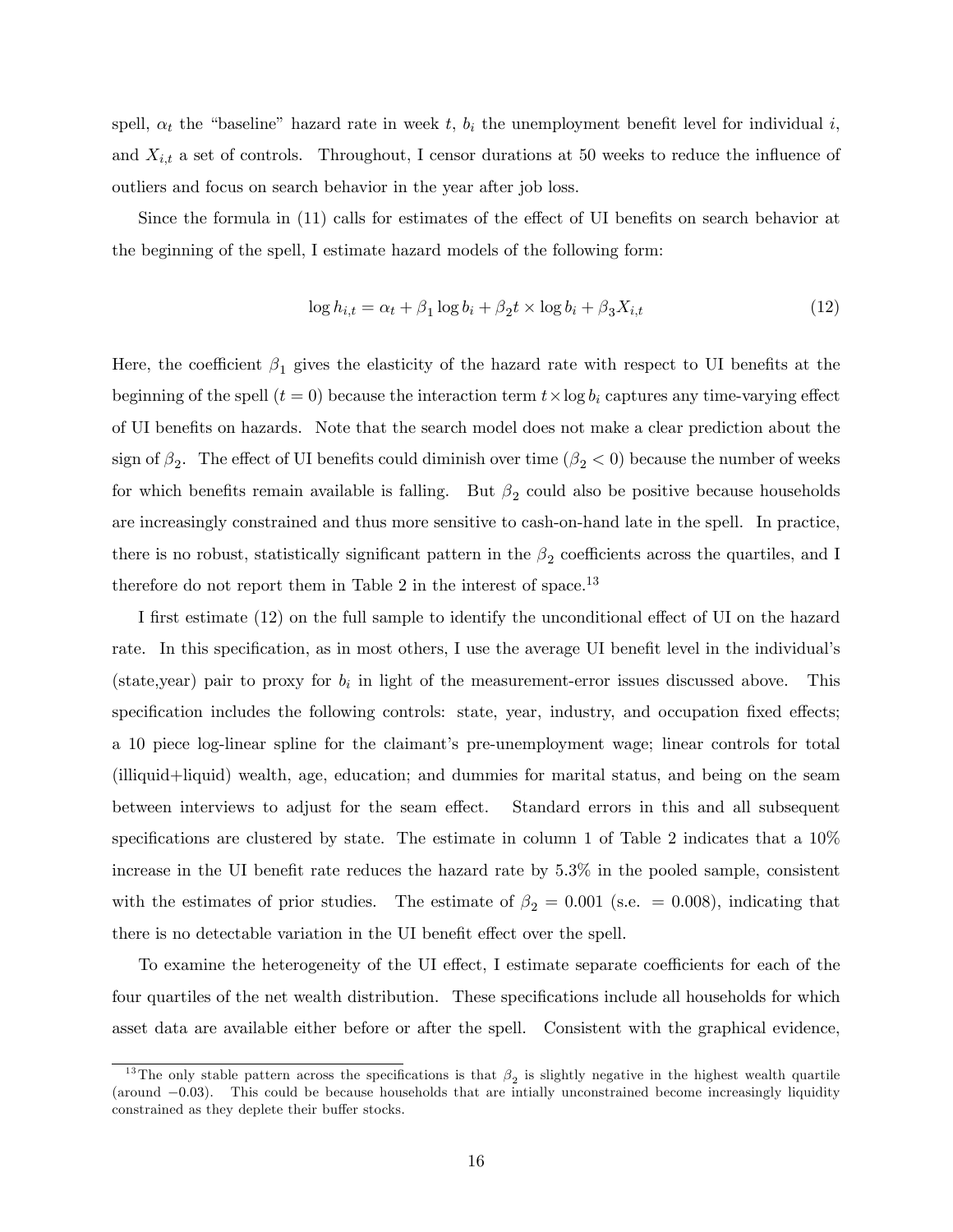the estimates are similar (but less precise) if only households with ex-ante asset data are included.

Let  $Q_{i,j}$  denote an indicator variable that is 1 if agent i belongs to quartile j of the wealth distribution. Let  $\alpha_{t,j}$  denote the baseline job-finding hazard for individuals in quartile j in week s of the unemployment spell. Columns 2-5 of Table 2 report estimates of  $\{\beta_1^j\}$  $_{1}^{j}\}_{j=1,2,3,4}$  from the following stratified Cox model:

$$
\log h_{itj} = \alpha_{t,j} + \beta_1^j Q_{i,j} \log b_i + \beta_2^j Q_{i,j}(t \times \log b_i) + \beta_3 X_{itj}
$$
\n(13)

In this equation,  $\beta_1^j$  $\frac{1}{1}$  corresponds to the elasticity of the hazard rate w.r.t. UI benefits at  $t = 0$  in quartile j of the net wealth distribution. Specification (2) of Table 2 reports estimates of (13) with no controls (no  $X$ ). The effect of UI benefits declines monotonically with net wealth. Among households in the lowest quartile of net wealth, a  $10\%$  increase in UI benefits reduces the hazard rate by 7.2%. In contrast, there is a much weaker association between the level of UI benefits and the hazard among households in the third and fourth quartiles of net wealth. The null hypothesis that UI benefits have the same effect on hazard rates in the first and fourth quartiles is rejected with  $p < 0.05$ , as is the null hypothesis that the mean UI effect for below-median wealth households is the same as that for above-median wealth households.

Specification  $(3)$  replicates  $(2)$  with the full set of controls used in column  $(1)$ , including state and year fixed effects so that the coefficients are identified from changes in UI laws within states rather than cross-state comparisons. This specification also includes interactions of the wage spline and industry/occupation dummies with the wealth quartile indicators, allowing these variables to have different effects across the quartiles. The pattern of the coefficients is unchanged, although the magnitudes of the coefficients in the first three quartiles is somewhat larger, perhaps because exogenous changes in UI laws are more effectively isolated when the controls are included.

In specifications (4) and (5), I explore robustness to changes in the definition of  $b_i$ . Both of these specifications include the control set used in  $(3)$ . Column  $(4)$  uses the maximum UI benefit level in individual i's state/year and column  $(5)$  uses the simulated benefit for each individual i using the two-stage procedure described above. In the maximum benefit specification, the coefficient estimates are all smaller than their counterparts in  $(3)$ , but the pattern is preserved: the effect of benefits is larger for low-wealth individuals and the hypothesis tests of equivalent effects in the lower and upper quartiles are both rejected with  $p < 0.01$ . In the individual simulated benefit specification, UI benefits are estimated to have little effect on durations in the highest wealth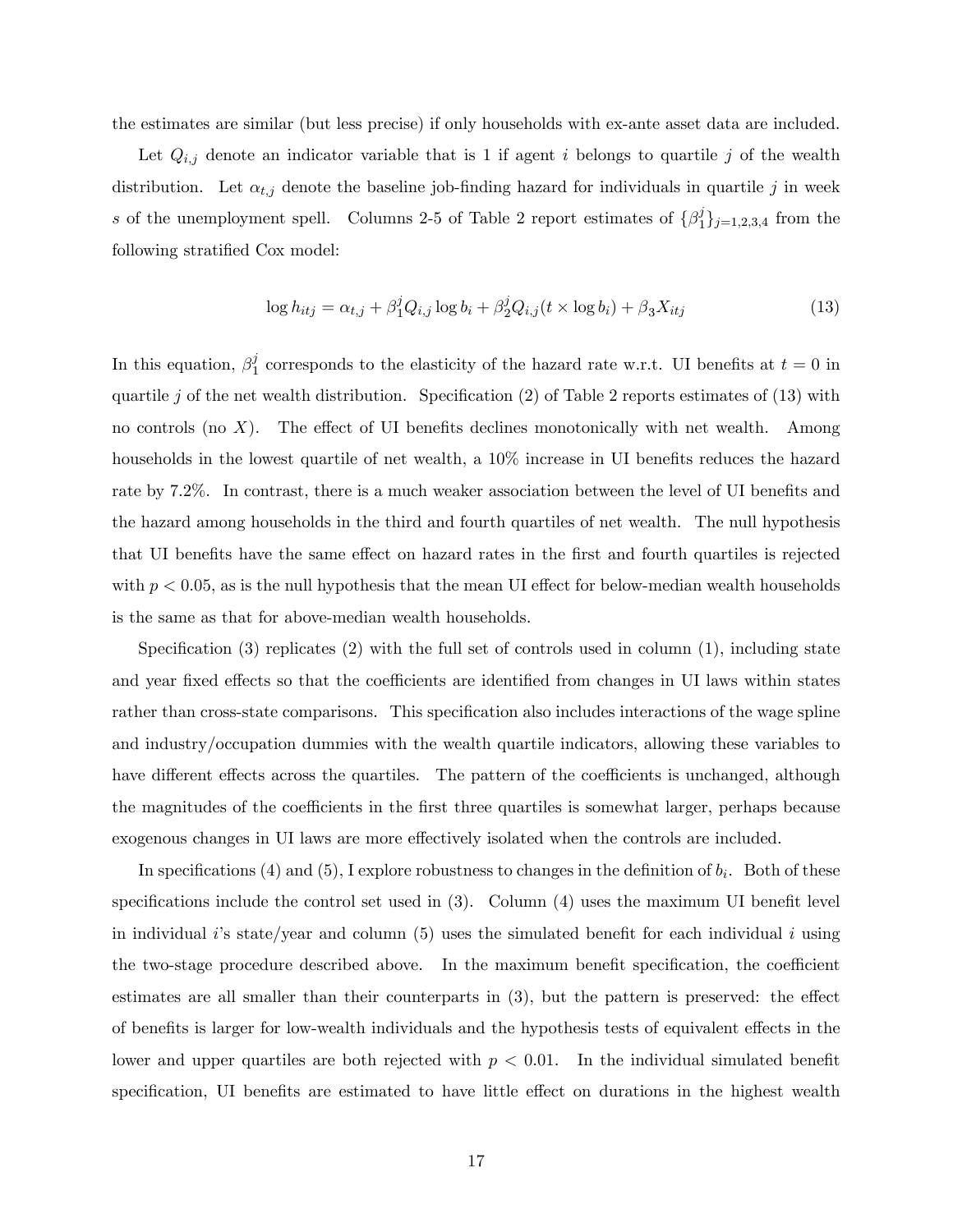quartile, and the elasticity estimates are declining from quartiles 2 to 4. However, the estimate for the first quartile is smaller than that in the second quartile, breaking the monotonic declining pattern obtained with the other measures of benefits.

I have estimated a set of specifications analogous to  $(13)$  for the spousal work and mortgage proxies. An example is in column 6 of Table 2, which reports estimates of the effect of UI benefits on job-finding hazards for households with and without a mortgage prior to job loss. This specification includes the same controls as in column 3, except that the relevant covariates are interacted with the mortgage indicator rather than the asset quartiles. The estimates indicate that benefits have a considerably larger effect on durations among households that have mortgages. See Table 3 in the working paper for additional estimates using the spousal work and mortgage proxies.

I have also fit a variety of other specifications to further probe the robustness of the results (see Table 2b in the working paper). The estimates are similar when high income individuals are excluded or temporary layoffs are included. Results are also similar with controls for the average wage income in each state and year from the BLS, or when the wealth quartiles are defined in terms of wealth divided by wages. Unlike with liquid wealth, I Önd no systematic link between home equity and the benefit-duration elasticity. This is consistent with the importance of liquidity, since accessing home equity is difficult when one is unemployed (Hurst and Stafford 2004). Finally, I find no relationship between the level of benefits and durations for a control group of individuals who do not receive UI. This "placebo test" supports the identification assumption that the variation in UI benefits is orthogonal to unobservable determinants of durations.

In summary, the SIPP data indicate that the link between unemployment benefits and durations documented in earlier studies is driven by a subset of the population that has limited ability to smooth consumption. This pattern is suggestive of a substantial liquidity effect. If one were to assume that substitution effects are similar across unconstrained and constrained groups, this evidence would be sufficient to infer that liquidity effects are large. However, this assumption may be untenable: households with low liquidity might have different preferences that generate larger substitution effects than unconstrained households.<sup>14</sup> I therefore turn to a second empirical strategy to identify the magnitude of the liquidity effect.

 $14$  Even if constrained and unconstrained households have the same utility functions, their preferences could differ locally because their mean levels of consumption and assets differ. This is a further reason for caution in making inferences about the magnitude of the liquidity effect purely from the evidence documented thus far.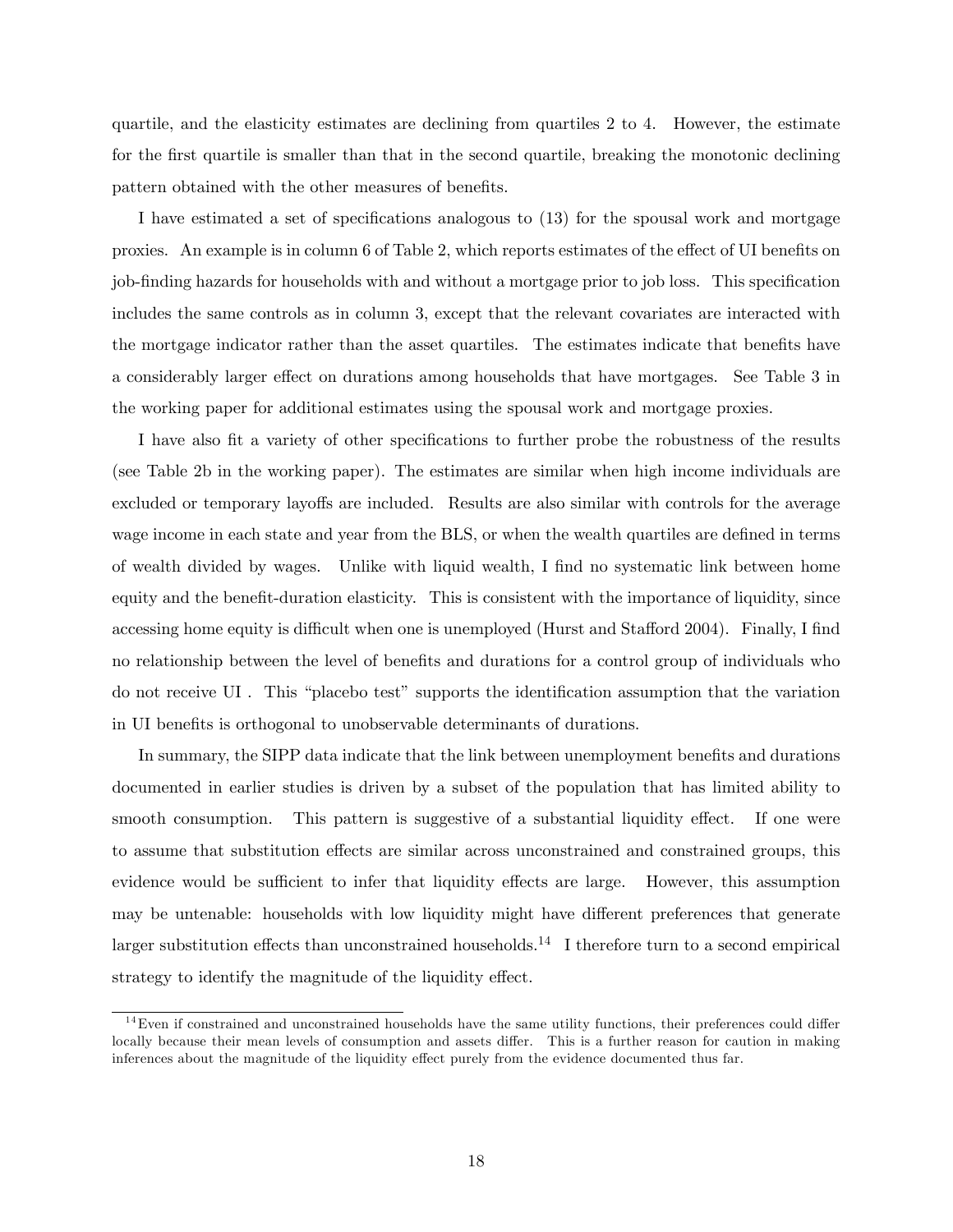# 4 Empirical Analysis II: Severance Pay and Durations

## 4.1 Estimation Strategy

The ideal way to estimate the liquidity effect would be a randomized experiment where some job losers are given lump-sum grants while others are not. Since lump-sum grants do not distort marginal incentives to search, they yield an estimate of the pure liquidity effect. Lacking such an experiment, I exploit variation in severance pay policies across firms in the U.S.<sup>15</sup> Severance payments are lump-sum cash grants made at the time of job loss. The most common severance policy is one week of wages per year of service at the firm; however, some companies have flatter or steeper profiles with respect to job tenure, and others make no severance payments at all (Lee Hecht Harrisson 2001). Many companies have minimum job tenure thresholds to be eligible for severance pay, ranging from 3 to 5 years. For regular employees, there is little variation in severance packages within a given firm and tenure bracket. Hence, conditional on tenure, the variation in receipt of severance pay is driven primarily by cross-firm differences in policies.

I estimate the effect of severance pay on unemployment durations using hazard models similar to those above:

$$
\log h_{i,t} = \alpha_t + \theta_1 \text{sev}_i + \theta_2 \text{sev}_i \times t + \gamma X_{i,t}
$$
\n(14)

where sev<sub>i</sub> is an indicator for receipt of severance pay. The coefficient  $\theta_1$  identifies the effect of lump sum grants on job finding hazards at the beginning of the spell if receipt of severance pay is orthogonal to other determinants of durations. After estimating the baseline model, I evaluate this key orthogonality condition.

### 4.2 Data

The data for this portion of the study come from two surveys conducted by Mathematica on behalf of the Department of Labor. The datasets contain information on unemployment durations, demographic characteristics, and most importantly for this study, an indicator for receipt of severance pay. The Örst dataset is a representative sample of job losers in Pennsylvania in 1991. The second dataset is a sample of unemployment durations in 25 states in 1998 that oversamples UI exhaustees.

 $15$ Receipt of severance pay intended to supplement UI benefits typically does not affect eligibility for UI, although some states can delay benefits if the claimant receives "wages in lieu of notice" (Kodryzcki 1998, McCulloch 1998). In Pennsylvania, the unemployment compensation law explicitly states that severance pay does not affect UI benefits (Pennsylvania Department of Labor and Industry 2007). Restricting the analysis to the Pennsylvania dataset below yields results similar to those obtained for the pooled sample.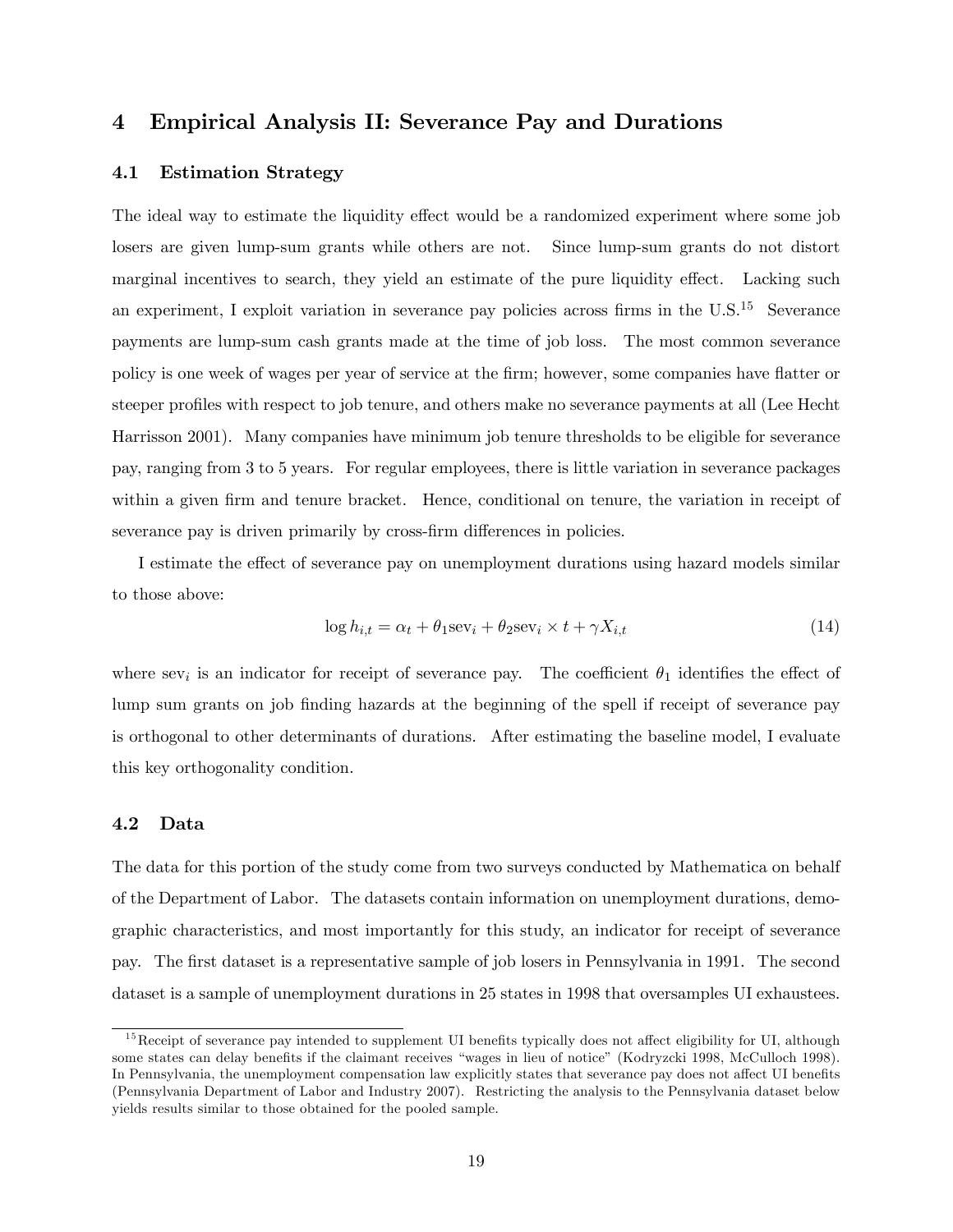Throughout the analysis, the data are reweighted using the sampling weights to obtain estimates for a representative sample of job losers.

For comparability to the preceding results, I make the same exclusions after pooling the two datasets to arrive at the final sample used in the analysis. In particular, I include only prime-age males and discard all individuals who expected a recall at the time of layoff (including temporary layoffs does not affect the results, as above). These exclusions leave 2,441 individuals in the sample, of whom 471 (18%) report receiving a severance payment at job loss. Details on the Mathematica datasets and sample construction are given in Appendix C.

Two measures of "unemployment duration" are available in these datasets: (1) an administrative record of the number of weeks for which UI benefits were paid ("compensated duration") and  $(2)$ the number of weeks from the end date of the individualís previous job to the (self-reported) start of the next job ("unemployment duration"). For consistency with the SIPP estimates, I focus on the second measure here. Results are similar, and more precisely estimated, using the administrative measure.

Table 3 shows summary statistics for severance pay recipients and non-recipients. The sample generally looks quite similar on observables to the SIPP sample used above. Given the minimum tenure eligibility requirement, it is not surprising that severance pay recipients have much higher median job tenures than non-recipients. Correspondingly, severance pay recipients are older and higher in observable characteristics than non-recipients. These differences underscore why one must be careful in drawing causal inferences from comparing severance pay recipients and non-recipients.

### 4.3 Results

I begin again with graphical evidence. Figure 3 shows Kaplan-Meier survival curves for two groups of individuals: those who received severance pay and those who did not. Since pre-unemployment job tenure is an important determinant of severance pay and is also highly positively correlated with durations, I control for it throughout the analysis. These survival curves have been adjusted for tenure by fitting a cox model with tenure as the only regressor and recovering the baseline hazards for each group. Severance pay recipients have significantly lower job finding hazards. As a result, 68% of individuals who received severance pay remain unemployed after 10 weeks, compared with 75% among those who received no severance payment.

An obvious concern in interpreting this result as evidence of a liquidity effect is that it may reflect correlation rather than causality because severance pay recipients differ from non-recipients. For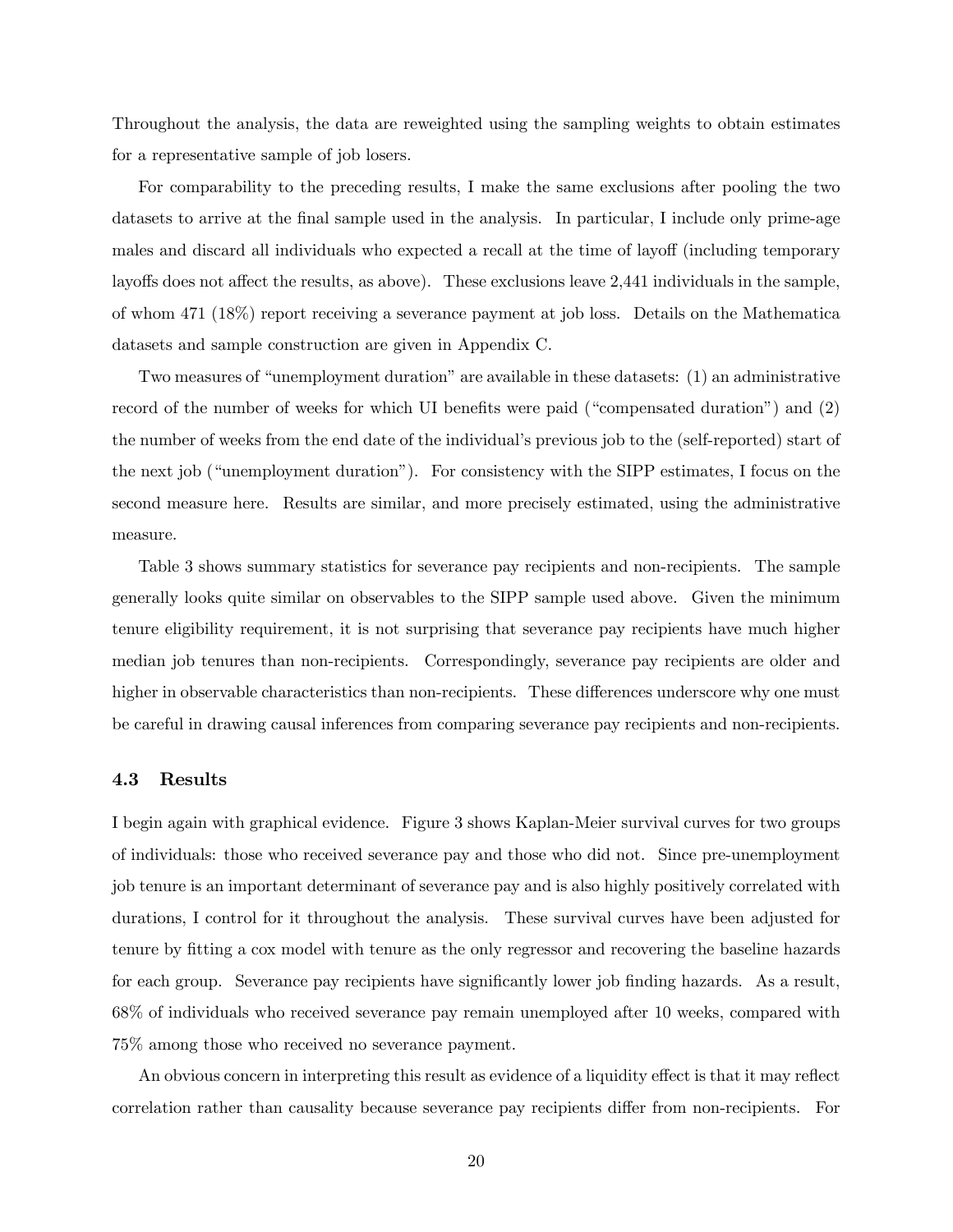instance, firms that offer severance packages might do so because their workers have accumulated more specific human capital and are likely to take a long time to find a suitable new job. This would induce a spurious correlation between severance pay and durations in the cross-section.

I use two approaches to examine the causality of severance pay. First, I investigate whether the effect of severance pay differs across constrained and unconstrained groups. The model in section 2 indicates that severance pay  $-$  which is a minor fraction of lifetime wealth  $-$  should causally affect durations only among households that cannot smooth consumption. In contrast, alternative explanations such as the one proposed above would not necessarily predict a differential effect of severance pay across constrained and unconstrained households. Hence, the heterogeneity of the estimated severance pay effect yields insight into the causality of severance pay.

Implementing this test requires division of households into constrained and unconstrained groups. Unfortunately, the Mathematica surveys do not contain data on assets and the other proxies for constraint status used in the SIPP data. To overcome this problem, I predict assets for each household with an equation estimated using OLS on the SIPP sample. The prediction equation is a linear function of age, wage, education, and marital status. I then divide households into two groups, above and below the median level of predicted assets. Note that results based on predicted assets (using the same prediction equation) and reported assets are similar in the  $SIPP$  data: the total elasticity of duration w.r.t. UI benefits is much larger among households with predicted assets below the median than for those above the median. Hence, the predicted asset measure succeeds in identifying the households whose search behavior is sensitive to UI benefits.

Figures 4a-b replicate Figure 3 for the two groups. Figure 4a shows that receipt of severance pay is associated with a large increase in survival probabilities for constrained (low asset) households. Figure 4b shows that severance pay has a much smaller effect on search behavior for households that are likely to be wealthier. Results are similar if households are split into constrained and unconstrained groups on the basis of age or income alone. Results are also unaffected by changes in the functional form of the asset prediction equation, prediction via quantile regression instead of OLS, or trimming of outliers. The fact that severance pay affects durations only in the group of households that are sensitive to UI benefits (those who are likely to be constrained) supports the claim that liquidity effects drive a substantial portion of the UI-duration link.

As a second approach to examining the causality of severance pay, I assess the sensitivity of the severance pay effect to controlling for observed heterogeneity. I estimate variants of the Cox model in  $(14)$ , censoring all durations at 50 weeks as in the SIPP data. I first estimate a model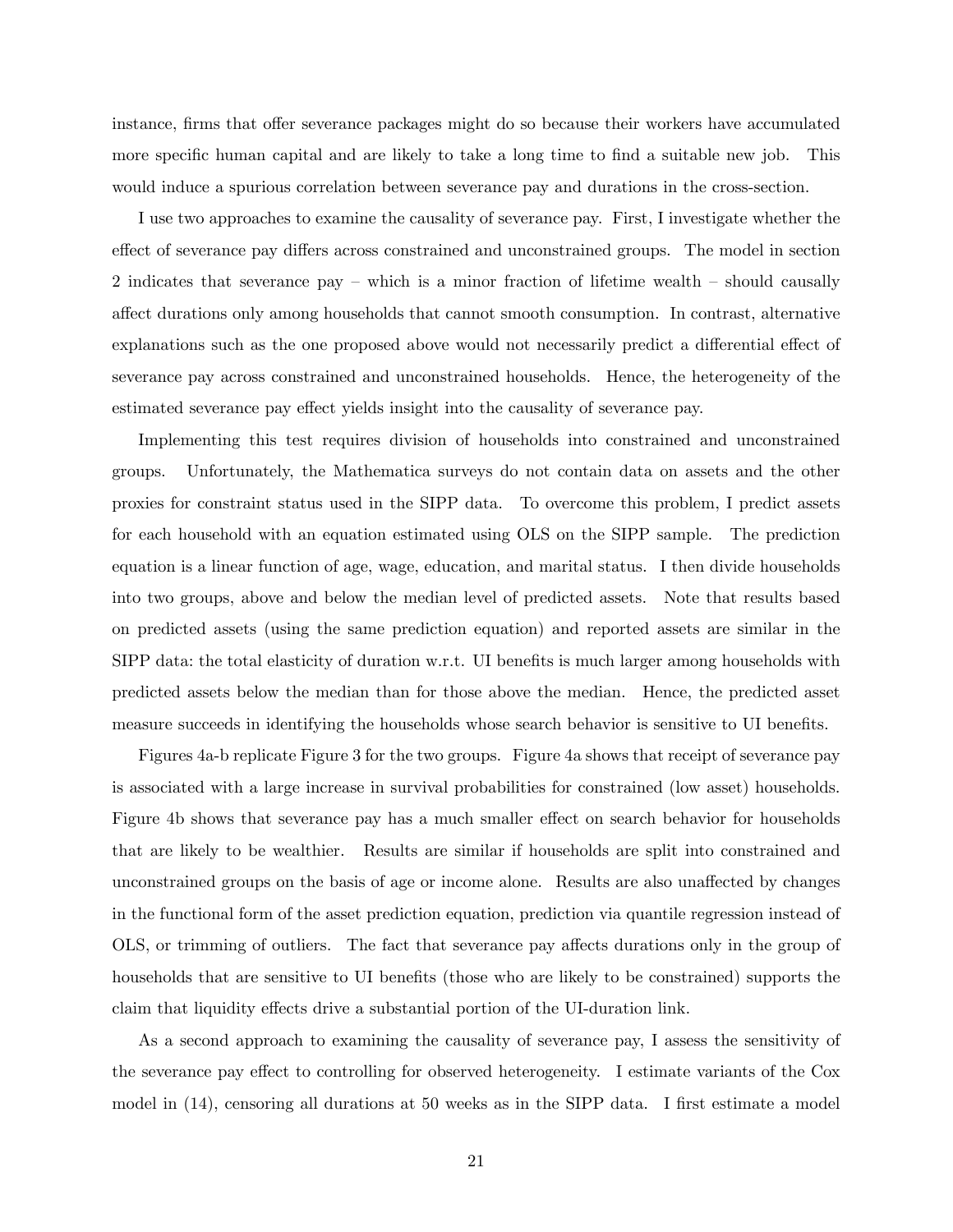with only a linear tenure control and a the time-varying interaction of severance pay with weeks unemployed. I then estimate the model with the following control set: ten piece linear splines for log pre-unemployment wage and job tenure; dummies for prior industry, occupation, and year; and controls for age, marital status, and education (using a dummy for dropout status and college graduation). The first two columns of Table 4 show that receipt of severance pay is estimated to lower the job-finding hazard at the beginning of the spell by  $\theta_1 = -18\%$  in the tenure-control and  $\theta_1 = -23\%$  in the full-control specification. The estimated value of  $\theta_2 = 1.3\%$  (s.e. = 0.2%) in both specifications. The effect of severance pay on search intensity diminishes over time, as one might expect if individuals deplete the grant over the course of the spell.

Specifications  $(3)$  and  $(4)$  estimate separate severance pay coefficients for constrained (belowmedian predicted assets) and unconstrained (above-median) households. The baseline hazards are stratified by predicted wealth group (above/below median) and the wage spline and indus $try/occupation$  dummies are interacted with the predicted wealth dummy, as in the SIPP specifications.<sup>16</sup> Consistent with Figure 4, the estimates indicate that severance pay reduces initial job finding hazards in the low-wealth group by  $46-49\%$ , but has little or no effect in the high-wealth group. The hypothesis that the effect of severance pay is the same in the low and high wealth groups is rejected with  $p < 0.01$ . Predicting whether the individual is above or below median wealth directly in the first stage, and interacting the predicted probability with the severance pay dummy when estimating the Cox model yields the same conclusion.

Although these findings all point toward a substantial liquidity effect, the evidence cannot be viewed as fully conclusive because the variation in cash grants is not randomized. One might, for instance, be concerned that low wealth workers with job-specific capital are especially likely to select into firms that offer severance payments, explaining the differential correlations in Figures 4a-b. Such concerns can be addressed only with a research design where the variation is severance pay is known to be exogenous. Reassuringly, in a followup study that exploits quasi-experimental variation in severance payments created by a discontinuity in the Austrian severance pay system, Card, Chetty, and Weber (2007) document a substantial effect of severance pay on durations, consistent with the evidence here. Further analysis along these lines is needed to obtain the most precise and compelling estimates of the liquidity effect in the U.S.

 $16$ Unlike in the SIPP specifications, I restrict the time interaction of severance pay with weeks unemployed to be the same across wealth groups here in order to increase power. Introducing an interaction yields similar point estimates but larger standard errors because the number of severance pay recipients is relatively small.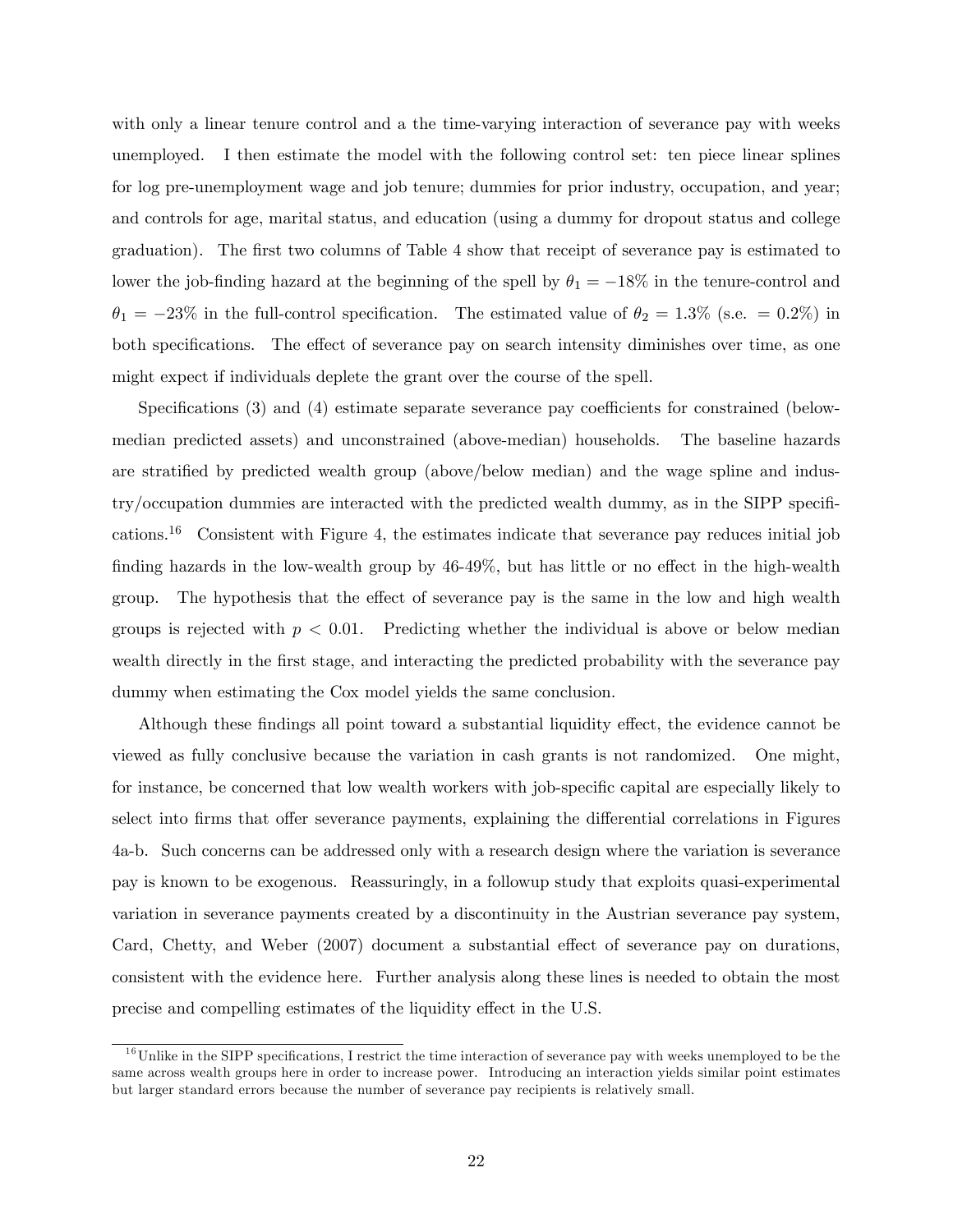# 5 Calibration: Welfare Implications

I now combine the severance pay and UI benefit estimates to calculate how much of the benefitduration link is due to the liquidity effect. Recall that the liquidity effect  $\partial s_0/\partial a$  depends on the effect of a \$1 increase in an annuity payment. However, severance payments are typically one-time grants made at the start of the unemployment spell, i.e. variation in  $A_0$ . Mapping the estimate of  $\partial s_0/\partial A_0$  in section 4 into  $\partial s_0/\partial a$  requires some assumptions about the agent's intertemporal preferences. Assume that  $r = \delta$ , and let  $k(\delta) =$  $\sum_{i=1}^{T-1}$  $t=0$ 1  $\frac{1}{(1+\delta)^t}/T < 1$  represent the average discount factor applied to the annuity stream. In Appendix A, I derive the following lower bound for the magnitude of the liquidity effect:

$$
\left|\frac{\partial s_0}{\partial a}\right| \ge \widehat{D} \left|\frac{\partial s_0}{\partial A_0}\right| k(\delta) \tag{15}
$$

where  $\hat{D}$  is the mean compensated unemployment duration, the expected number of weeks for which benefits are received.<sup>17</sup> To simplify this expression further, consider the approximation that  $c_t^u$  and  $c_t^e$  do not vary with t, i.e. the consumption paths when unemployed and re-employed are flat. When  $\delta = 0$ , this leads to

$$
\frac{\partial s_0}{\partial a} = \hat{D} \frac{\partial s_0}{\partial A_0} \tag{16}
$$

To understand the intuition for these formulas, first consider (16). When  $c_t^e$  does not vary with the date of re-employment, only the portion of the annuity received while unemployed affects search behavior, since the annuity adds to both  $V_t$  and  $U_t$  equally after reemployment. If  $u'(c_t^u)$  is constant over the spell and  $\delta = 0$ , the date at which this payment is received does not matter. Thus the annuity has exactly the same effect on  $s_0$  as a cash grant of equal expected value, \$ $\hat{D}$ . When  $\delta > 0$ , (16) overstates the magnitude of  $\frac{\partial s_0}{\partial a}$  because a \$ $\widehat{D}$  grant is more valuable than a \$1 annuity payment. This is the source of the  $k(\delta)$  shrinkage factor in (15). Finally, if one takes account of the fact that the consumption paths decline with spell length, the annuity becomes relatively more valuable because it provides income in states where the marginal utility is higher. This approximation makes  $(16)$  *understate* the true liquidity effect, and leads to the inequality in  $(15)$ .

 $17$ In the model, there is no difference between the compensated and total duration because UI benefits are permanent. However, if UI benefits are provided at a constant level for T periods and the agent lives for  $T' > T$  periods, the liquidity effect equals the effect of an annuity that lasts for  $T$  periods on  $s_0$ . This is why the mean compensated duration and the maximum duration of UI benefits are relevant for assessing the present value of the annuity.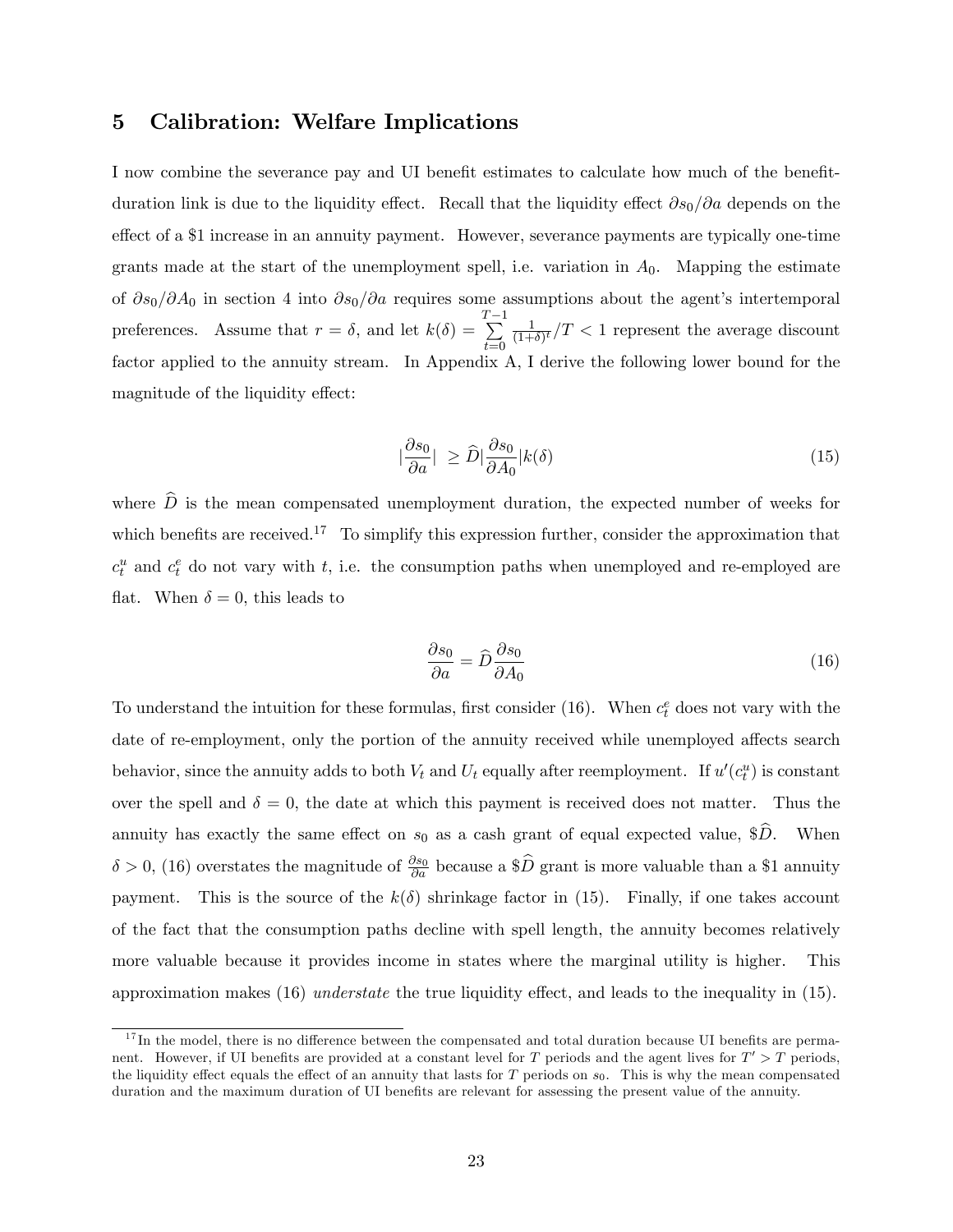Since the maximum duration of unemployment benefits is relatively short in the U.S. (six months), I assume that  $\delta = r = 0$  over this horizon and use the approximation of flat consumption paths. I calculate the liquidity effect as a percentage of the total UI benefit effect using (10) and  $(16)$ . I first rescale the estimates of the severance pay and UI benefit effects into comparable units. Based on a survey of firms by Lee Hecht Harrison (2001), I calculate that the mean severance payment equals 6.7 weeks of wages (see Appendix C). At the mean wage replacement rate of 50%, this corresponds to 13.4 weeks of UI benefits. The mean weeks of compensated unemployment in the Mathematica sample is  $\hat{D} = 15.8$ . Hence, receipt of severance pay is equivalent to an annuity that pays  $13.4/15.8 = 85\%$  of the UI benefit level each week.

To map the hazard model estimates into values of  $\frac{\partial s_0}{\partial a}$  and  $\frac{\partial s_0}{\partial b}$ , let  $h_0$  denote the baseline hazard rate in the first period for an agent who receives the mean UI benefit and does not receive a severance payment. Let  $h_1^s$  denote the hazard for an individual who receives the severance payment and  $h_1^b$  denote the hazard for an individual whose UI benefit level is doubled. Using the full-controls estimates from column 1 of Table 2 and column 2 of Table 4 yields  $h_1^b/h_0 = \exp(-0.58)$ and  $h_1^s/h_0 = \exp(-0.23)$ . It follows that

$$
\frac{\partial s_0}{\partial a} / \frac{\partial s_0}{\partial b} = \frac{[h_1^s - h_0] / h_0}{0.85 \times [h_1^b - h_0] / h_0} = \frac{\exp(-0.23) - 1}{\exp(-0.53) - 1} \times \frac{1}{0.85} = 0.6.
$$

The point estimates imply that the liquidity effect accounts for roughly  $60\%$  of the effect of UI benefits on durations in the U.S., leaving a residual of  $40\%$  accounted for by moral hazard. While these numbers should be interpreted as rough estimates given sampling error and the approximations made above, the calculation indicates that the liquidity effect is substantial.

Welfare Gain. Using the preceding estimate, one can calculate  $\frac{\partial W}{\partial b}$  by specifying  $\varepsilon_{D,b}$  and the unemployment rate  $1-\sigma$ . To calculate  $\varepsilon_{D,b}$ , recall from specification 1 of Table 2 that the effect of benefits on the hazard rate does not vary significantly over the spell. Using the approximation that the benefit elasticity and baseline hazard rates are constant,  $D = \frac{1}{b}$  $\frac{1}{h}$  and  $\varepsilon_{D,b} = -\frac{\partial \log h_0}{\partial \log b} = 0.53.$ Shimer and Werning (2007) report that there are 7.7 million unemployed individuals and 135 million workers in the U.S., i.e.  $\sigma = \frac{135}{142.7} = 0.946$ . Plugging these values into (11) yields

$$
\frac{\partial W}{\partial b} = \frac{1 - \sigma}{\sigma} \left\{ \frac{-\partial s_0^* / \partial a}{\partial s_0^* / \partial b - \partial s_0^* / \partial a} - \frac{\varepsilon_{D,b}}{\sigma} \right\} = \frac{1 - 0.946}{0.946} \times \left( \frac{0.6}{0.4} - \frac{0.53}{0.946} \right) = 0.05
$$

Starting from the mean benefit level in the U.S. over the sample period, a \$1 balanced-budget increase in the weekly benefit level would have raised each individual's welfare by the equivalent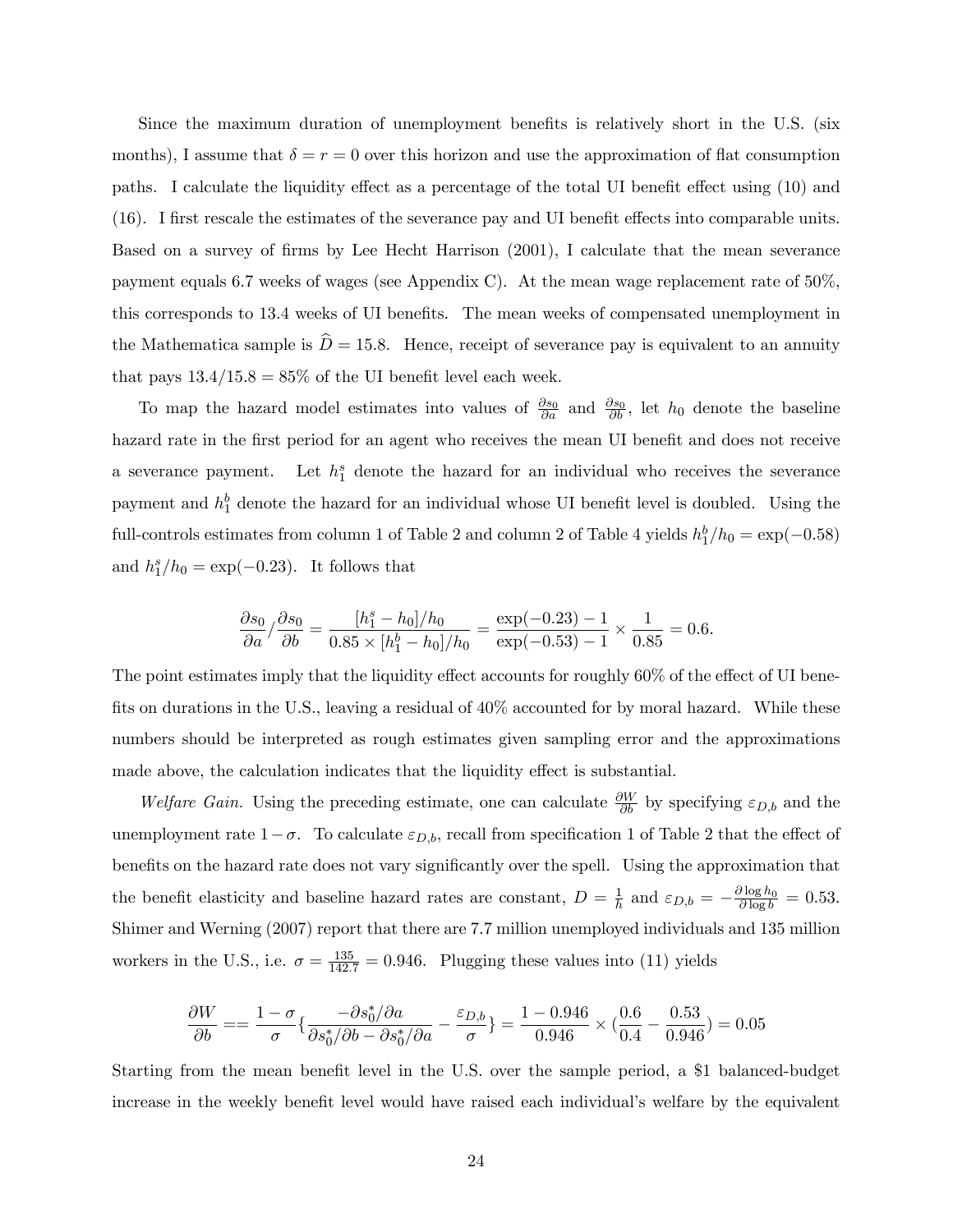of a 5 cent increase in weekly wage income, or \$2.60 per year. Aggregating over the population, the net welfare gain of raising the UI benefit level by a dollar is equivalent to an increase in GDP of \$338 million. Starting from a mean benefit of \$200 per week, raising the benefit level by  $10\%$ would yield a gain equivalent to about \$6.7 billion, roughly 0.1 percent of GDP.<sup>18</sup> Since  $\frac{\partial W}{\partial b} > 0$ at prevailing benefit levels, the optimal wage replacement rate for UI exceeds 50%. A replacement rate of 50% might be near optimal since  $\frac{\partial W}{\partial b}$  is not very large.

This calculation should be viewed as a rough first pass because it abstracts from many factors. First, it focuses only on the duration margin. UI benefits can distort other margins of behavior such as the incidence of layoffs, which may make a lower benefit level desirable (Feldstein 1978, Topel 1983). Second, the analysis abstracts from the general equilibrium effects of UI, which as pointed out by Acemoglu and Shimer (1999) could make a higher benefit desirable. Finally, the calculation assumes a representative agent. Given the concentration of the incidence of unemployment, incorporating heterogeneity could affect the calculation.

Keeping these caveats in mind, it is interesting to compare the result of the revealed preference test with those of consumption and reservation-wage based studies. Baily (1978) and Gruber(1997) find that  $\frac{\partial W}{\partial b}$  is substantially negative using plausible estimates of  $\varepsilon_{d,b}$  and the consumption drop associated with job loss. Indeed, their preferred calibrations using log utility imply an optimal benefit rate close to zero. The reason for the sharp discrepancy is that the liquidity effect estimated here is inconsistent with the relatively low degrees of risk aversion considered by Baily and Gruber.<sup>19</sup> Shimer and Werning (2007) implement their formula using an estimate of the sensitivity of reservation wages to benefits from Feldstein and Poterba (1984). They find that a \$1 increase in the benefit level would yield a net welfare gain equivalent to raising GDP by \$2.4 billion, six times larger than the estimate obtained here. As Shimer and Werning emphasize, the credibility of existing reservation wage elasticity estimates is questionable, particularly in view of more recent evidence that UI benefit levels have little impact on subsequent wage rates.

The moral hazard vs. liquidity analysis also has some policy implications beyond the level of benefits. For example, a commonly held view is that policies which increase the marginal incentive to search  $\sim$  such as job-finding bonuses or more stringent search requirements  $\sim$  can

<sup>&</sup>lt;sup>18</sup>This welfare gain calculation applies only *locally* at the level of benefits in the data. As b approaches the full insurance level,  $\partial s_0^*/\partial a \to 0$  and  $\frac{\partial W}{\partial b}(b) < 0$ . Conversely, the marginal welfare gain of UI is likely to be larger at low benefit levels.

 $19A$  strength of the formula proposed here is that it does not require an assumption about the level of risk aversion, which can vary with context and may be difficult to estimate (Chetty and Szeidl 2007, Shimer and Werning 2007).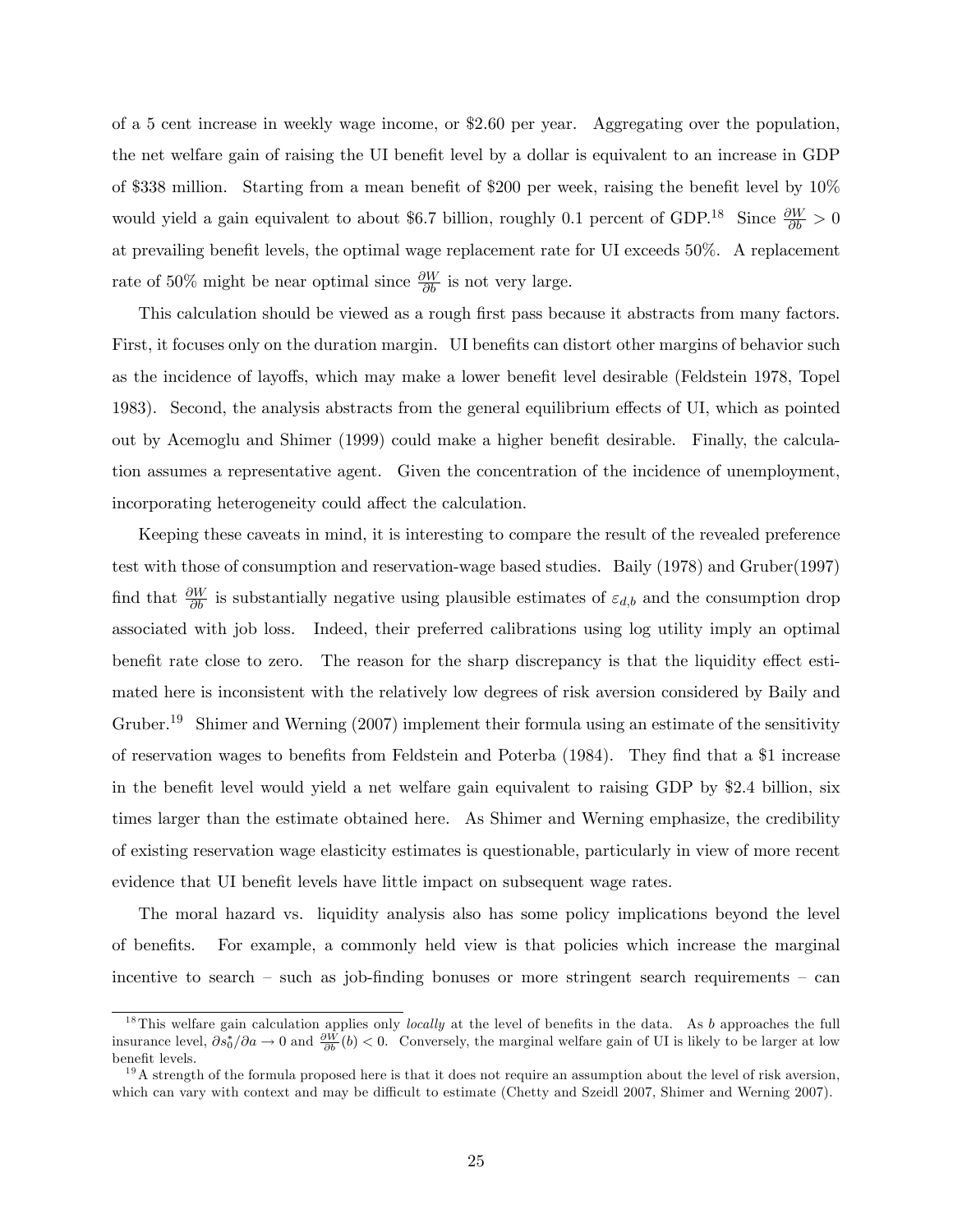raise welfare significantly by reducing the moral hazard problem. The evidence here suggests that efforts to shorten durations through such reforms would yield welfare gains  $60\%$  smaller than suggested by studies that attribute the entire duration response to a substitution effect. The analysis also sheds light on the debate regarding means-testing of temporary income assistance programs. Recent evidence that UI does not smooth consumption for those who have high levels of pre-unemployment assets points in favor of asset-testing. However, UI does not appear to significantly affect unemployment durations for this group either. Since means-testing generates a distortionary incentive to save less, a universal benefit may maximize welfare.

# 6 Conclusion

This paper has developed a "revealed preference" approach to analyzing optimal unemployment insurance. UI benefits affect search behavior through both a welfare-enhancing "liquidity effect"  $(\text{due to increased consumption-smoothing ability})$  and a welfare-reducing "moral hazard" effect  $(\text{due to the time time})$ to a distortion in marginal incentives). The ratio of the liquidity effect to the moral hazard effect reveals the extent to which UI permits the agent to attain a more desirable allocation, and encodes the marginal welfare gain of raising the benefit level. Using data on unemployment durations from the U.S., I estimate that  $60\%$  of the effect of UI benefits on durations is due to the liquidity effect rather than moral hazard. This estimate implies that increasing the UI benefit level from prevailing rates would yield a small welfare gain. Hence, a wage replacement rate of 50% is near optimal under the libertarian assumption that agents' choices reveal their true preferences.

While providing households' with resources to smooth income shocks appears to be valuable, one must be careful in drawing implications for government policy from this finding. Even if insuring unemployment is beneficial, government transfers may not be the best means of providing such insurance. Feldstein and Altman (1998) and Shimer and Werning (2006) argue that UI savings accounts or low-interest loans are a better means of providing liquidity than transfers.

Finally, the revealed preference approach to valuing insurance proposed here can be applied to a broad range of social and private insurance markets beyond unemployment. Several studies have documented large behavioral responses to health insurance, disability insurance, workers compensation, and social security. Investigating the relative importance of moral hazard vs. liquidity in these programs is a promising method of evaluating the welfare consequences of these programs.<sup>20</sup>

 $^{20}$ Nyman (2003) and Autor and Duggan (2007) discuss related issues in health and disability insurance.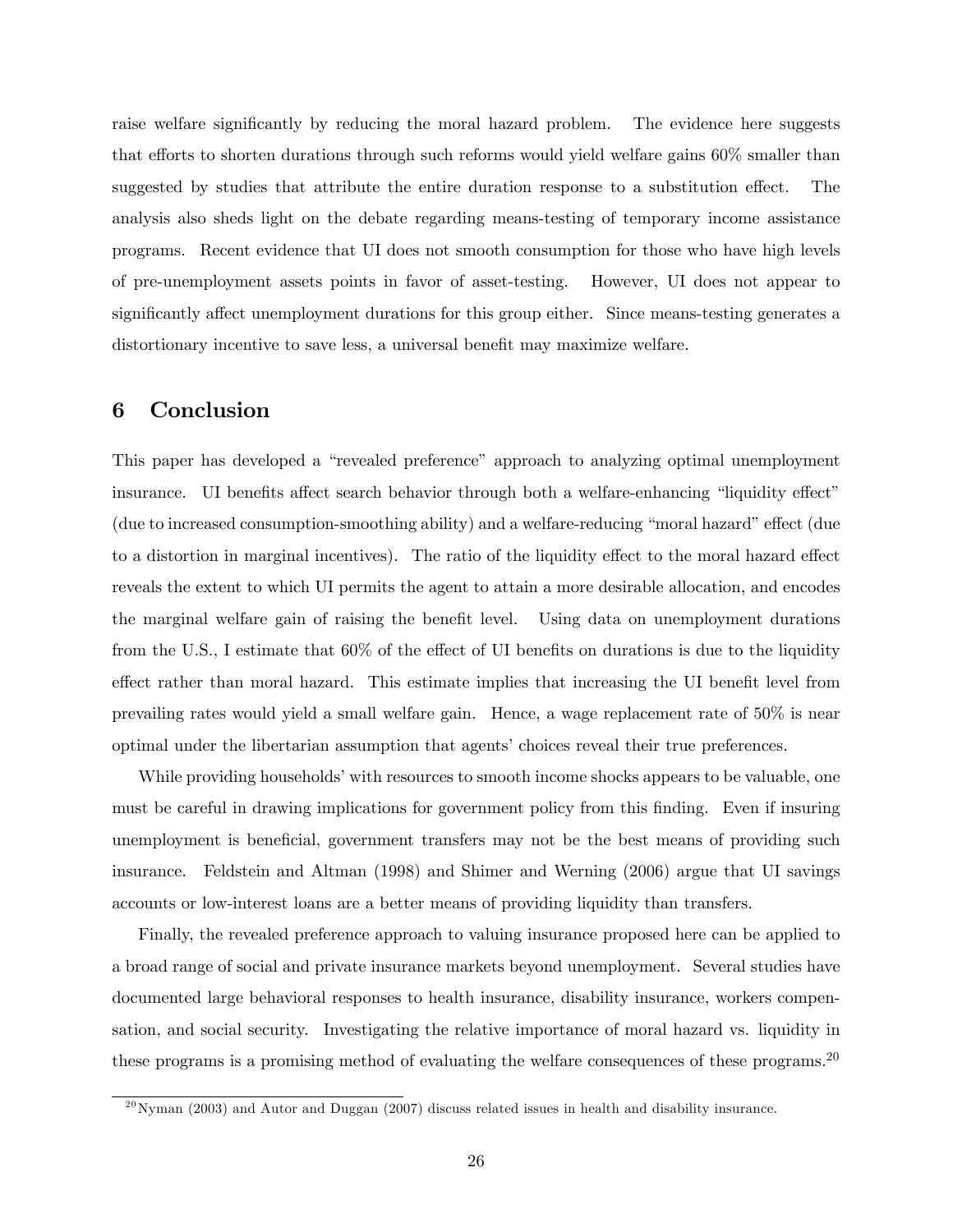## References

Acemoglu, Daron and Robert Shimer, "Efficient Unemployment Insurance," Journal of Political Economy 107: 893-928, 1999.

Acemoglu, Daron and Robert Shimer, "Productivity Gains from Unemployment Insurance," European Economic Review 44(7): 1195-1224, 2000.

Anderson, Patricia and Bruce Meyer, "Unemployment Insurance Takeup Rates and the After-Tax Value of Benefits,"Quarterly Journal of Economics 112(3): 913-937, 1997.

Atkinson, Anthony and John Micklewright, "Unemployment Compensation and Labor Transitions: A Critical Review," Journal of Economic Literature 29 (1991), 1679-1727.

Autor, David and Mark Duggan, "Income vs. Substitution Effects in Disability Insurance" American Economic Review Papers and Proceedings 97(2): 119-124, 2007.

Baily, Martin N., "Some aspects of optimal unemployment insurance," Journal of Public Economics, X (1978), 379-402.

Bloemen, Hans & Elena Stancanelli, "Financial Wealth, Consumption Smoothing and Income Shocks Arising from Job Loss," Economica 72(3), pp.  $431-452$ , 2005.

Browning, Martin and Thomas Crossley, "Unemployment Insurance Levels and Consumption Changes," Journal of Public Economics 80 (2001), 1-23.

Card, David, Raj Chetty, and Andrea Weber, "Cash-on-Hand and Competing Models of Intertemporal Behavior: New Evidence from the Labor Market," NBER Working Paper 12639, 2007.

Chetty, Raj, "Why do Unemployment Benefits Extend Unemployment Durations? Moral Hazard vs. Liquidity" NBER Working Paper 11760, 2005.

Chetty, Raj, "A General Formula for the Optimal Level of Social Insurance," Journal of Public Economics, 2006a.

Chetty, Raj, "A New Method of Estimating Risk Aversion." The American Economic Review XCVI (2006b), 1821-1834.

Chetty, Raj and Adam Szeidl, "Consumption Commitments and Risk Preferences," Quarterly Journal of Economics 122(2): 831-877, 2007.

Cochrane, John, "A Simple Test of Consumption Insurance," Journal of Political Economy 99(5): 957-76, 1991.

Cullen, Julie and Jonathan Gruber, "Does Unemployment Insurance Crowd Out Spousal Labor Supply?" Journal of Labor Economics 18 (2000), 546-572.

Employment and Training Administration, Significant Provisions of State Unemployment Insurance Laws, Washington D.C.: U.S. Government Printing Office (various years).

Feldstein, Martin, "The Effect of Unemployment Insurance on Temporary Layoffs," American Economic Review 68 (1978), 834-46.

Feldstein, Martin and Daniel Altman, "Unemployment Insurance Savings Accounts," National Bureau of Economic Research Working Paper No. 6860 (1998).

Feldstein, Martin and James Poterba, "Unemployment Insurance and Reservation Wages," Journal of Public Economics 23(1-2): 141-67, 1984.

Gruber, Jonathan, "The Consumption Smoothing Benefits of Unemployment Insurance," American Economic Review 87 (1997), 192-205.

Gruber, Jonathan, "Unemployment Insurance, Consumption Smoothing, and Private Insurance: Evidence from the PSID and CEX," Research in Employment Policy 1 (1998), 3-31.

Gruber, Jonathan, Public Finance and Public Policy, New York: Worth Publishers, 2005.

Hansen, Gary and Ayse Imrohoroglu, "The Role of Unemployment Insurance in an Economy with Liquidity Constraints and Moral Hazard," Journal of Political Economy  $100(1)$ : 118-42, 1992.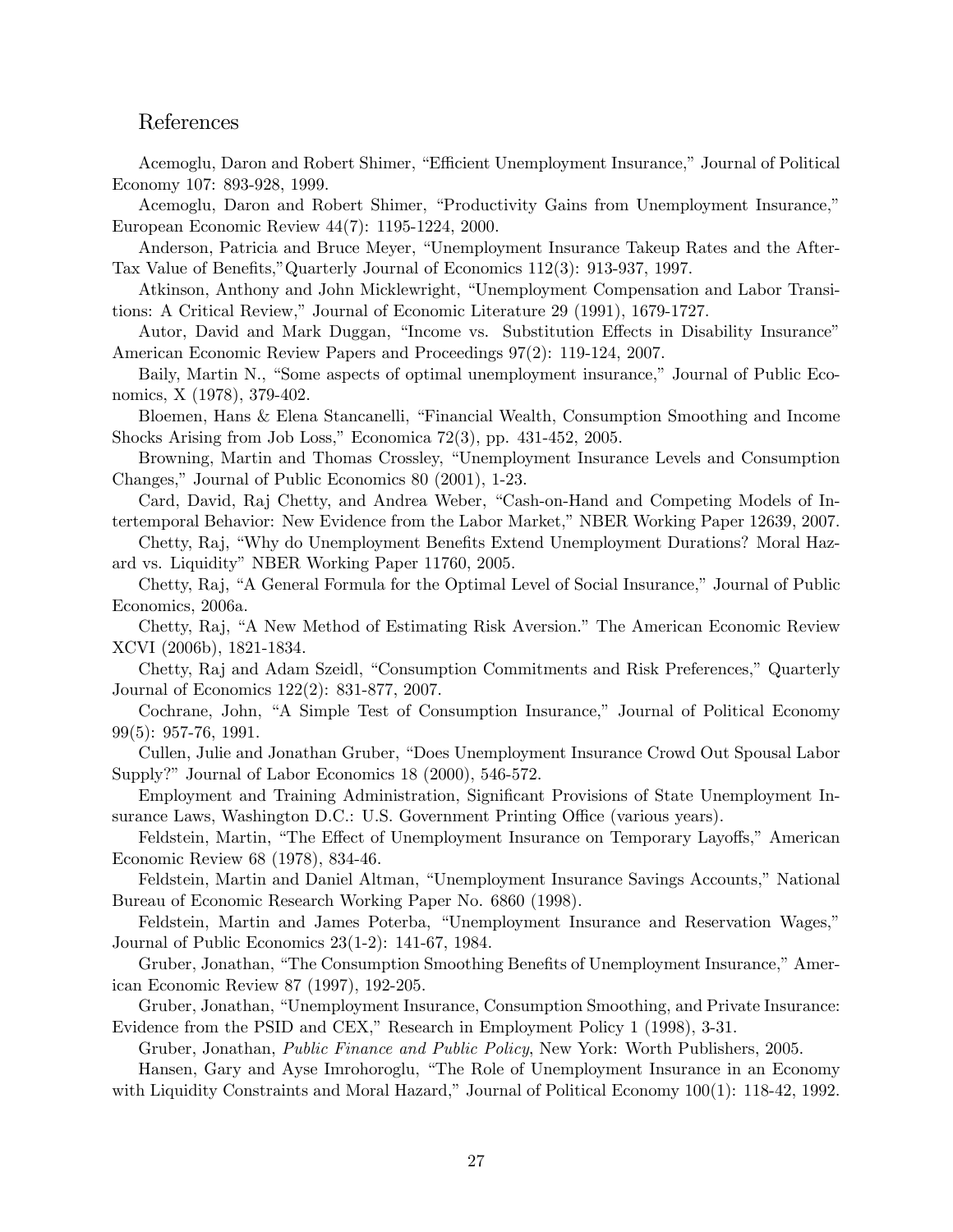Hurst, Erik and Frank Stafford. "Home Is Where the Equity Is: Mortgage Refinancing and Household Consumption,î Journal of Money, Credit, and Banking 36(6): 985-1014, 2004.

Johnson, David, Jonathan A. Parker and Nicholas S. Souleles, "Household Expenditure and the Income Tax Rebates of 2001," American Economic Review XCVI (December 2006), 1589-1610.

Kodrzycki, Yolanda, "The Effects of Employer-Provided Severance Benefits on Reemployment Outcomes," Federal Reserve Bank of Boston, New England Economic Review  $0(0)$ : 41-68, 1998.

Krueger, Alan and Bruce Meyer (2002) "Labor Supply Effects of Social Insurance" Handbook of Public Economics Vol 4. North-Holland: Amsterdam

Lee Hecht Harrison, "Severance and Separation Benefits: Bridges for Employees in Transition," monograph, 2001.

Lentz, Rasmus and and Torben Tranaes, "Job Search and Savings: Wealth Effects and Duration Dependence," Journal of Labor Economics XXIII (2005), 467-489.

McCulloch, Kenneth. Termination of Employment: Employer and Employee Rights. Boston: Warren, Gorham and Lamont, 1998.

Meyer, Bruce (1990), "Unemployment Insurance and Unemployment Spells," Econometrica, Volume 58, Issue 4, 757-782.

Moffitt, Robert (1985). "Unemployment insurance and the distribution of unemployment spells," Journal of Econometrics, vol.  $28$ , no. 1, pp.  $85-101$ .

Nyman, John. The Theory of Demand for Health Insurance. Stanford: Stanford University Press, 2003.

Pennsylvania Department of Labor and Industry (2007), "Unemployment Compensation Regulations." Available at http://www.dli.state.pa.us/landi/cwp/view.asp?a=185 $\&q=170005$ 

Shimer, Robert and Ivan Werning, "Liquidity and Insurance for the Unemployed," FRB Minneapolis Staff Report #366, December 2006.

Shimer, Robert and Ivan Werning, "Reservation Wages and Unemployment Insurance," forthcoming, Quarterly Journal of Economics (2007).

Sullivan, James. "Borrowing During Unemployment: Unsecured Debt as a Safety Net," forthcoming, Journal of Human Resources (2007).

Topel, Robert, "On Layoffs and Unemployment Insurance," American Economic Review 73 (1983), 541-549.

Zeldes, Stephen P, 1989. "Consumption and Liquidity Constraints: An Empirical Investigation," Journal of Political Economy  $97(2)$ , pp 305-46.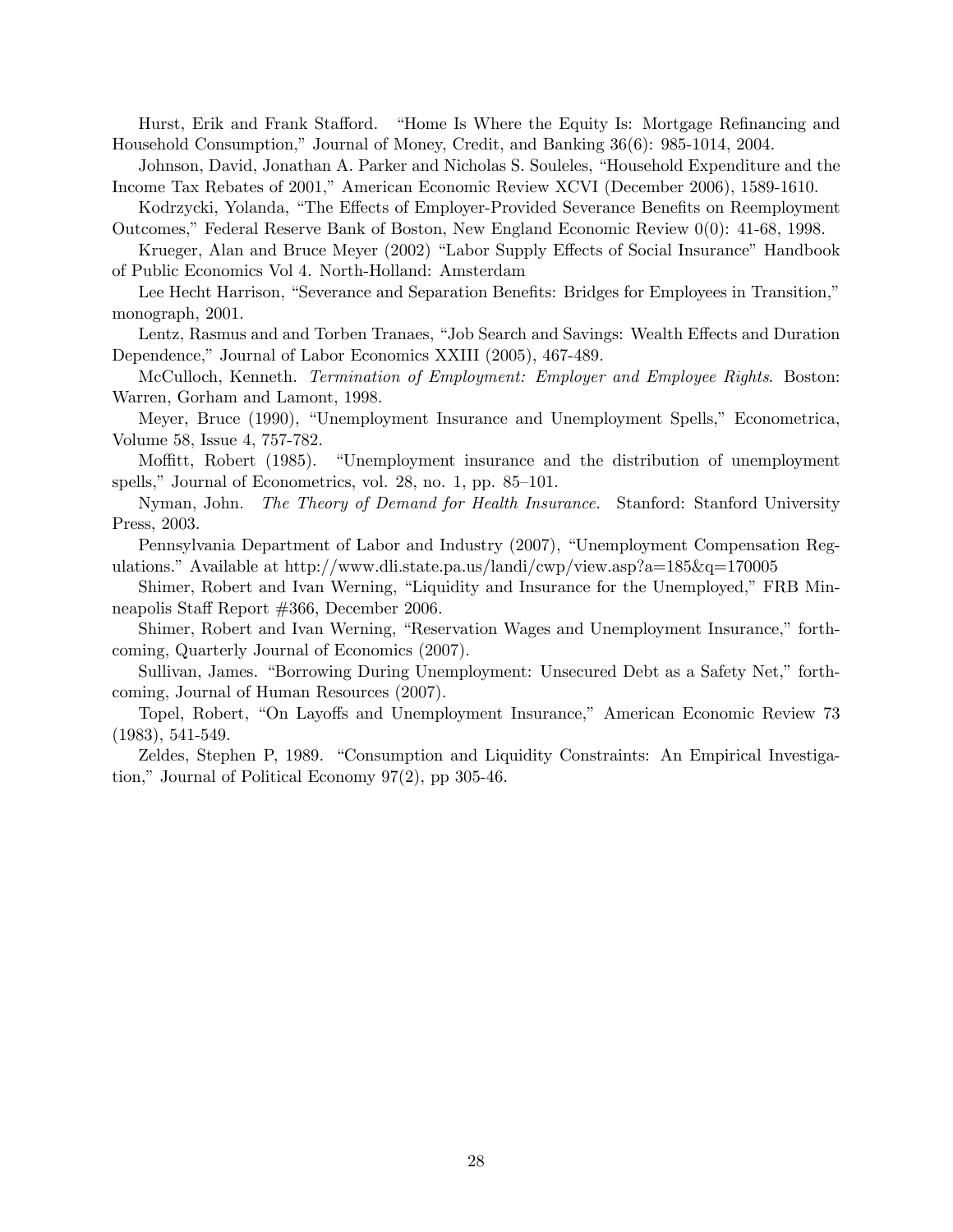### Appendix A: Optimal Benefit Level in the General Case

Derivation of (10). Let  $c_{t,j}^e$  denote consumption in period j if a job was found in period  $t \leq j$ and  $c_t^u$  consumption if unemployed in period t. For any variable  $x \in \{a, b, w\}$ ,

$$
\frac{\partial s_0}{\partial x} = \frac{1}{\psi''} [\frac{\partial V_0}{\partial x} - \frac{\partial U_0}{\partial x}]
$$
\n(17)

Exploiting the envelope condition from agent optimization, we obtain the following derivatives for the value functions:

$$
\frac{\partial U_0}{\partial b} = u'(c_0^u) + \sum_{t=1}^{T-1} \left(\frac{1}{1+\delta}\right)^t \prod_{i=1}^t (1-s_i) u'(c_t^u)
$$
\n
$$
\frac{\partial V_0}{\partial b} = 0
$$
\n
$$
\frac{\partial U_0}{\partial w} = s_1 \sum_{j=1}^{T-1} \left(\frac{1}{1+\delta}\right)^j v'(c_{1,j}^e) + \sum_{t=2}^{T-1} \left[\prod_{i=2}^t (1-s_{i-1})\right] s_t \sum_{j=t}^{T-1} \left(\frac{1}{1+\delta}\right)^j v'(c_{t,j}^e)
$$
\n
$$
\frac{\partial V_0}{\partial w} = \sum_{j=0}^{T-1} \left(\frac{1}{1+\delta}\right)^j v'(c_{0,j}^e)
$$
\n
$$
\frac{\partial U_0}{\partial a} = \frac{\partial U_0}{\partial b} + \frac{\partial U_0}{\partial w}
$$
\n
$$
\frac{\partial V_0}{\partial a} = \frac{\partial V_0}{\partial w}
$$

Using these expressions and equation (17), it follows that

$$
\frac{\partial s_0}{\partial b} = \frac{\partial s_0}{\partial a} - \frac{\partial s_0}{\partial w}.
$$

Derivation of (11) for  $\frac{\partial W}{\partial b}$ . Note that the unconditional average marginal utility of consumption while employed is

$$
\begin{split} \mathcal{E}v'(c_{t,j}^{e}) &= \frac{1}{T-D} \big[ s_0 \sum_{j=0}^{T-1} \left( \frac{1}{1+\delta} \right)^j v'(c_{0,j}^{e}) + \sum_{t=1}^{T-1} \big[ \prod_{i=1}^{t} (1-s_{i-1}) \big] s_t \sum_{j=t}^{T-1} \left( \frac{1}{1+\delta} \right)^j v'(c_{t,j}^{e}) \big] \\ &= \frac{1}{T-D} \big[ (1-s_0) \frac{\partial U_0}{\partial w} + s_0 \frac{\partial V_0}{\partial w} \big] \end{split}
$$

The average marginal utility of consumption while employed conditional on finding a job in period 0 is given by

$$
\mathrm{E}v'(c_{0,j}^e) = \frac{1}{T} \sum_{j=0}^{T-1} \left(\frac{1}{1+\delta}\right)^j v'(c_{0,j}^e) = \frac{1}{T} \frac{\partial V_0}{\partial w}
$$

To derive (11), recall that  $J_0 = (1 - s_0)U_0(b, \tau) + sV_0(b, \tau) + \psi(s_0)$ . Therefore

$$
\frac{dJ_0}{db} = (1 - s_0) \left\{ \frac{\partial U_0}{\partial b} - \frac{\partial U_0}{\partial w} \frac{d\tau}{db} \right\} - s_0 \frac{\partial V_0}{\partial w} \frac{d\tau}{db}
$$
\n
$$
= (1 - s_0) \frac{\partial U_0}{\partial b} - \frac{d\tau}{db} ((1 - s_0) \frac{\partial U_0}{\partial w} + s_0 \frac{\partial V_0}{\partial w})
$$
\n
$$
= -(1 - s_0) \psi'' \frac{\partial s_0}{\partial b} - \frac{d\tau}{db} ((1 - s_0) \frac{\partial U_0}{\partial w} + s_0 \frac{\partial V_0}{\partial w})
$$
\n(18)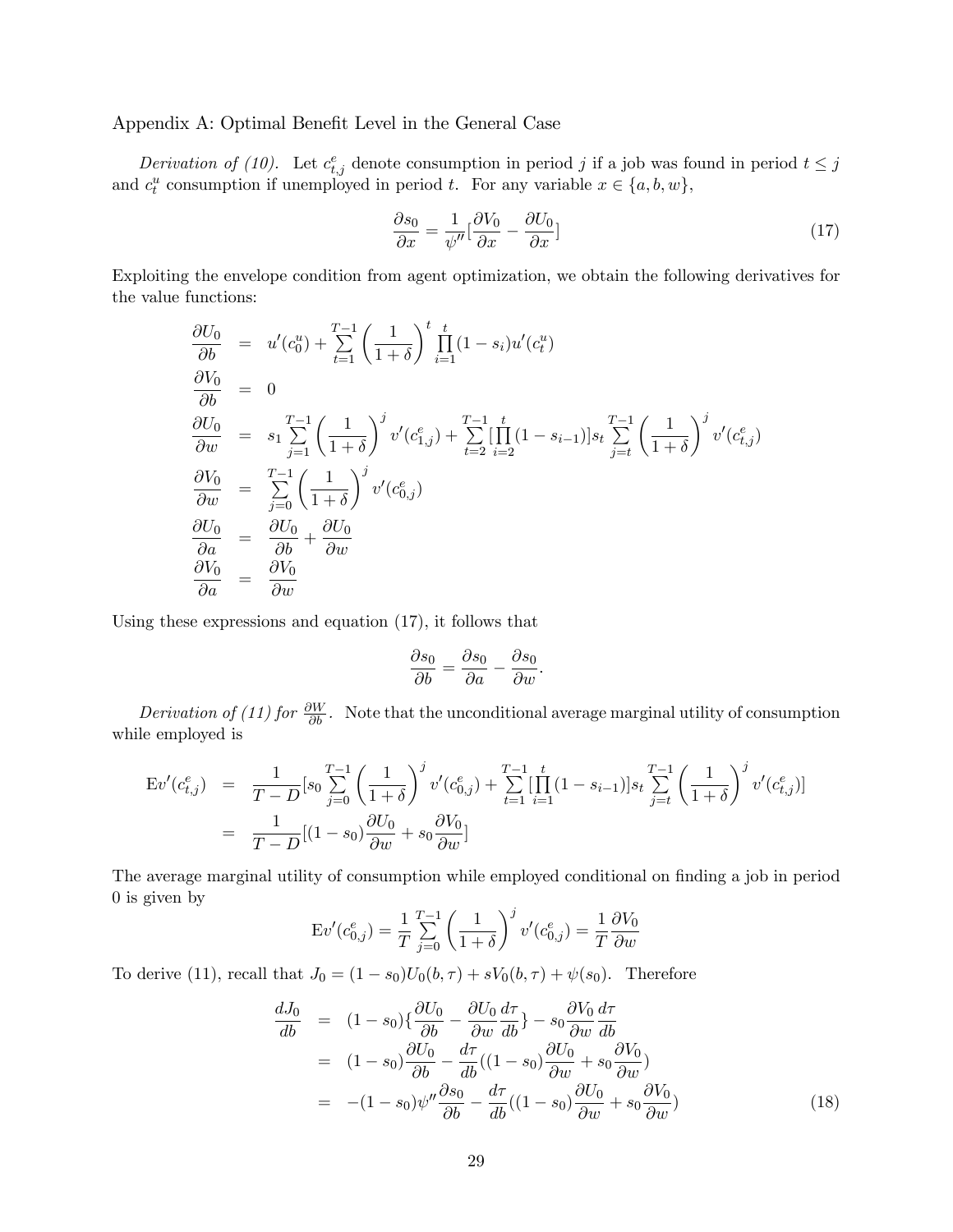Note that

$$
\frac{\partial s_0}{\partial w} = \frac{1}{\psi''} \frac{1}{1 - s_0} \{ TEv'(c_{0,j}^e) - TEv'(c_{t,j}^e) + DEv'(c_{t,j}^e) \}
$$
\n
$$
= \frac{1}{\psi''} \frac{1}{1 - s_0} Ev'(c_{t,j}^e) \{ D - \rho T \}
$$
\n(19)

where  $\rho = \frac{Ev'(c_{t,j}^e) - Ev'(c_{0,j}^e)}{Ev'(c_{t,j}^e)}$  $\frac{E_{\tilde{t},j}-Ev\cdot(c_{0,j}^*)}{Ev'(c_{t,j}^e)}$  as in the text. Since  $\tau = \frac{bD}{T-1}$  $\frac{bD}{T-D}$ , it follows that  $\frac{\partial \tau}{\partial b} = \frac{D}{T-D} + \frac{bT}{(T-I)}$  $\frac{bT}{(T-D)^2} \frac{\partial D}{\partial b}$ . Using (10) and plugging these expressions into (18) yields

$$
\frac{dJ_0}{db} = -(1 - s_0) \frac{\partial s_0}{\partial a} \psi'' - \rho T E v'(c_{t,j}^e) - \frac{bT}{T - D} \frac{\partial D}{\partial b} E v'(c_{t,j}^e)
$$
(20)

Next, I normalize the expression for  $\frac{dJ_0}{db}$  by the expected welfare gain from increasing the wage by \$1,  $\frac{dJ_0}{dw} = (T - D)Ev'(c_{t,j}^e)$ .

$$
\frac{\partial W}{\partial b} = \frac{dJ_0}{db} / \frac{dJ_0}{dw} = \frac{1}{T - D} \{ -(1 - s_0) \frac{\partial s_0}{\partial a} \frac{\psi''}{E v'(c_{t,j}^e)} - \rho T - \frac{bT}{T - D} \frac{\partial D}{\partial b} \} \n= \frac{1}{T - D} \{ -(D - \rho T) \frac{\partial s_0^*}{\partial a} / \frac{\partial s_0^*}{\partial w} - \rho T - \frac{bT}{T - D} \frac{\partial D}{\partial b} \} \n= \frac{D}{T - D} \{ -\frac{\partial s_0^*}{\partial a} / \frac{\partial s_0^*}{\partial w} - \rho \frac{T}{D} (1 - \frac{\partial s_0^*}{\partial a} / \frac{\partial s_0^*}{\partial w}) - \frac{T}{T - D} \varepsilon_{D,b} \}
$$
\n(21)

Finally, defining  $\sigma = \frac{T-D}{T}$ , it follows that

$$
\frac{\partial W}{\partial b} = \frac{1 - \sigma}{\sigma} \left\{ \frac{-\partial s_0^* / \partial a}{\partial s_0^* / \partial w} - \frac{\rho}{1 - \sigma} \left( 1 - \frac{\partial s_0^*}{\partial a} / \frac{\partial s_0^*}{\partial w} \right) - \frac{\varepsilon_{D,b}}{\sigma} \right\}.
$$
(22)

Plugging in  $\rho = 0$  into this formula, we obtain (11).

Calibration of  $\rho$ . Assume  $r = \delta$ , so that the consumption path is flat after re-employment. Taking a quadratic approximation to the utility function, some algebra yields the bound  $\rho \leq$  $1 - \frac{v'(\overline{c}_{0,j}^e)}{v'(\overline{\mathrm{E}} c_{t,j}^e)}$  $\frac{v(c_{0,j})}{v'(Ec_{t,j}^e)}$  where  $Ec_{t,j}^e$  is the average level of consumption after re-employment, with strict equality iff  $\delta = 0$ . Intuitively,  $\rho$  depends on the difference in consumption if a new job is found immediately (in period 0) or after a spell length of average duration. An upper bound on  $\frac{Ec_{t,j}^e}{c_{0,j}^e}$  can be obtained by recognizing that consumption if unemployed must be lower than consumption if employed  $(c_t^u \leq$  $c_{0,j}^e$ ). If  $c_t^u = c_{0,j}^e$ , the agent's wealth upon re-employment is lowered by the lost income during the unemployment spell.

At an average unemployment duration of 18.3 weeks with a UI replacement rate of 50%, the loss in wealth is  $9.15w$ , where w is the weekly wage. Since consumption upon re-employment is proportional to (lifetime) wealth,  $\frac{Ec_{t,j}^e}{c_{0,j}^e} \leq \frac{X_w - 9.15w}{Xw}$  where X is the total weeks of work remaining after re-employment. In the SIPP data, the average age of the job losers is 37. Assuming a mean retirement age of 62 implies  $X = 25 \times 52 = 1300$ . Hence  $\frac{E c_{t,j}^{e}}{c_{0,j}^{e}} \le 0.992$ . Translating this value into an estimate of  $\rho$  requires an assumption about the curvature of the utility function. Under CRRA utility with coefficient of relative risk aversion  $\gamma$ ,  $\rho = 1 - (\frac{E c_{t,j}^e}{c_{0,j}^e})^{\gamma}$ . If  $\gamma = 2$ , a commonly used value in the literature (Chetty 2006b),  $\rho \leq 0.015$ . With other parameters chosen as in section  $5\ (\sigma = 0.946, \ -\frac{\partial s_0^*}{\partial a} / \frac{\partial s_0^*}{\partial w} = 0.6),$  it follows that  $\frac{\partial W}{\partial b}(\rho = 0) - \frac{\partial W}{\partial b}(\rho = 0.015) \le 0.02$ . Hence, the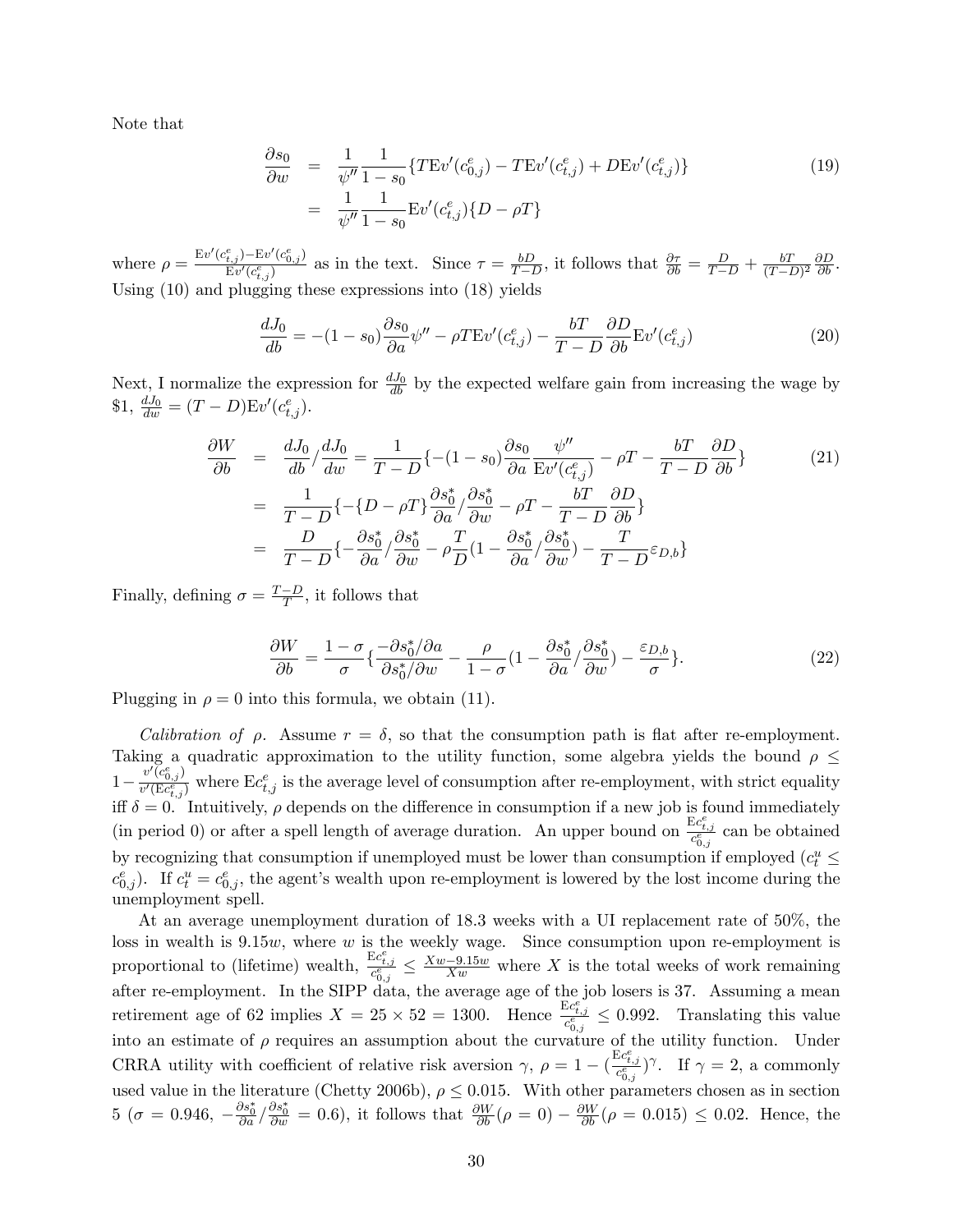$\rho = 0$  approximation used in (11) leads to at most a modest upward bias in  $\frac{\partial W}{\partial b}$ , one that would not change the conclusion that  $\frac{\partial W}{\partial b} \ge 0$  at current benefit rates.

Relationship between  $\frac{\partial s_0}{\partial A}$  and  $\frac{\partial s_0}{\partial a}$ . The effect of a lump-sum grant at  $t = 0$  on search effort is:

$$
\frac{\partial s_0}{\partial A_0} = \frac{1}{\psi''} [v'(c_{0,0}^e) - u'((c_0^u)]
$$

The effect of an increase in the annuity is

$$
\frac{\partial s_0}{\partial a} = \frac{1}{\psi''} \frac{D}{1 - s_0} \left[ E v' (c_{0,j}^e) \frac{1 - \rho - \sigma}{(1 - \sigma)(1 - \rho)} - E u' ((c_t^u) \right]
$$

where  $Eu'((c_t^u) = \frac{\partial U_0}{\partial b}/(\frac{D}{1-t})$  $\frac{D}{1-s_0}$  is the average marginal utility of consumption while unemployed. Note that  $\widehat{D} = \frac{D}{1-s}$  $\frac{D}{1-s_0}$  is the expected unemployment duration conditional on having a positive duration. As noted in the text, in a model where UI benefits have finite duration, the liquidity effect would correspond to the effect of an annuity with the same duration as the benefits. In this case,  $D$  would equal the expected compensated unemployment duration conditional on having a positive duration.

Given  $r = \delta$ ,  $v'(c_{0,0}^e) = v'(c_{0,j}^e)$  for all j. Agent optimization implies  $\rho > 0$  and  $c_{t+1}^u \leq c_t^u \Rightarrow$  $u'(c_t^u)$  is rising with t. Using these results, some algebra yields

$$
\frac{\partial s_0}{\partial a} \le \frac{1}{\psi''} \frac{D}{1 - s_0} k(\delta) [v'(c_{0,0}^e) - u'((c_0^u)] = \widehat{D} \frac{\partial s_0}{\partial A_0} k(\delta)
$$

where  $k(\delta) =$  $\sum^{T-1}$  $t=0$ 1  $\frac{1}{(1+\delta)^t}/T$  is a decreasing function of  $\delta$  which satisfies  $k(0) = 1$ . When  $\delta = 0$ ,  $\frac{\partial s_0}{\partial a} \leq \widehat{D} \frac{\partial s_0}{\partial A_0}$ , with strict equality if  $v'(c_{0,0}^e) = Ev'(c_{t,j}^e)$  and  $u'((c_0^u) = Eu'((c_t^u))$ . The last two conditions are met if  $c_t^u$  and  $c_t^e$  do not vary with t.

### Appendix B: SIPP Sample and Variable Definitions

The data used in section 3 are from the 1985, 1986, 1987, 1990, 1991, 1992, 1993, and 1996 panels of the Survey of Income and Program Participation (SIPP). The SIPP collected information from a sample of approximately 13,000 households in 1985 that grew over time to over 36,000 households in 1996. Interviews were conducted every four months for a period of two to four years, so the data span the beginning of 1985 to the middle of 2000.

Pooling the eight panels yield a universe of 468,766 individuals from 149,286 households. 99,880 of these individuals experience at least one job separation (as defined below) during the sample period. Further restricting the sample to individuals between the ages of 18 and 65 who have at least three months of work history and have been included in the panel for at least three months leaves 78,168 individuals. Because of a problematic definition of unemployment status in the 1985 to 1987 versions of the SIPP, individuals sometimes report a job separation while also reporting unemployment duration equal to zero. Redefining unemployment status to only include those who report becoming unemployed and also a non-zero unemployment duration leaves 65,135 individuals.

I drop observations from Maine, Vermont, Iowa, North Dakota, South Dakota, Alaska, Idaho, Montana, and Wyoming because the SIPP does not provide unique state identifiers for individuals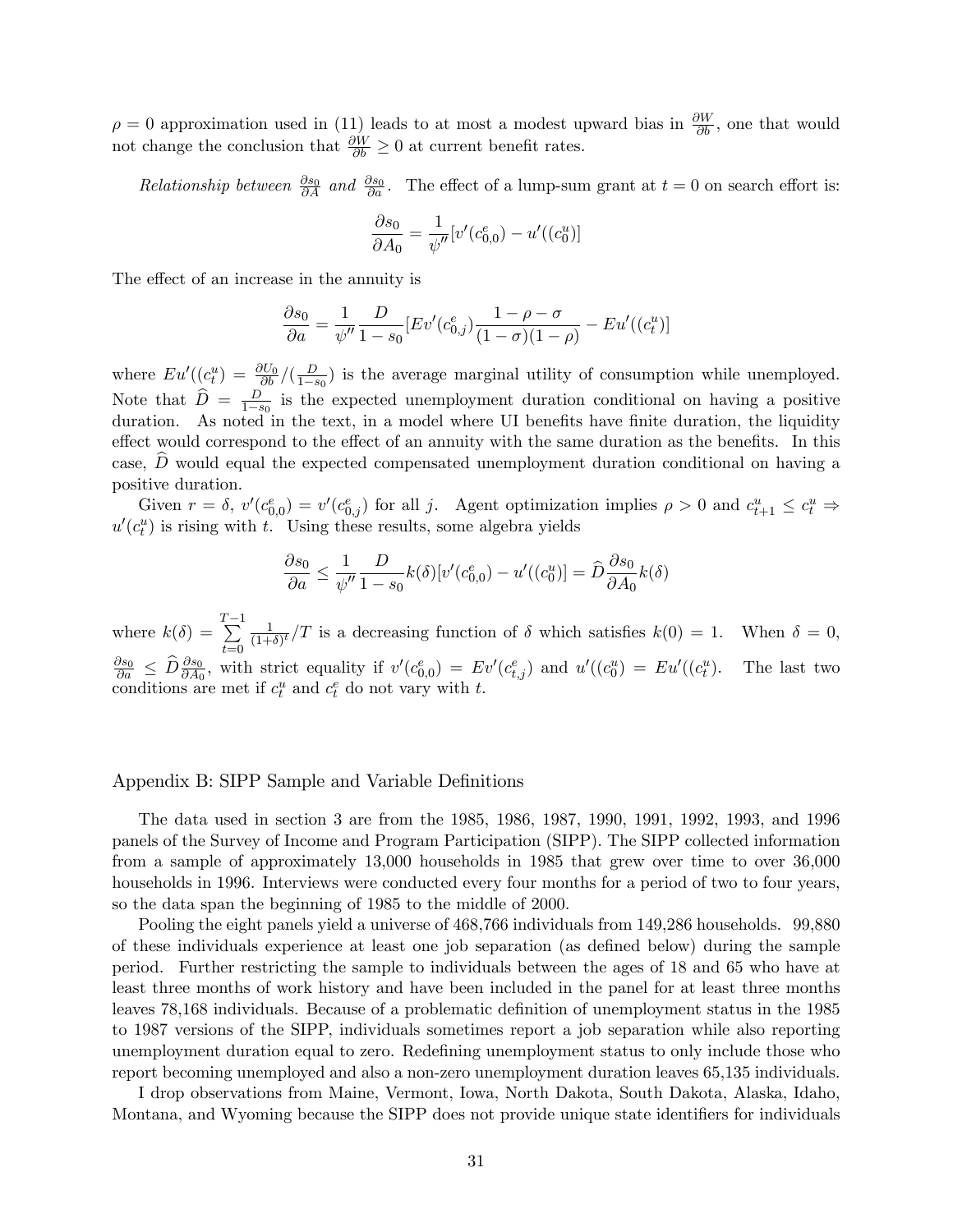residing in these small states. This leaves me with a sample of 62,598 individuals and 86,921 unemployment spells. 33,149 of these spells are for women, whom I exclude. I also keep only those individuals who report actively searching for a job, as defined below, to eliminate those who have dropped out of the labor force. This leaves a sample of 16,784 individuals  $(3.6\%$  of original sample) who experienced a total of  $21,796$  unemployment spells. Next, I drop temporarily layoffs, since these individuals may not have been actively searching for a new job, leaving 21,107 spells. I then exclude individuals who never received UI benefits, leaving 7,015 spells. Finally, I further limit the sample to individuals who take up benefits within the first month after job loss because it is unclear how UI should affect hazards for individuals who delay takeup. This last step produces a core sample consisting of 4,015 individuals (0.86% of the original sample) and 4,560 unemployment spells, of which 4,337 have asset and mortgage information.

*Measurement of unemployment durations.* The measurement of unemployment durations in the SIPP differs from conventional measures because it requires the tabulation of responses to questions about employment at the weekly level. In particular, the SIPP reports the employment status of every individual over 15 years old for every week that they are in the sample. Weekly employment status (ES) can take the following values: 1. With a job this week; 2. With a job, absent without pay, no time on layoff this week; 3. With a job, absent without pay, spent time on layoff this week; 4. Looking for a job this week; 5. Without a job, not looking for a job, not on layoff. A job separation is defined as a change in ES from 1 or 2 to 3, 4, or 5. Following Cullen and Gruber (2000), I compute the duration of unemployment by summing the number of consecutive weeks that  $ES \geq 3$ , starting at the date of job separation and stopping when the individual finds a job that lasts for at least one month (i.e., reports a string of four consecutive  $ES=1$  or  $ES=2$ ). Individuals are defined as being on temporary layoff if they report  $ES = 3$  at any point in the spell. They are defined as "searching" if they report  $ES = 4$  at any point during their spell.

Prediction of Individual-Level Unemployment Benefits. I estimate a first-stage equation for earnings using OLS on the full sample of individuals who report a job loss at some point during the sample period. I regress nominal log wages in the year before job loss on years of education, age at job loss, years of tenure on the last job, a dummy for left-censoring of this job tenure variable, industry, occupation, month, and year dummies, and the unemployment rate in the relevant state/year. Since many individuals in the sample do not have a full year's earning's history before a job separation, I define the annual income of these individuals by assuming that they earned the average wage they report before they began participating in the SIPP. For example, individuals with one quarter of wage history are assumed to have an annual income of four times that quarter's income. Using the coefficient estimates, I predict log wages for each job loser, and recover the predicted wage in levels. I then use this predicted wage to simulate the claimant's unemployment benefit using the UI benefit calculator under the assumption that wages are constant over the "base period" (typically the five quarters before job loss).

Note that simulating benefits using individuals' actual reported wage histories rather than the predicted wages yields a distribution of unemployment benefit levels that has much higher variance and a much weaker correlation with durations in the full sample. The predicted wage measure smooths the reported income fluctuations by isolating permanent differences in income correlated with stable characteristics such as education. Reassuringly, when the sample is restricted to observations in which the deviation between the predicted wage and actual reported wage is small (e.g.  $\langle 25\% \rangle$ , the point estimates for the specifications in Table 2 obtained are similar to those obtained in the full sample.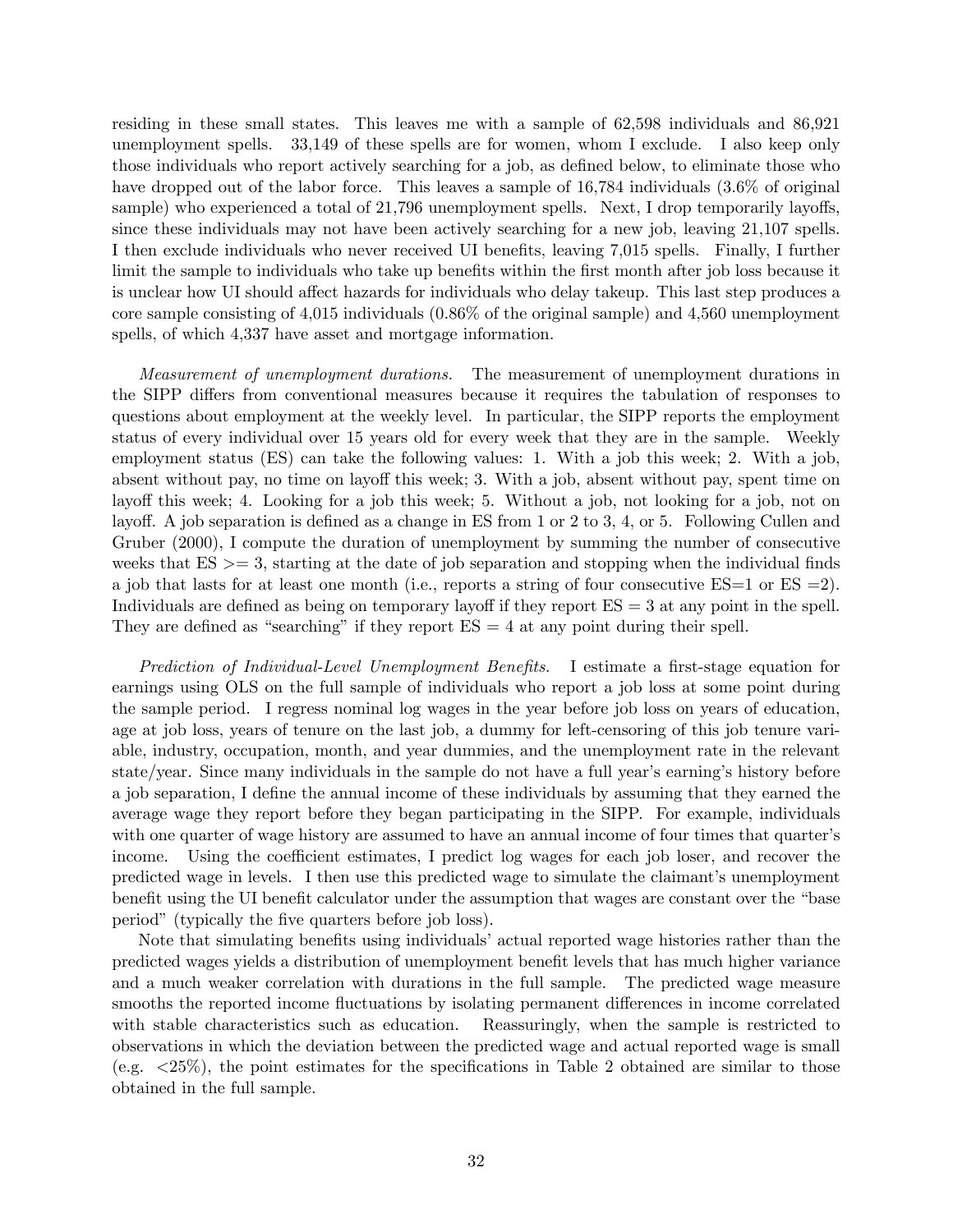### Appendix C: Mathematica Sample and Variable Definitions

The data for the analysis in section 5 from two surveys conducted by Mathematica on behalf of the Department of Labor, matched with administrative data from state UI records. The datasets are publicly available through the Upjohn Institute. The first dataset is the "Pennsylvania Reemployment Bonus Demonstration," which contains information on 5,678 durations for a representative sample of job losers in Pennsylvania in 1991. This dataset contains information on prior wages, weeks of UI paid, as well as demographic characteristics, household income, job characteristics (tenure, occupation, industry), and receipt of severance pay. The second dataset is the "Study" of Unemployment Insurance Exhaustees,î which contains data on the unemployment durations of 3,907 individuals who claimed UI benefits in 1998. This dataset is a sample of unemployment durations in 25 states of the United States, with oversampling of individuals who exhausted UI benefits. The information in the dataset is similar to that in the Pennsylvania study. Combining the two datasets yields a pooled sample contains 9,585 individuals. Note that Pennsylvania is not included in the Exhaustees study, and hence there is only one year of data for each state in the sample.

For comparability, I make the same exclusions as in the SIPP. First, I include only prime-age males, dropping 44.7% of original sample. Second, I exclude temporary layoffs by discarding all individuals who expected a recall at the time of layoff, dropping an additional 24.8% of the original sample. Finally, I drop all individuals with missing data either on severance payments, years of job tenure, reported survey durations, or the variables used to predict net liquid wealth, losing another 5% of the original sample. These exclusions leave 2,441 individuals in the sample.

Consistent with the SIPP definition, I measure unemployment durations as the number of weeks elapsed from the end of the individualís prior job to the start of his next job as reported on the Mathematica survey.

Calculation of Mean Severance Amount. Lee Hecht Harrison (2001) report results from a survey of severance pay policies of human resource executives at 925 corporations in the U.S. in 2001. At companies where the severance amount is based on years of service (which is the most common practice), the report provides a tabulation of the number of weeks of severance provided per week of service (see Table 1 in section II, page 4). Using the percentages reported in this table, I compute the mean severance amount for "exempts" (salaried workers) and "non-exempts" (hourly workers), coding the < 1 week category as 0.5 weeks. I then take an unweighted average of the mean severance amount for these two categories to arrive at a mean of 1.49 weeks of severance pay per year of service. Finally, multiplying by the mean job tenure reported in Table 3 implies that the average individual in the Mathematica sample would receive  $4.5 \times 1.49 = 6.7$  weeks of severance pay if he were eligible for it.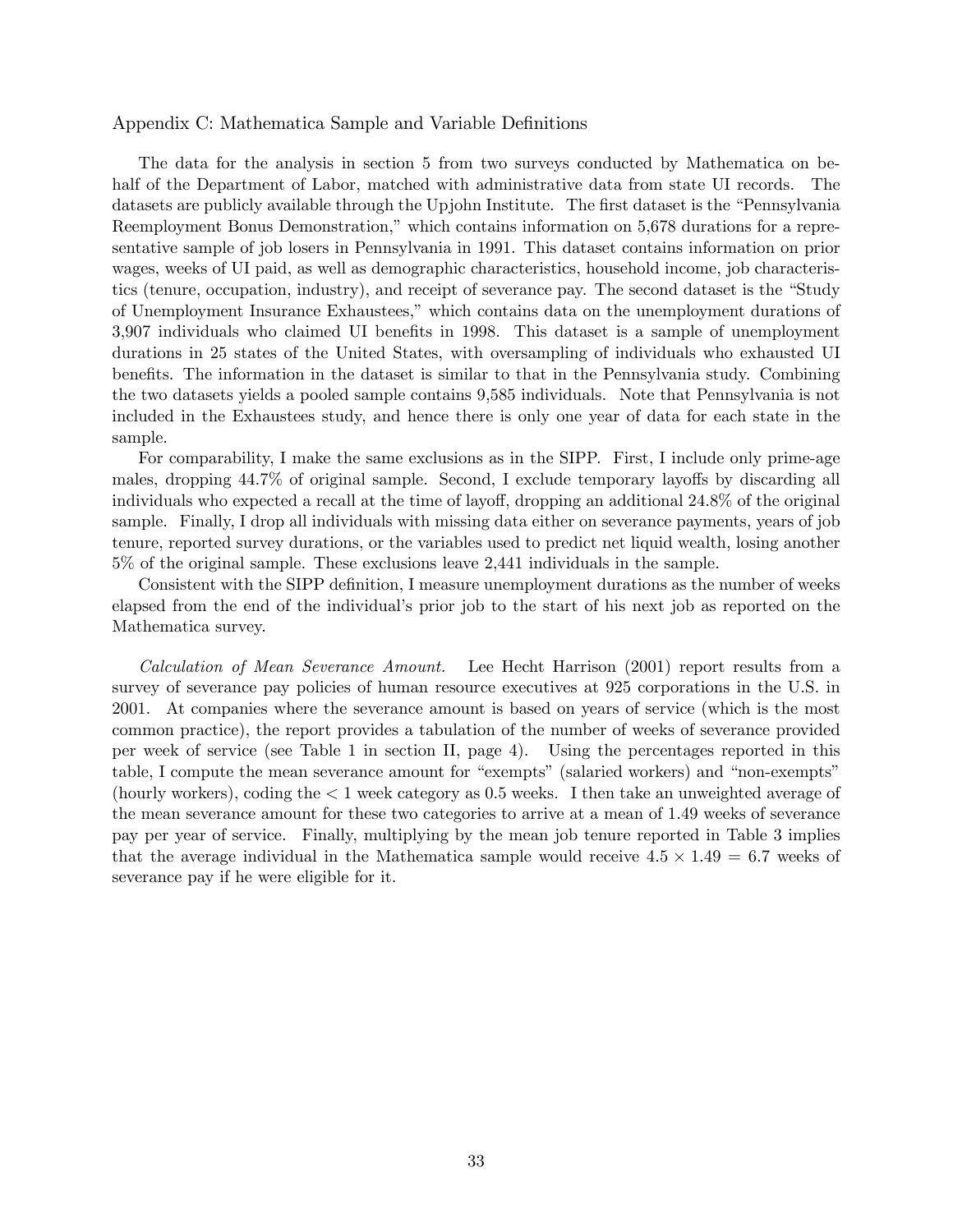|          | Net Liquid Wealth Quartile |                |          |                                                                      |
|----------|----------------------------|----------------|----------|----------------------------------------------------------------------|
|          | 1                          | $\overline{2}$ | 3        | $\overline{4}$                                                       |
| Pooled   |                            |                |          |                                                                      |
|          |                            |                |          |                                                                      |
| \$20,711 | \$19,638                   | \$15,971       | \$20,950 | \$26,726                                                             |
| \$17,780 | \$17,188                   | \$14,346       | \$18,584 | \$23,866                                                             |
| 37.0     | 35.5                       | 35.2           | 36.7     | 41.7                                                                 |
| 12.1     | 12.2                       | 11.2           | 12.2     | 13.1                                                                 |
| 61%      | 64%                        | 59%            | 60%      | 63%                                                                  |
| 37%      | 40%                        | 28%            | 40%      | 44%                                                                  |
|          |                            |                |          |                                                                      |
| \$166    | \$163                      | \$152          | \$167    | \$184                                                                |
| 49%      | 50%                        | 50%            | 49%      | 47%                                                                  |
| 18.3     | 18.0                       | 19.1           | 17.6     | 19.4                                                                 |
| 15.0     | 15.0                       | 17.0           | 14.0     | 17.0                                                                 |
|          |                            |                |          |                                                                      |
| \$22,701 | \$1,536                    | \$502          | \$5,898  | \$87,912                                                             |
| \$1,763  | \$466                      | \$0            | \$4,273  | \$53,009                                                             |
| \$3,964  | \$10,008                   | \$697          | \$1,752  | \$3,171                                                              |
| \$960    | \$5,659                    | \$0            | \$353    | \$835                                                                |
| \$31,053 | \$19,768                   | \$12,866       | \$30,441 | \$62,663                                                             |
| \$8,143  | \$2,510                    | \$0            | \$11,794 | \$48,900                                                             |
| 45%      | 46%                        | 27%            | 49%      | 59%                                                                  |
| 39%      | 43%                        | 61%            | 35%      | 16%                                                                  |
|          |                            |                |          | $(< -151, 115)$ $(-151, 115 - 128)$ $(128 - 13, 430)$ $( > 13, 430)$ |

**TABLE 1** Summary Statistics by Wealth Quartile for SIPP Sample

NOTE--Table entries are means unless otherwise noted. Data source is 1985-87, 1990-93, and 1996 SIPP panels. Sample includes prime-age males who (a) report searching for a job, (b) are not on temporary layoff, (c) take up UI benefits within one month of layoff, and (d) have at least 3 months of work history in the dataset. Pooled sample size is 4,560 observations. See Appendix B for further details on construction of sample. Indiv. unemp. benefit is simulated individual-level benefit based on two stage procedure described in text. Replacement rate is individual benefit divided by weekly pre-unemployment predicted wage. Unemployment duration is defined as time elapsed from end of last job to start of next job. Asset and liability data is collected once per panel, prior to job loss for approximately half the sample and after job loss for the remainder. Liquid wealth is defined as total wealth minus home, business, and vehicle equity.

Net liquid wealth is liquid wealth minus unsecured debt. All monetary values are in real 1990 dollars.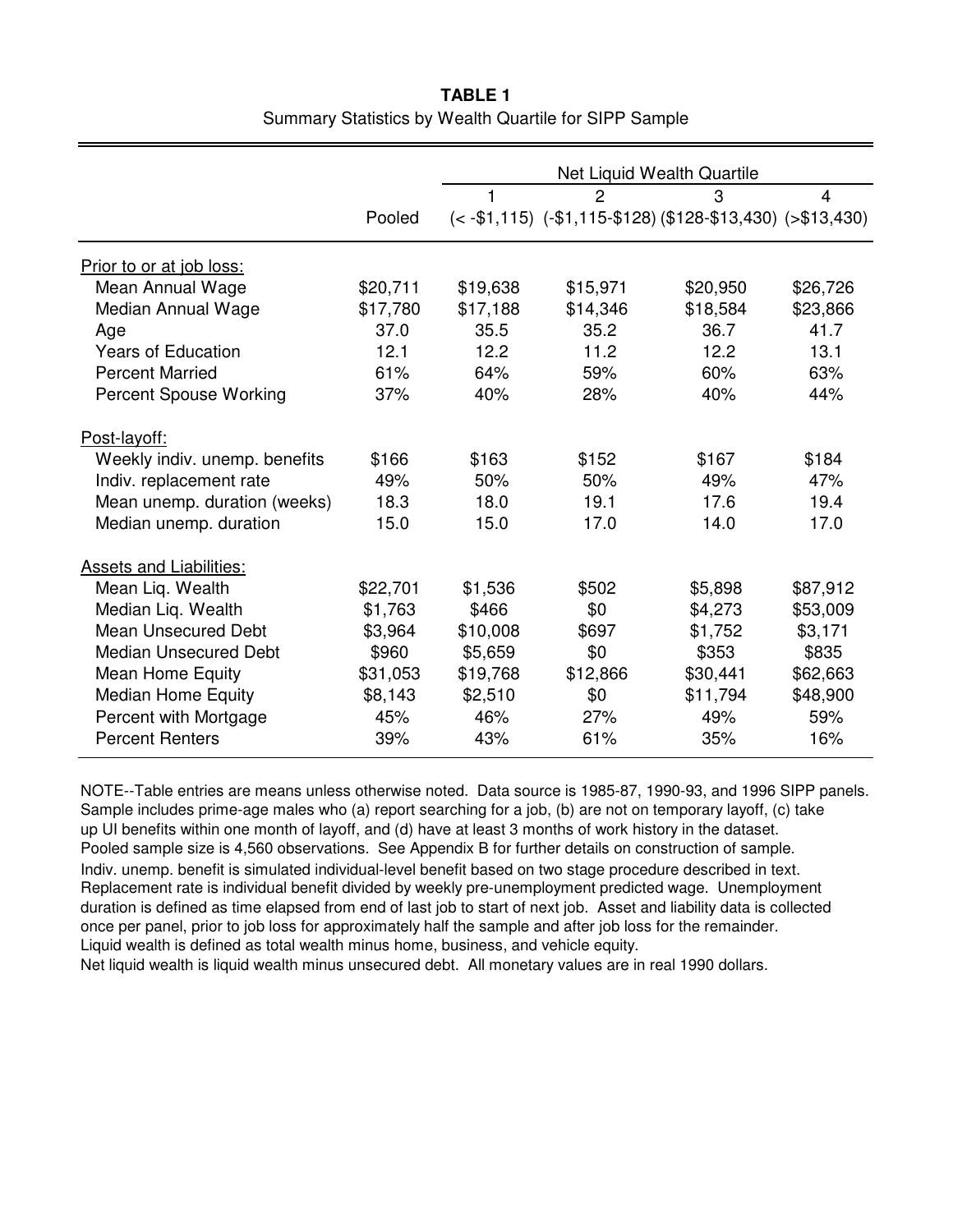|                                                     | (1)                   | (2)                     | (3)                 | (4)                                             | (5)                 | $\overline{(6)}$             |
|-----------------------------------------------------|-----------------------|-------------------------|---------------------|-------------------------------------------------|---------------------|------------------------------|
|                                                     | Pooled<br>Full cntrls | Stratified<br>No cntrls | Avg WBA             | <b>Stratified with Full Controls</b><br>Max WBA | Ind. WBA            | Mortgage<br>Full cntrls      |
| log UI ben                                          | $-0.527$<br>(0.267)   |                         |                     |                                                 |                     |                              |
| Q1 x log UI ben                                     |                       | $-0.721$<br>(0.304)     | $-0.978$<br>(0.398) | $-0.727$<br>(0.302)                             | $-0.642$<br>(0.241) |                              |
| Q2 x log UI ben                                     |                       | $-0.699$<br>(0.484)     | $-0.725$<br>(0.420) | $-0.388$<br>(0.303)                             | $-0.765$<br>(0.219) |                              |
| Q3 x log UI ben                                     |                       | $-0.368$<br>(0.309)     | $-0.476$<br>(0.358) | $-0.091$<br>(0.370)                             | $-0.561$<br>(0.156) |                              |
| Q4 x log UI ben                                     |                       | 0.234<br>(0.369)        | 0.103<br>(0.470)    | 0.304<br>(0.339)                                | 0.016<br>(0.259)    |                              |
| mortg x log UI ben<br>no mortg x log UI ben         |                       |                         |                     |                                                 |                     | $-1.181$<br>(0.491)<br>0.079 |
| log UI ben x spell wk.                              | $\pmb{\mathsf{X}}$    |                         |                     |                                                 |                     | (0.477)                      |
| log UI ben x spell wk.<br>int. with netliq or mortg |                       | $\pmb{\mathsf{X}}$      | $\pmb{\mathsf{X}}$  | $\pmb{\mathsf{X}}$                              | $\pmb{\mathsf{X}}$  | $\pmb{\mathsf{X}}$           |
| state, year, ind., occ.<br>fixed effects            | $\pmb{\mathsf{X}}$    |                         | $\pmb{\mathsf{X}}$  | $\pmb{\mathsf{X}}$                              | Χ                   | $\pmb{\mathsf{X}}$           |
| wage spline                                         | $\pmb{\mathsf{X}}$    |                         |                     |                                                 |                     |                              |
| ind, occ interactions<br>with netlig or mortg       |                       |                         | $\pmb{\mathsf{X}}$  | $\pmb{\mathsf{X}}$                              | $\pmb{\mathsf{X}}$  | x                            |
| wage spline interaction                             |                       |                         | $\pmb{\mathsf{X}}$  | $\pmb{\mathsf{X}}$                              | $\pmb{\mathsf{X}}$  | X                            |
| $Q1 = Q4$ p-val<br>$Q1 + Q2 = Q3 + Q4$ p-val        |                       | 0.039<br>0.012          | 0.013<br>0.008      | 0.001<br>0.002                                  | 0.090<br>0.062      |                              |
| mortg = $no$ mortg $p$ -val                         |                       |                         |                     |                                                 |                     | 0.005                        |
| Number of Spells                                    | 4529                  | 4337                    | 4054                | 4054                                            | 4054                | 2052                         |

**TABLE 2** Effect of UI Benefits: Cox Hazard Model Estimates

NOTE-Coefficients reported are elasticities of hazard rate w.r.t. UI bens. Standard errors clustered by state in parentheses. See note to Table 1 for sample definition. Sample in column 6 includes those with pre-unemp. mortgage data. Bottom rows of table report p-values from F-test for equality of reported coefficients across quartiles or mortgage groups. Columns 2-6 are cox models stratified by net liquid wealth quartile or mortgage status. All specifications except 2 include following additional controls: age, years of education, marital status, log total wealth, and a dummy for being on seam between interviews to adjust for "seam effect." Columns 3-6 include in addition interactions of occupation+industry dummies and wage spline with stratification variable (netliq quartile or mortgage). All columns include time-varying interaction between log UI benefit and weeks elapsed of spell; in columns 2-6, this time-varying effect is interacted with the stratification variable. In columns 1-3 and 6, UI ben is defined as average UI benefit in claimant's state/year pair.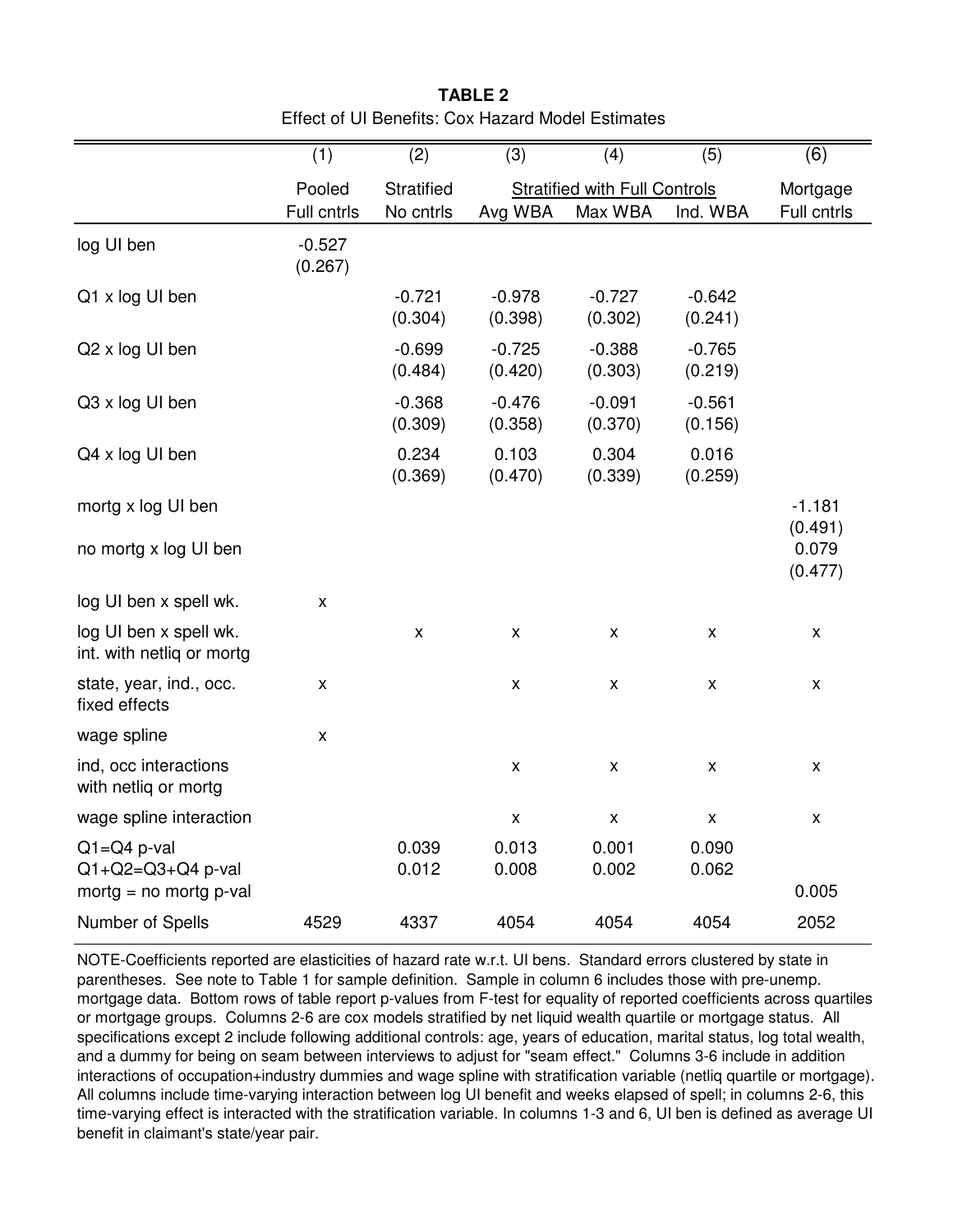# **TABLE 3** Summary Statistics by Severance Receipt for Mathematica Sample

|                              | Pooled   | No Severance | <b>Severance</b> |  |
|------------------------------|----------|--------------|------------------|--|
|                              |          | (0.81)       | (0.19)           |  |
| Prior to or at job loss:     |          |              |                  |  |
| Mean annual wage             | \$28,149 | \$26,213     | \$37,174         |  |
| Median annual wage           | \$20,848 | \$19,347     | \$30,693         |  |
| Age                          | 36.2     | 35.2         | 40.6             |  |
| Percent dropouts             | 14%      | 15%          | 6%               |  |
| Percent college grads        | 17%      | 13%          | 34%              |  |
| Percent married              | 58%      | 56%          | 68%              |  |
| Mean job tenure (years)      | 4.5      | 3.8          | 8.1              |  |
| Median job tenure (years)    | 1.9      | 1.5          | 4.8              |  |
| Post-layoff:                 |          |              |                  |  |
| Weekly unemployment benefits | \$198    | \$190        | \$236            |  |
| <b>Replacement Rate</b>      | 49%      | 51%          | 43%              |  |
| Mean unemployment duration   | 24.3     | 24.0         | 25.6             |  |
| Median unemployment duration | 20.0     | 20.0         | 22.0             |  |
| Mean compensated duration    | 15.8     | 15.3         | 18.2             |  |
| Median compensated duration  | 16.0     | 16.0         | 20.0             |  |

NOTE--Table entries are means unless otherwise noted. Data are from surveys of job losers conducted by Mathematica. Sample includes prime-age male UI claimants who are not on temporary layoff. Pooled sample size is 2,441 observations. See Appendix C for details. Data is reweighted using sampling probabilities to yield estimates for a representative sample of job losers. Pre-unemp job tenure is number of years spent working at firm from which worker was laid off. Weekly unemployment benefit is actual individual benefit based on UI records. Replacement rate is weekly benefit times 52 divided by annual wage. Unemployment duration is time elapsed from end of last job to start of next job. Compensated duration is weeks of UI collected. All monetary values are in real 1990 dollars.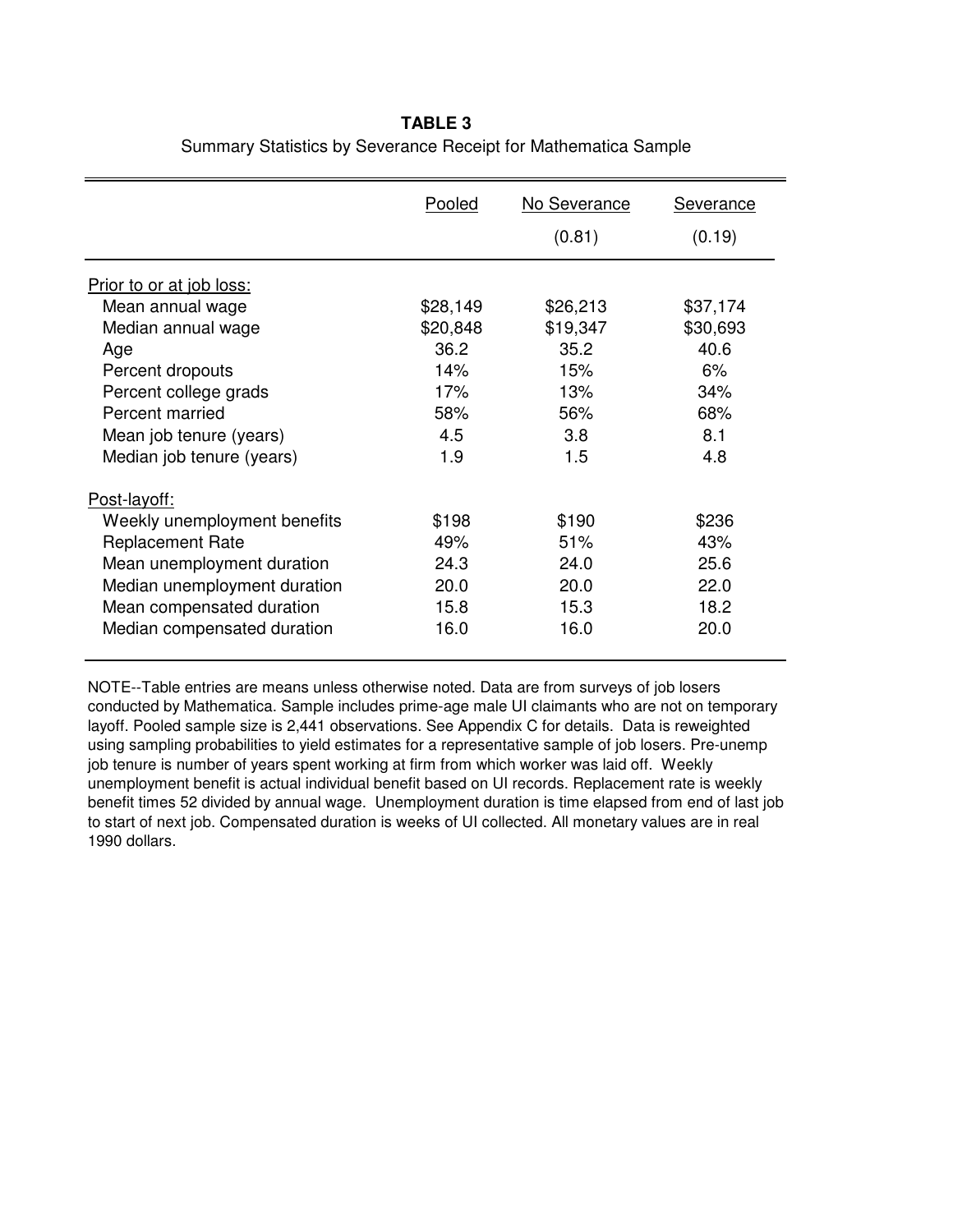|                                                               | Pooled                       |          | By Net Liquid Wealth         |          |  |
|---------------------------------------------------------------|------------------------------|----------|------------------------------|----------|--|
|                                                               | (1)                          | (2)      | (3)                          | (4)      |  |
|                                                               | Tenure Control Full Controls |          | Tenure Control Full Controls |          |  |
| Severance Pay Dummy                                           | $-0.179$                     | $-0.233$ |                              |          |  |
|                                                               | (0.050)                      | (0.071)  |                              |          |  |
| (Netliq < Median) x Sev Pay                                   |                              |          | $-0.493$                     | $-0.457$ |  |
|                                                               |                              |          | (0.086)                      | (0.099)  |  |
| (Netliq > Median) x Sev Pay                                   |                              |          | 0.030                        | $-0.088$ |  |
|                                                               |                              |          | (0.058)                      | (0.081)  |  |
| tenure spline                                                 |                              | X        |                              | X        |  |
| state, ind., occ. fixed effects                               |                              | X        |                              | X        |  |
| wage spline                                                   |                              | X        |                              | X        |  |
| ind., occ., and wage-spline<br>interactions with netliq dummy |                              |          |                              | X        |  |
| Equality of coeffs p-val                                      |                              |          | < 0.001                      | < 0.001  |  |
| Number of spells                                              | 2441                         | 2428     | 2441                         | 2428     |  |

# **TABLE 4** Effect of Severance Pay: Cox Hazard Model Estimates

NOTE-Coefficients reported can be interpreted as percentage change in hazard rate associated with receipt of severance pay. Standard errors clustered by state in parentheses. See note to Table 3 for sample definition. Bottom row of specs 3 and 4 reports p-values from an F-test for equality of coefficients across low and high-asset groups. All specifications include a sevpay x spell week interaction variable to capture timevarying effects of severance pay. Columns 1 and 3 include only a linear control for tenure at pre-job loss employer in addition. Columns 2 and 4 include the following controls in addition to those listed in the table: age, marital status, dummies for dropout and college graduate, and log individual weekly UI benefit. Baseline hazards in specs 3-4 are stratified by Netliq < Median. Netliq < Median is an indicator variable for whether the household's predicted assets are below the sample median. Netliq > Median is defined analogously. Assets are predicted using the SIPP data as described in text.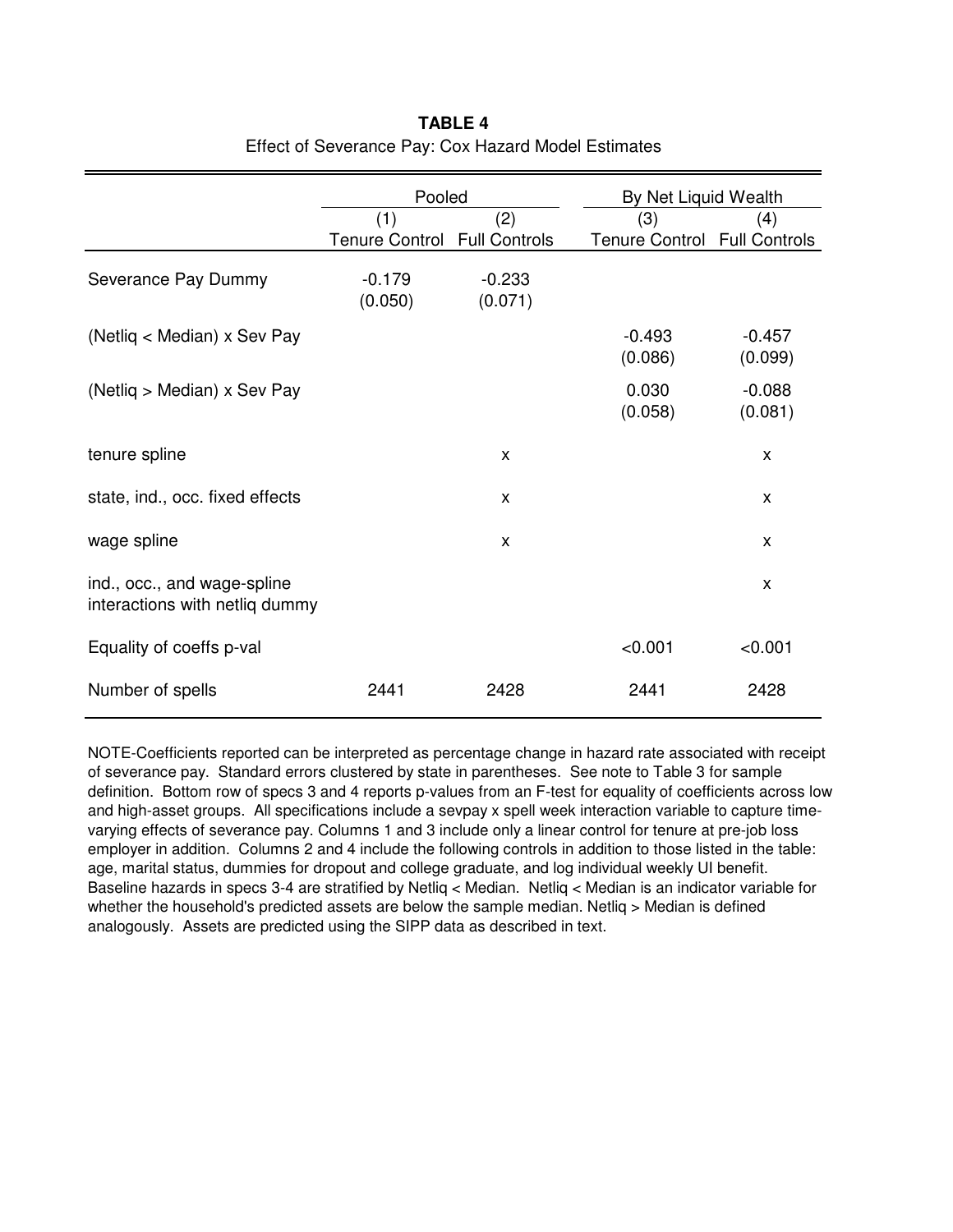



NOTE–Sample for both figures consists of observations in the core SIPP sample for which pre-unemployment wealth data are available. See Table 1 for definition of core sample and definition of net liquid wealth. Figure 1a includes households in lowest quartile of real net liquid wealth. Figure 1b includes those in second quartile. Each figure plots Kaplan-Meier survival curves for two groups of individuals: those in state/year pairs with average weekly benefit amounts (WBA) below the sample mean and those in state/year pairs with WBAs above the mean. The mean replacement rate is the average individual-level predicted benefit divided by wage for observations in the relevant group. Survival curves are adjusted for seam effect by fitting a Cox model with seam dummy and recovering baseline hazards.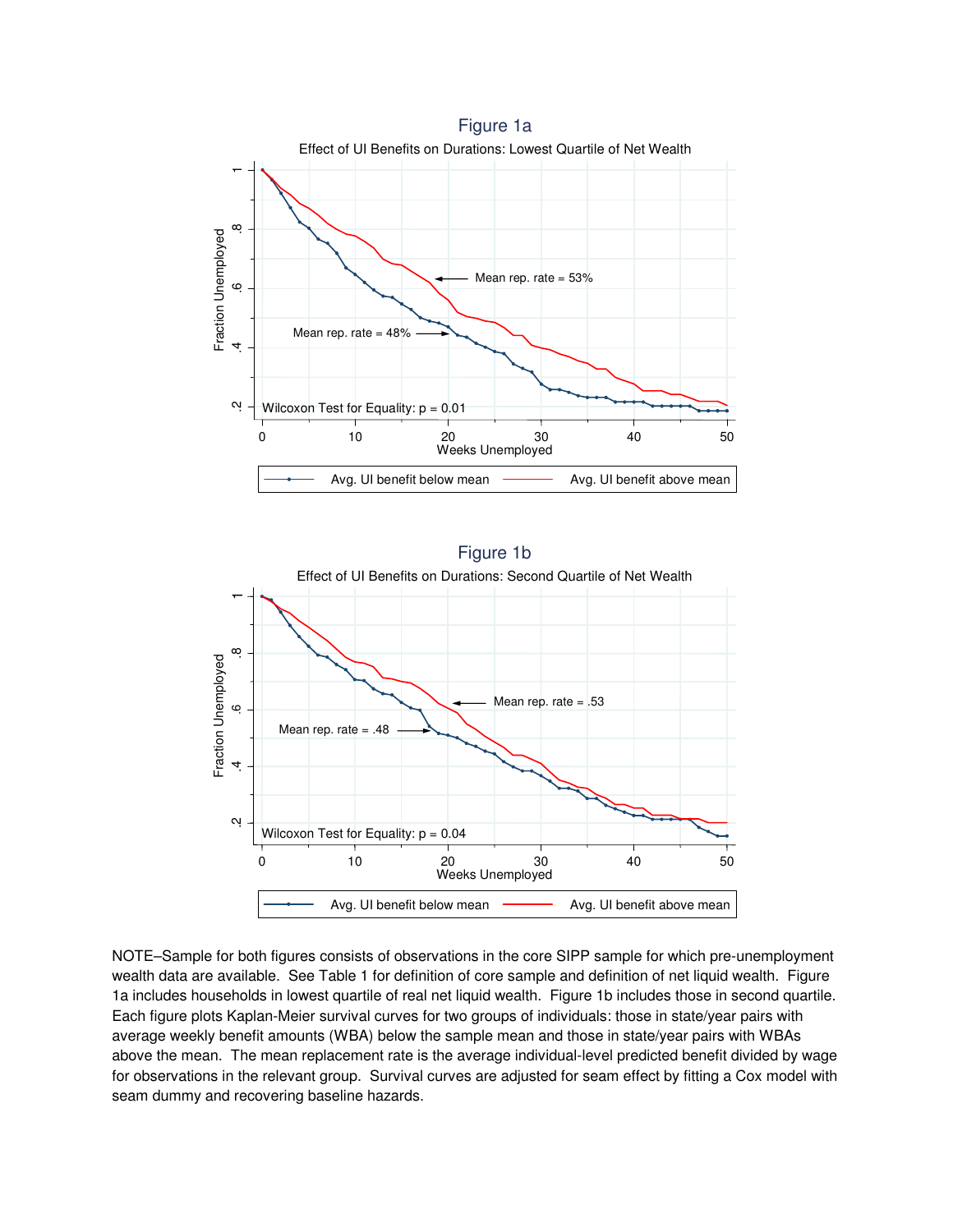



NOTE–These figures are constructed in the same way as Figures 1a-b using observations in the third and fourth quartiles of net wealth. See notes to Figures 1a-b for details.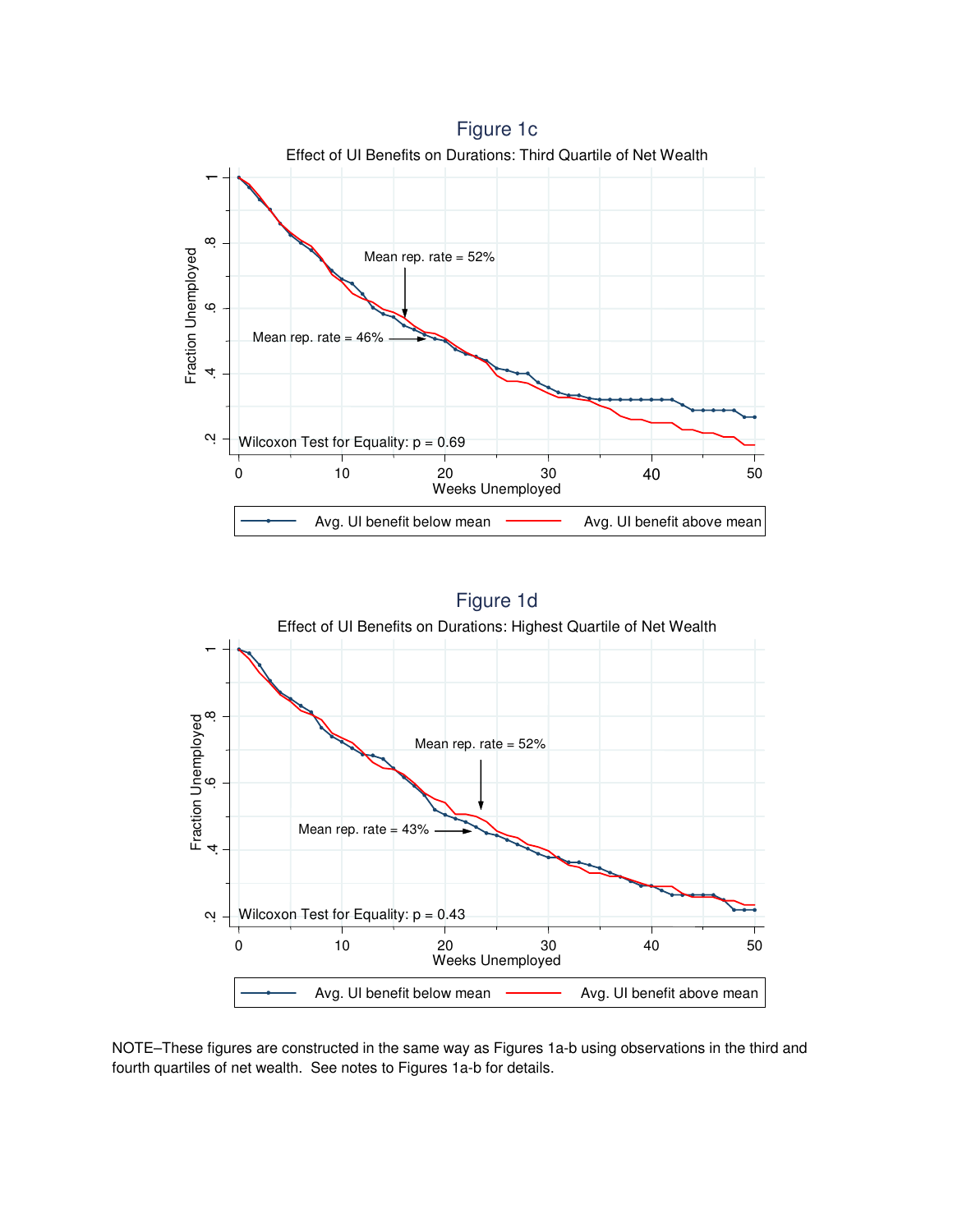



NOTE–These figures are constructed in the same way as Figures 1a-b; see notes to Figures 1a-b for additional details. Figure 2a includes households who make mortgage payments; 2b includes all others. Only observations with mortgage data prior to job loss are included.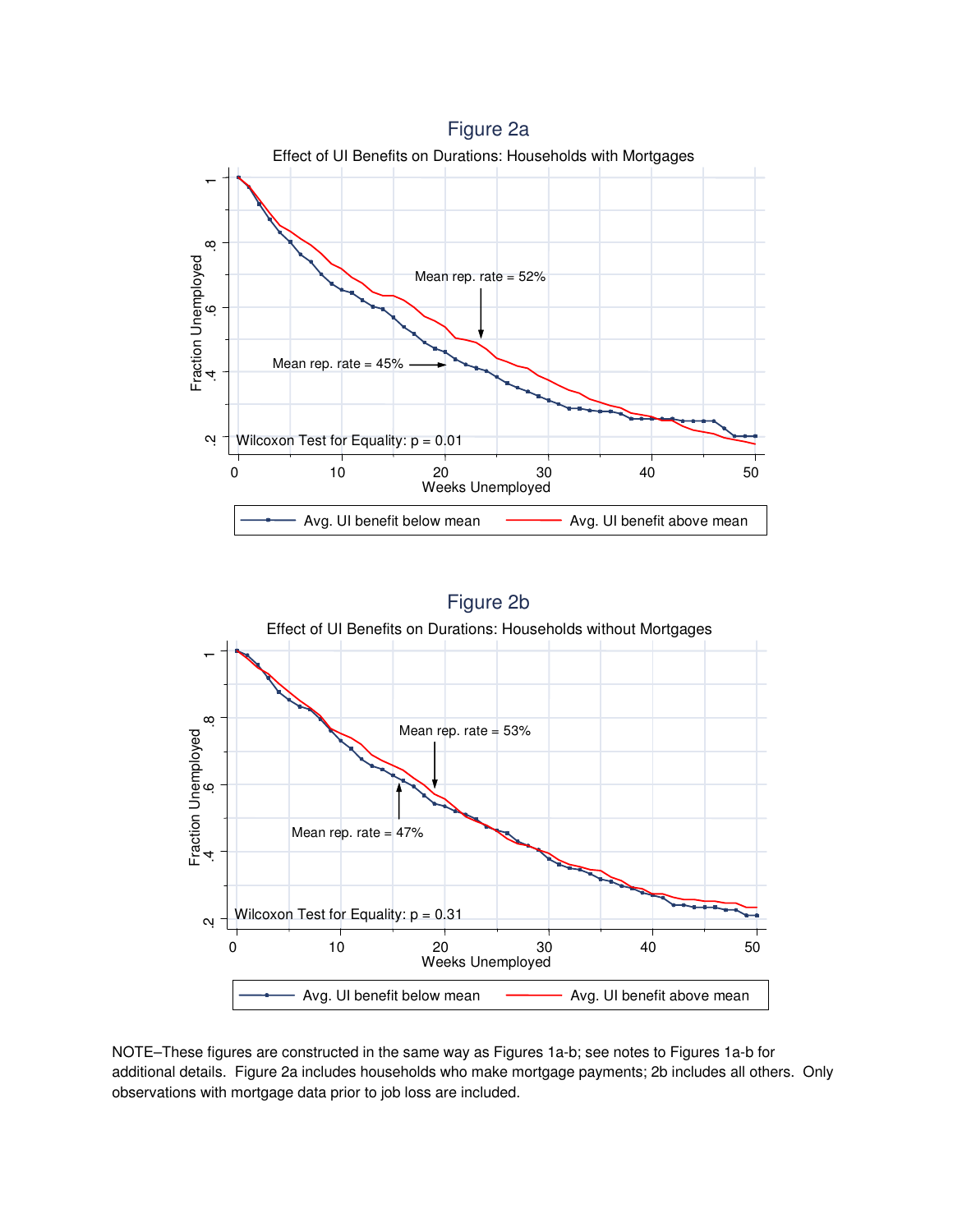

NOTE–Data are from Mathematica surveys; see note to Table 3 for additional details on data and sample definition. Data is reweighted using sampling probabilities to yield estimates for a representative sample of job losers. Kaplan-Meier survival curves are plotted for two groups of individuals: Those who received a severance payment at the time of job loss and those who did not. Survival curves are adjusted for the effect of pre-unemployment job tenure on durations by fitting a Cox model and recovering baseline hazards as described in text.